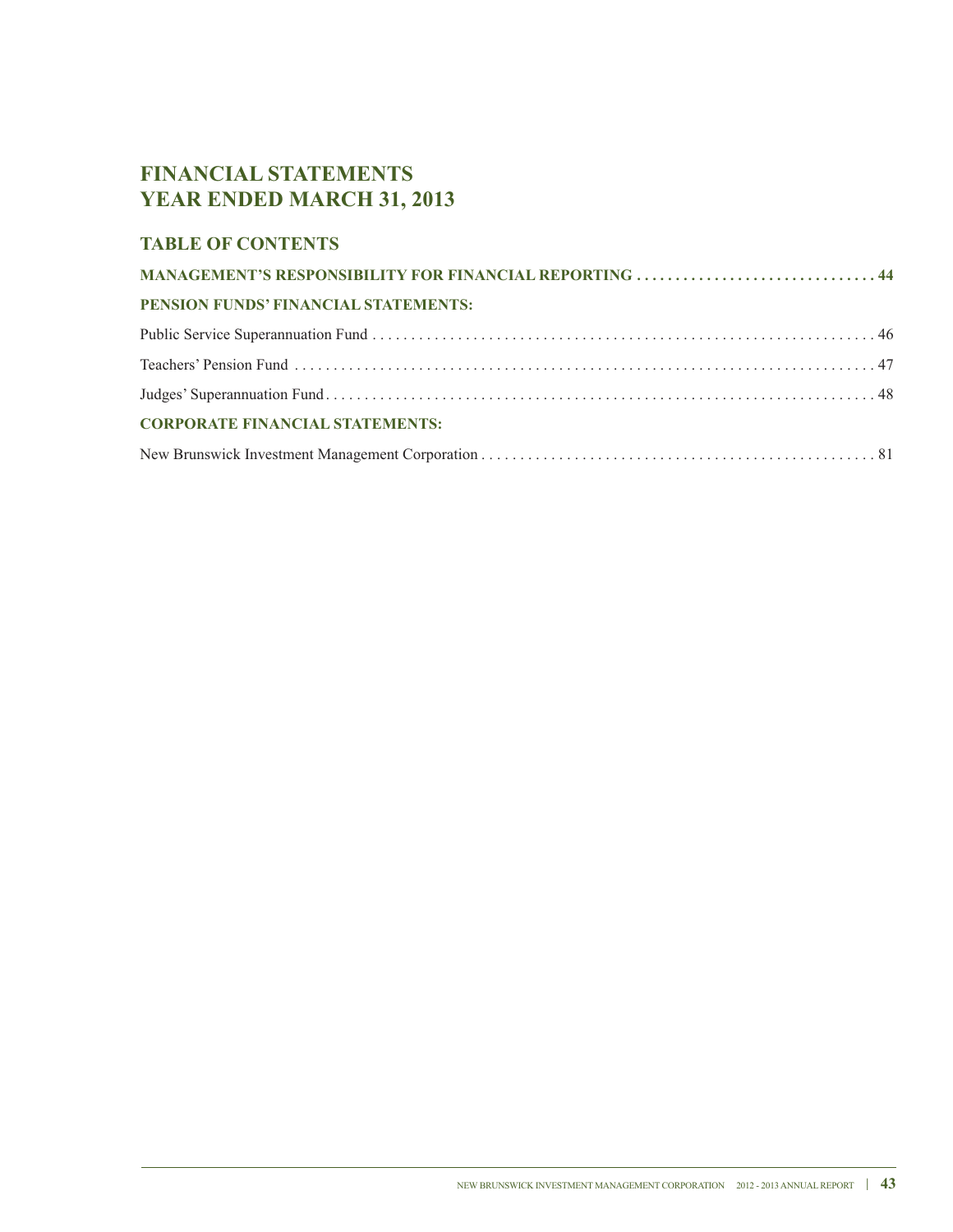# **MANAGEMENT'S RESPONSIBILITY FOR FINANCIAL STATEMENTS**

New Brunswick Investment Management Corporation ("NBIMC" or the "Corporation") was created on March 11, 1996 pursuant to the *New Brunswick Investment Management Corporation Act* of the New Brunswick Legislature (the "NBIMC Act") and was appointed as trustee of the pension fund assets of each of the New Brunswick Public Service Superannuation Act, the New Brunswick Teachers'Pension Act and the New Brunswick Provincial Court Judges'Act. The Province of New Brunswick is the Pension Plan Sponsor and Administrator for each of these pension plans.

The financial statements of the Public Service Superannuation Fund, the Teachers' Pension Fund and the Judges' Superannuation Fund (the "Pension Funds") and of NBIMC have been prepared by management of the Corporation. They have been approved by the Board of Directors.

Management prepared the Pension Funds' financial statements to comply with section 27(1) of the NBIMC Act. The Pension Fund financial statements are special purpose financial statements and reflect the net assets held in trust and changes in net assets held in trust in accordance with the basis of accounting as disclosed in note  $1(a)$  to the financial statements.

Management prepared the Corporation's financial statements in accordance with public sector accounting standards. The NBIMC financial statements are general purpose financial statements and include a Statement of Financial Position, Statement of Operations and Changes in Accumulated Deficit, Statement of Changes in Net Debt and Statement of Cash Flow.

Management is responsible for the integrity and fair presentation of the financial statements, including amounts based on best estimates and judgments. NBIMC maintains systems of internal control and supporting procedures to provide reasonable assurance that accurate financial information is available, that assets are protected and that resources are managed efficiently.

Ultimate responsibility for the financial statements rests with the Board of Directors of the Corporation. The Board is assisted in its responsibilities by the Audit Committee, consisting of five Board members the majority of whom are independent of NBIMC and the Plan Sponsor. The Audit Committee reviews the financial statements and recommends them for approval by the Board. The Audit Committee also reviews matters related to accounting, auditing, internal control systems, financial risk management and the scope, planning and audit findings of the internal and external auditors.

KPMG LLP, the external auditors of the financial statements, are directly accountable to the Audit Committee. They have conducted an independent examination of the financial statements in accordance with Canadian generally accepted auditing standards, performing such tests and other procedures as they consider necessary to express an opinion to the Board of Directors.

*John Anexe*<br> *Jan* Imeson, CPA, CA<br> *Jan* Imeson, CPA, CA<br> *Chief Financial Officer President and Chief Executive Officer Chief Financial Officer*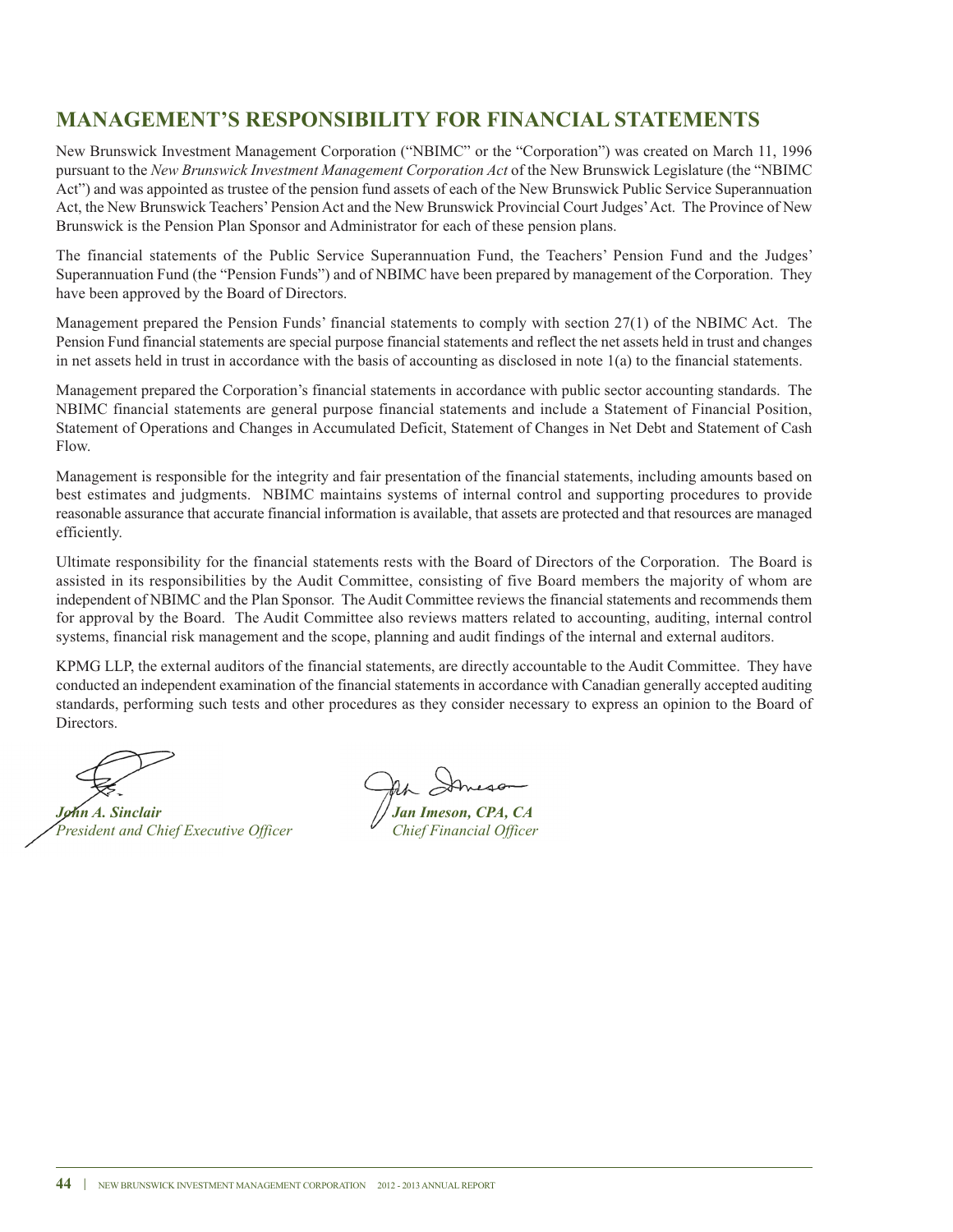# **INDEPENDENT AUDITORS' REPORT**

# **TO THE DIRECTORS OF NEW BRUNSWICK INVESTMENT MANAGEMENT CORPORATION**

We have audited the accompanying financial statements of the Public Service Superannuation Fund, the Teachers' Pension Fund and the Judges' Superannuation Fund held in trust by the New Brunswick Investment Management Corporation, which comprise the statements of net assets held in trust as at March 31, 2013, the statements of changes in net assets held in trust for the year then ended, and notes, comprising a summary of significant accounting policies and other explanatory information. The financial statements have been prepared by management to comply with Section 27(1) of the New Brunswick Investment Management Corporation Act.

### *Management's Responsibility for the Financial Statements*

Management is responsible for the preparation and fair presentation of these financial statements in accordance with Section 27(1) of the New Brunswick Investment Management Corporation Act; this includes determining that the basis of accounting is an acceptable basis for the preparation of these financial statements in the circumstances; and for such internal control as management determines is necessary to enable the preparation of financial statements that are free from material misstatement, whether due to fraud or error.

### *Auditors'Responsibility*

Our responsibility is to express an opinion on these financial statements based on our audits. We conducted our audits in accordance with Canadian generally accepted auditing standards. Those standards require that we comply with ethical requirements and plan and perform the audit to obtain reasonable assurance about whether the financial statements are free from material misstatement.

An audit involves performing procedures to obtain audit evidence about the amounts and disclosures in the financial statements. The procedures selected depend on our judgment, including the assessment of the risks of material misstatement of the financial statements, whether due to fraud or error. In making those risk assessments, we consider internal control relevant to the entity's preparation and fair presentation of the financial statements in order to design audit procedures that are appropriate in the circumstances, but not for the purpose of expressing an opinion on the effectiveness of the entity's internal control. An audit also includes evaluating the appropriateness of accounting policies used and the reasonableness of accounting estimates made by management, as well as evaluating the overall presentation of the financial statements.

We believe that the audit evidence we have obtained is sufficient and appropriate to provide a basis for our audit opinion.

### *Opinion*

In our opinion, the financial statements present fairly, in all material respects, the net assets held in trust by the New Brunswick Investment Management Corporation for the Public Service Superannuation Fund, the Teachers' Pension Fund and the Judges' Superannuation Fund as at March 31, 2013 and the changes in net assets held in trust for the year then ended in accordance with Section 27(1) of the New Brunswick Investment Management Corporation Act.

### *Basis of Accounting and Restriction of Use*

Without modifying our opinion, we draw attention to note 1(a) to the financial statements, which describes the basis of accounting. The financial statements are prepared to assist the Directors of New Brunswick Investment Management Corporation and the Minister of Finance for the Province of New Brunswick for complying with Section 27(1) of the New Brunswick Investment Management Corporation Act. As a result, the financial statements may not be suitable for another purpose. Our report is intended solely for the Directors and the Minister of Finance and should not be used by parties other than the specified users.

CHARTERED ACCOUNTANTS

 $k$ PMG  $10$ 

JUNE 4, 2013 FREDERICTON, CANADA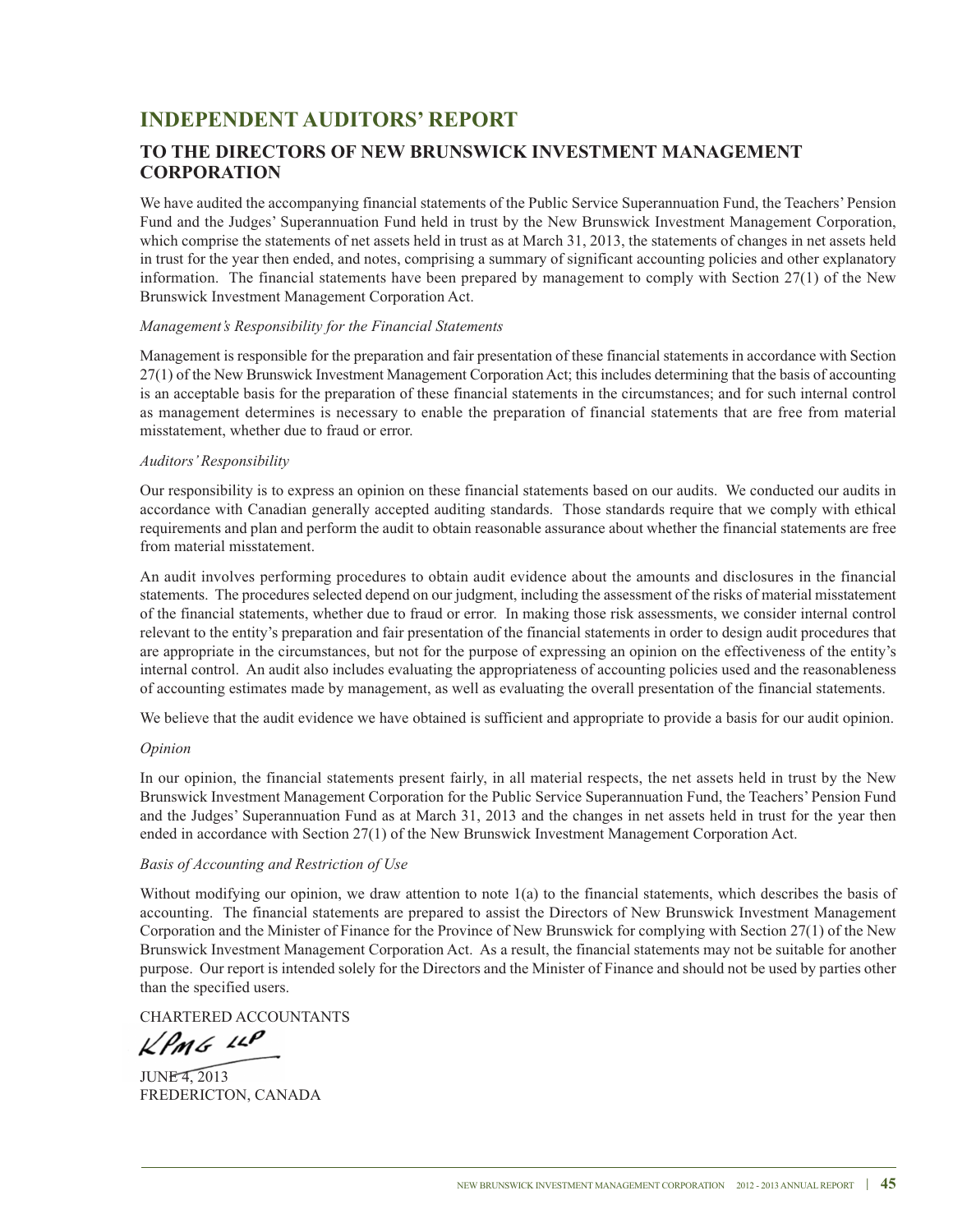### **PUBLIC SERVICE SUPERANNUATION FUND**

# **Statement of Net Assets Held in Trust**

*(In thousands of Canadian dollars)*

### **AS AT MARCH 31**

|                                                           | 2013        | 2012        |
|-----------------------------------------------------------|-------------|-------------|
| <b>ASSETS</b>                                             |             |             |
| Investments (note 3)                                      | \$5,616,096 | \$5,215,946 |
| Contributions receivable (note 8)                         | 10,199      | 12,684      |
| Other receivable                                          | 203         |             |
|                                                           | 5,626,498   | 5,228,630   |
| <b>LIABILITIES</b>                                        |             |             |
| Accounts payable and accrued liabilities (note $\delta$ ) | 3,287       | 2,399       |
| <b>NET ASSETS HELD IN TRUST</b>                           | \$5,623,211 | \$5,226,231 |

*See accompanying notes to financial statements.*

## **PUBLIC SERVICE SUPERANNUATION FUND**

### **Statement of Changes in Net Assets Held in Trust**

*(In thousands of Canadian dollars)*

### **YEAR ENDED MARCH 31**

|                                             | 2013                    | 2012         |
|---------------------------------------------|-------------------------|--------------|
| <b>INCREASE IN NET ASSETS</b>               |                         |              |
| Net investment income (note 6)              | <sup>S</sup><br>468,943 | 239,179<br>S |
| Employee pension contributions              | 70,910                  | 71,463       |
| Employer pension contributions              | 92,128                  | 89,385       |
| Employer special contributions              | 67,852                  | 64,931       |
|                                             | 699,833                 | 464,958      |
| <b>DECREASE IN NET ASSETS</b>               |                         |              |
| Payments to sponsor for benefits            | 292,833                 | 269,772      |
| Payments to sponsor for expenses            | 2,708                   | 2,712        |
| Fees paid to third party suppliers          | 1,841                   | 2,099        |
| Fees paid to NBIMC                          | 5,231                   | 4,911        |
| Harmonized sales tax, net of rebates        | 240                     | 446          |
|                                             | 302,853                 | 279,940      |
|                                             |                         |              |
| <b>NET INCREASE FOR THE YEAR</b>            | 396,980                 | 185,018      |
| NET ASSETS HELD IN TRUST, BEGINNING OF YEAR | 5,226,231               | 5,041,213    |
| NET ASSETS HELD IN TRUST, END OF YEAR       | \$5,623,211             | \$5,226,231  |

*See accompanying notes to financial statements.* Commitments *(note 9)*

Approved on behalf of the Board:

Michael W. Walton John A. Sinclair

Chairman of the Board President and Chief Executive Officer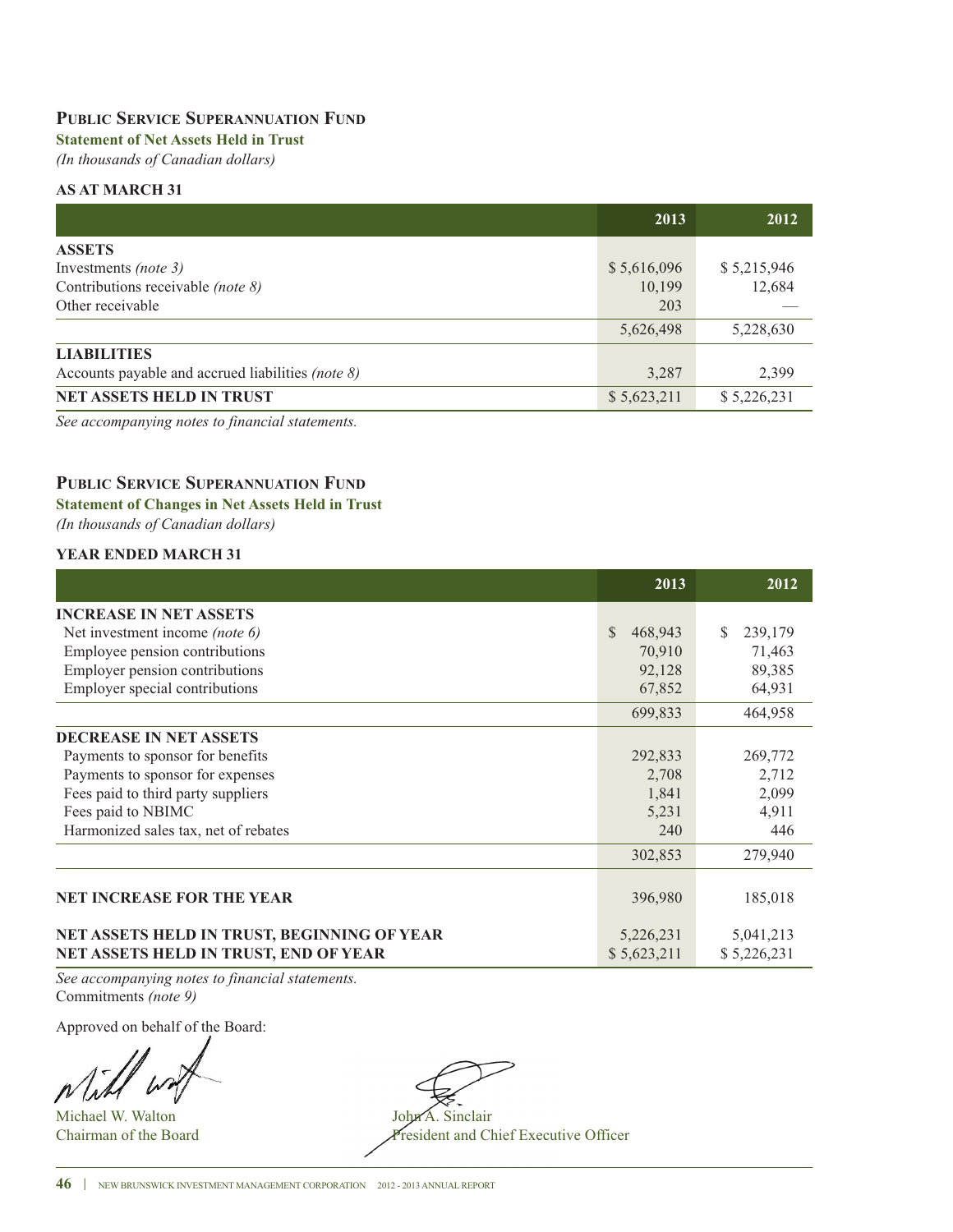# **TEACHERS' PENSION FUND**

# **Statement of Net Assets Held in Trust**

*(In thousands of Canadian dollars)*

### **AS AT MARCH 31**

|                                                   | 2013        | 2012        |
|---------------------------------------------------|-------------|-------------|
| <b>ASSETS</b>                                     |             |             |
| Investments (note 3)                              | \$4,446,152 | \$4,154,531 |
| Contributions receivable (note 8)                 | 4,890       | 5,037       |
| Other receivable                                  | 171         |             |
|                                                   | 4,451,213   | 4,159,568   |
| <b>LIABILITIES</b>                                |             |             |
| Accounts payable and accrued liabilities (note 8) | 2,694       | 2,060       |
| <b>NET ASSETS HELD IN TRUST</b>                   | \$4,448,519 | \$4,157,508 |

*See accompanying notes to financial statements.*

### **TEACHERS' PENSION FUND**

### **Statement of Changes in Net Assets Held in Trust**

*(In thousands of Canadian dollars)*

### **YEAR ENDED MARCH 31**

|                                              | 2013                     | 2012         |
|----------------------------------------------|--------------------------|--------------|
| <b>INCREASE IN NET ASSETS</b>                |                          |              |
| Net investment income (note 6)               | <sup>\$</sup><br>371,486 | S<br>206,093 |
| Employee pension contributions               | 47,877                   | 47,847       |
| Employer pension contributions               | 46,139                   | 46,367       |
| Employer special contributions               | 98,627                   | 94,380       |
|                                              | 564,129                  | 394,687      |
| <b>DECREASE IN NET ASSETS</b>                |                          |              |
| Payments to sponsor for benefits             | 265,565                  | 255,075      |
| Payments to sponsor for expenses             | 1,561                    | 1,550        |
| Fees paid to third party suppliers           | 1,627                    | 1,837        |
| Fees paid to NBIMC                           | 4,164                    | 3,929        |
| Harmonized sales tax, net of rebates         | 201                      | 365          |
|                                              | 273,118                  | 262,756      |
|                                              |                          |              |
| <b>NET INCREASE FOR THE YEAR</b>             | 291,011                  | 131,931      |
| NET ASSETS HELD IN TRUST, BEGINNING OF YEAR  | 4,157,508                | 4,025,577    |
| <b>NET ASSETS HELD IN TRUST, END OF YEAR</b> | \$4,448,519              | \$4,157,508  |

See accompanying notes to financial statements. Commitments *(note 9)*

Approved on behalf of the Board:

Michael W. Walton John A. Sinclair

Chairman of the Board President and Chief Executive Officer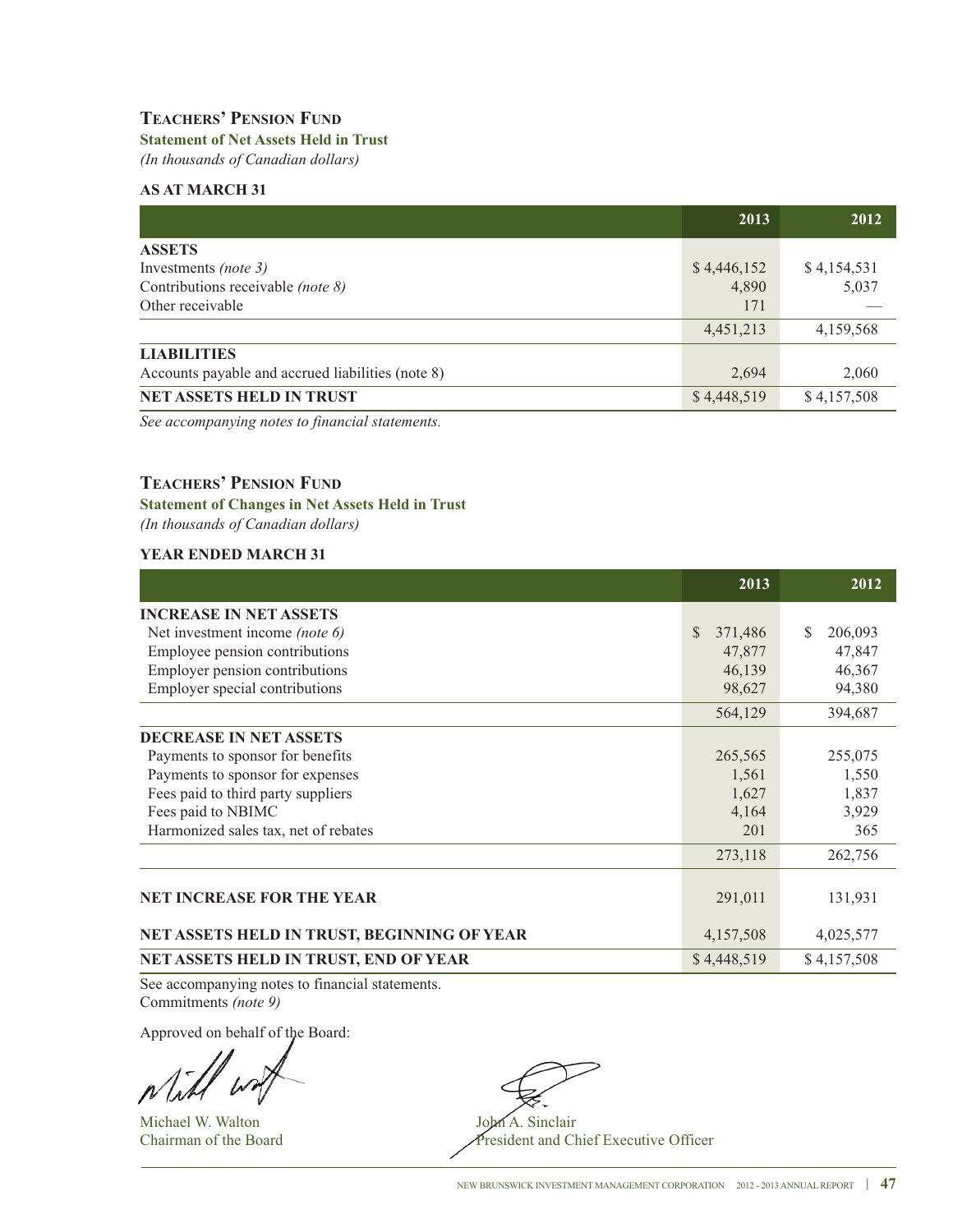# **JUDGES' SUPERANNUATION FUND**

# **Statement of Net Assets Held in Trust**

*(In thousands of Canadian dollars)*

### **AS AT MARCH 31**

|                                                   |    | 2013   |   | 2012   |
|---------------------------------------------------|----|--------|---|--------|
| <b>ASSETS</b>                                     |    |        |   |        |
| Investments (note 3)                              | \$ | 33,415 | S | 31,076 |
| Contributions receivable (note 8)                 |    | 25     |   | 36     |
| Other receivable                                  |    |        |   |        |
|                                                   |    | 33,441 |   | 31,112 |
| <b>LIABILITIES</b>                                |    |        |   |        |
| Accounts payable and accrued liabilities (note 8) |    | 26     |   | 12     |
| NET ASSETS HELD IN TRUST                          | S  | 33,415 |   | 31.100 |

*See accompanying notes to financial statements.*

# **JUDGES' SUPERANNUATION FUND**

### **Statement of Changes in Net Assets Held in Trust**

*(In thousands of Canadian dollars)*

### **YEAR ENDED MARCH 31**

|                                             | 2013                   | 2012           |
|---------------------------------------------|------------------------|----------------|
| <b>INCREASE IN NET ASSETS</b>               |                        |                |
| Net investment income (note 6)              | $\mathcal{S}$<br>2,785 | \$<br>1,427    |
| Employee pension contributions              | 398                    | 471            |
| Employer pension contributions              | 326                    | 696            |
| Employer special contributions              | 153                    | 305            |
|                                             | 3,662                  | 2,899          |
| <b>DECREASE IN NET ASSETS</b>               |                        |                |
| Payments to sponsor for benefits            | 1,278                  | 1,167          |
| Payments to sponsor for expenses            | 27                     | 32             |
| Fees paid to third party suppliers          | 11                     | 12             |
| Fees paid to NBIMC                          | 30                     | 29             |
| Harmonized sales tax, net of rebates        |                        | $\overline{2}$ |
|                                             | 1,347                  | 1,242          |
|                                             |                        |                |
| <b>NET INCREASE FOR THE YEAR</b>            | 2,315                  | 1,657          |
| NET ASSETS HELD IN TRUST, BEGINNING OF YEAR | 31,100                 | 29,443         |
| NET ASSETS HELD IN TRUST, END OF YEAR       | $\mathbb{S}$<br>33,415 | \$<br>31,100   |

See accompanying notes to financial statements. Commitments *(note 9)*

Approved on behalf of the Board:

Michael W. Walton John A. Sinclair<br>Chairman of the Board President and Ch

President and Chief Executive Officer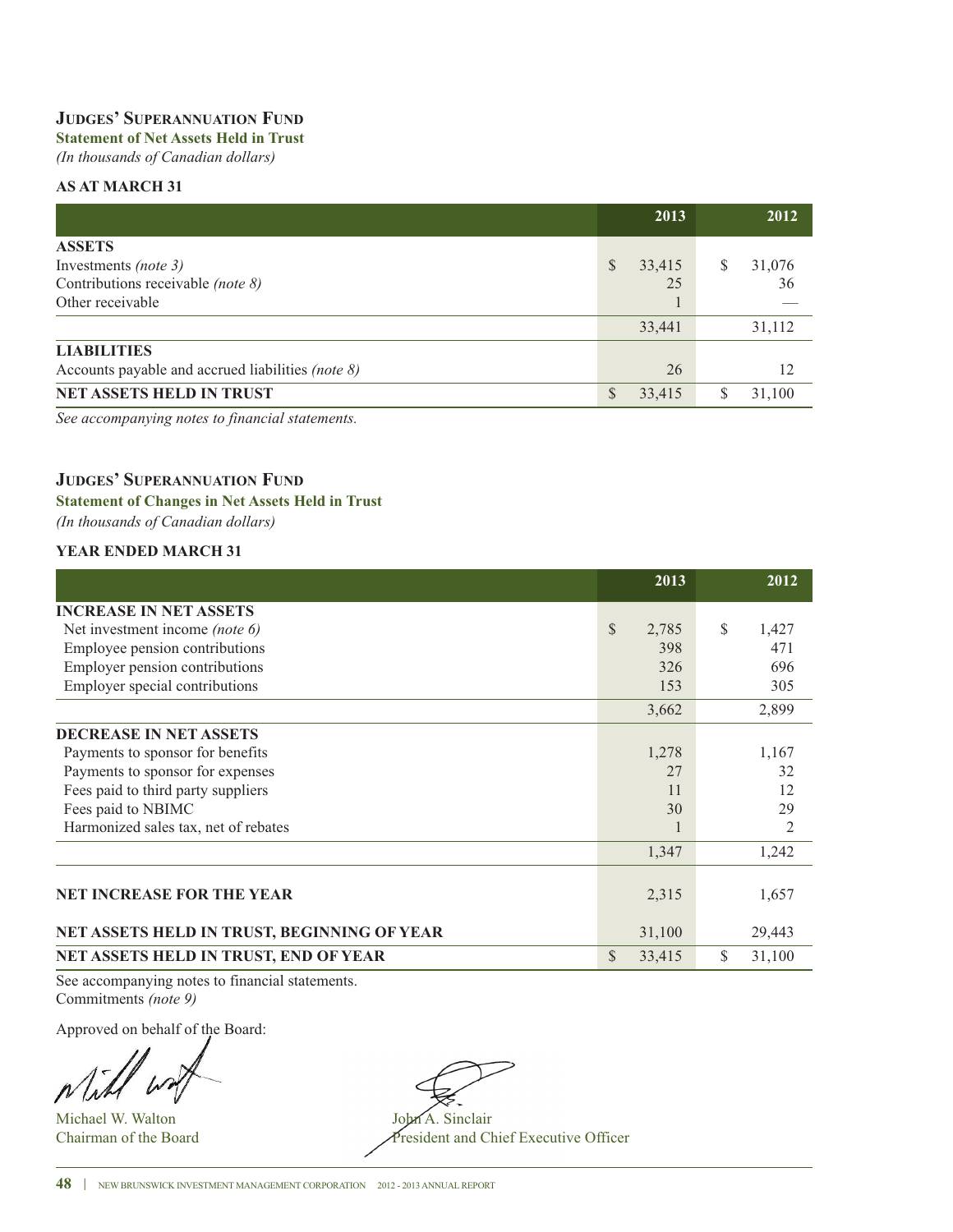# **YEAR ENDED MARCH 31, 2013**

The assets of the Public Service Superannuation Fund ("Public Service"), Teachers'Pension Fund ("Teachers") and Judges' Superannuation Fund ("Judges"), (collectively "the Funds") are held in trust by the New Brunswick Investment Management Corporation ("NBIMC"). NBIMC was appointed as trustee on March 11, 1996, pursuant to the *New Brunswick Investment Management Corporation Act* of the New Brunswick Legislature (the "NBIMC Act") and assumed responsibility for the management of the Funds' assets effective April 1, 1996.

On April 1, 1998, the assets of the Funds were transferred to unit trust funds established by NBIMC. This portfolio structure facilitates the collective investment management and administration of the assets. There were 23 active unit trust funds in place at year-end, each pool with a specific investment mandate. Each of the Funds holds units of the unit trust funds in accordance with the investment policy of the Fund.

### **1. Significant Accounting Policies**

### *(a) Accounting entity and basis of presentation*

These special purpose financial statements provide information on the net assets of the Funds managed by NBIMC. They do not include the pension liabilities of the *Public Service Superannuation Act*, the *Teachers'Pension Act* or the *Provincial Court Judges'Pension Act* (collectively "the Plans"). Consequently, these financial statements do not purport to show the adequacy of the Funds' assets to meet the Plans' pension obligations.

These financial statements have not been prepared in accordance with Canadian Generally Accepted Accounting Principles ("GAAP") because they exclude the actuarial liabilities of the Plans. They are prepared solely for the information and use of the Directors of NBIMC and the Minister of Finance for the Province of New Brunswick for complying with section 27(1) of the NBIMC Act.

Certain comparative figures have been reclassified to conform to the financial statement presentation adopted in the current year.

### *(b) Valuation of investments*

All investments of the Funds are represented by holdings of units of each of the unit trust funds and are designated as held for trading upon initial recognition. The value of each investment in unit trust funds is based on the calculated net asset value per unit multiplied by the number of units held. Investments held in the unit trusts are valued at their fair value as of the date of the financial statements. Fair value is the amount for which an asset could be exchanged, or a liability settled, between knowledgeable, willing parties in an arm's length transaction.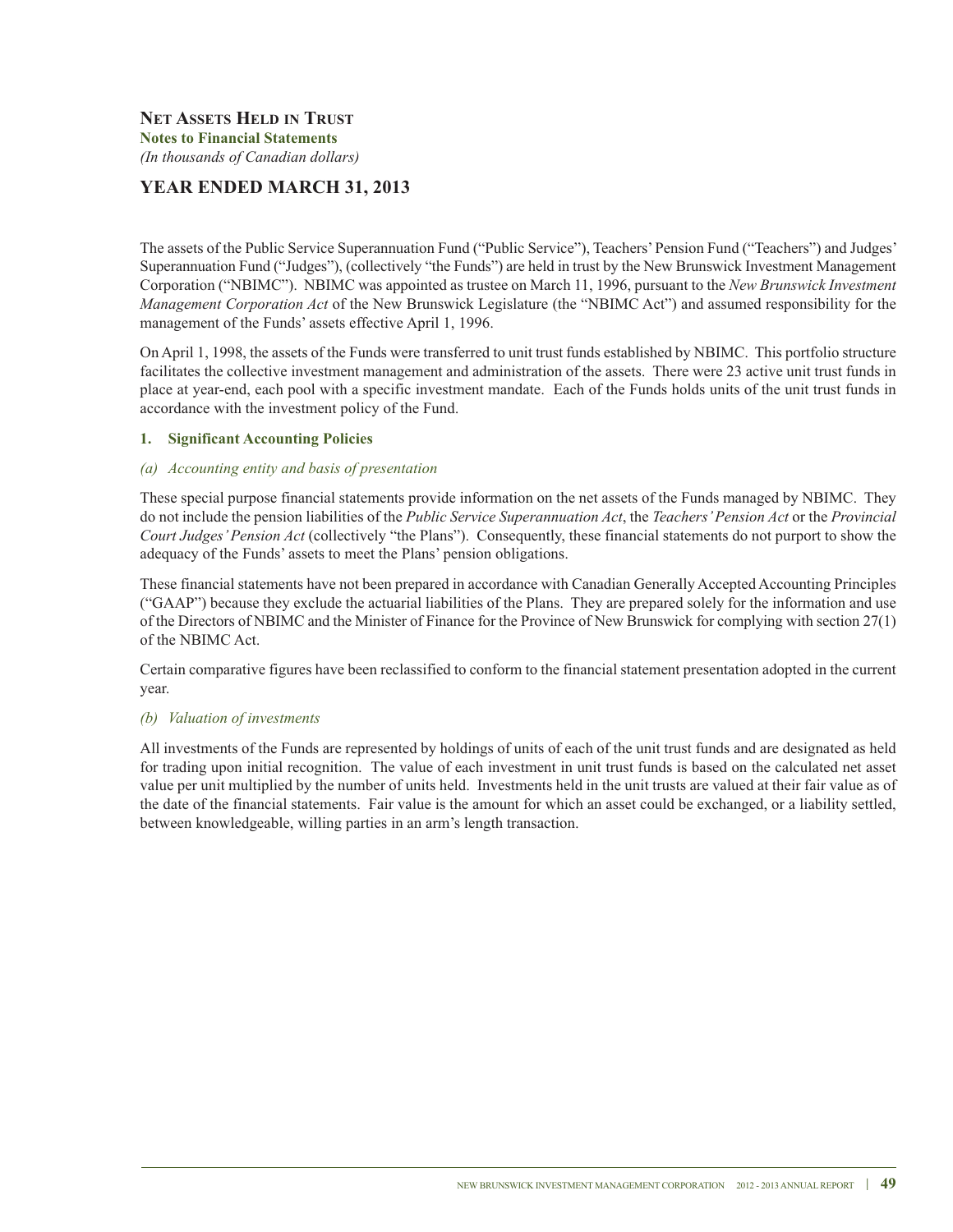### **1. Significant Accounting Policies (cont'd)**

Fair value is determined as follows:

- (i) For publicly-traded fixed income securities such as bonds and floating rate notes, fair value is the most recent quote available from the bond quotation service, DEX.
- (ii) For publicly-traded equities, fair value is the latest quoted bid price for long positions and the latest quoted ask price for short positions.
- (iii) For externally-managed fund investments, fair value is based on the net asset value as reported by the external managers of the funds. External managers use public market prices in calculating the applicable net asset values.
- (iv) For unlisted securities or securities traded in "over-the-counter", fair value is based on a quotation service from a recognized dealer. Residual bonds are valued using a quoted market price for a similarly-termed government bond and adjusted for changes in credit risk spreads based on dealer feedback.
- (v) For private investments, such as non-traded pooled or closed funds, limited partnership interests, private placement bonds or equity investments, fair value is a subjective process. Private investment fund valuations are initially provided by the external fund managers. Fair values for private investments are estimated using one or more methodologies, including discounted cash flows, multiples of earning measures, third party valuation and comparable recent transactions. An internal Valuation Committee, consisting of NBIMC's Chief Executive Officer/Chief Investment Officer, the Chief Financial Officer and the Vice President, Private Markets, review the external valuations quarterly. The Valuation Committee also meets annually to consider the need to adjust the valuation estimates.
- (vi) Investments in money market instruments are reported at cost which, together with accrued interest, approximates fair value.
- (vii)Derivatives are measured at their fair value with changes in fair value recognized in changes in net assets for the year. Total return equity swaps are valued based on quoted market index rates. Forward foreign exchange contracts are valued based on quoted exchange rates. Interest rate and cross currency swaps are valued using quoted market information from Bloomberg.
- *(c) Contributions*

Contributions from the Plan Sponsor and pension plan members are recorded in the period that payroll deductions are made.

*(d) Net investment income*

Investment transactions are recognized by the underlying unit trusts as of their trade date. Net investment income includes realized and unrealized gains and losses in the value of the units held in each of the unit trusts. Interest income is recognized on an accrual basis. Dividend income is recognized on the ex-dividend date. Transaction costs are expensed as incurred.

*(e) Foreign currency translation*

Monetary assets and liabilities denominated in foreign currencies are translated at the prevailing rates of exchange at the date of the statements of net assets held in trust. Investment income and expenses are translated at the exchange rates prevailing on the transaction date. Realized and unrealized exchange gains and losses are included in investment income.

### *(f) Measurement uncertainty*

The preparation of financial statements in conformity with the disclosed basis of accounting requires management to make estimates and assumptions that affect the amounts reported in the financial statements and accompanying notes. Significant estimates and judgments are required in determining the reported estimated fair value of private investments since these determinations may include estimates of expected future cash flows, rates of return and the impact of future events. Actual results could differ from those estimates.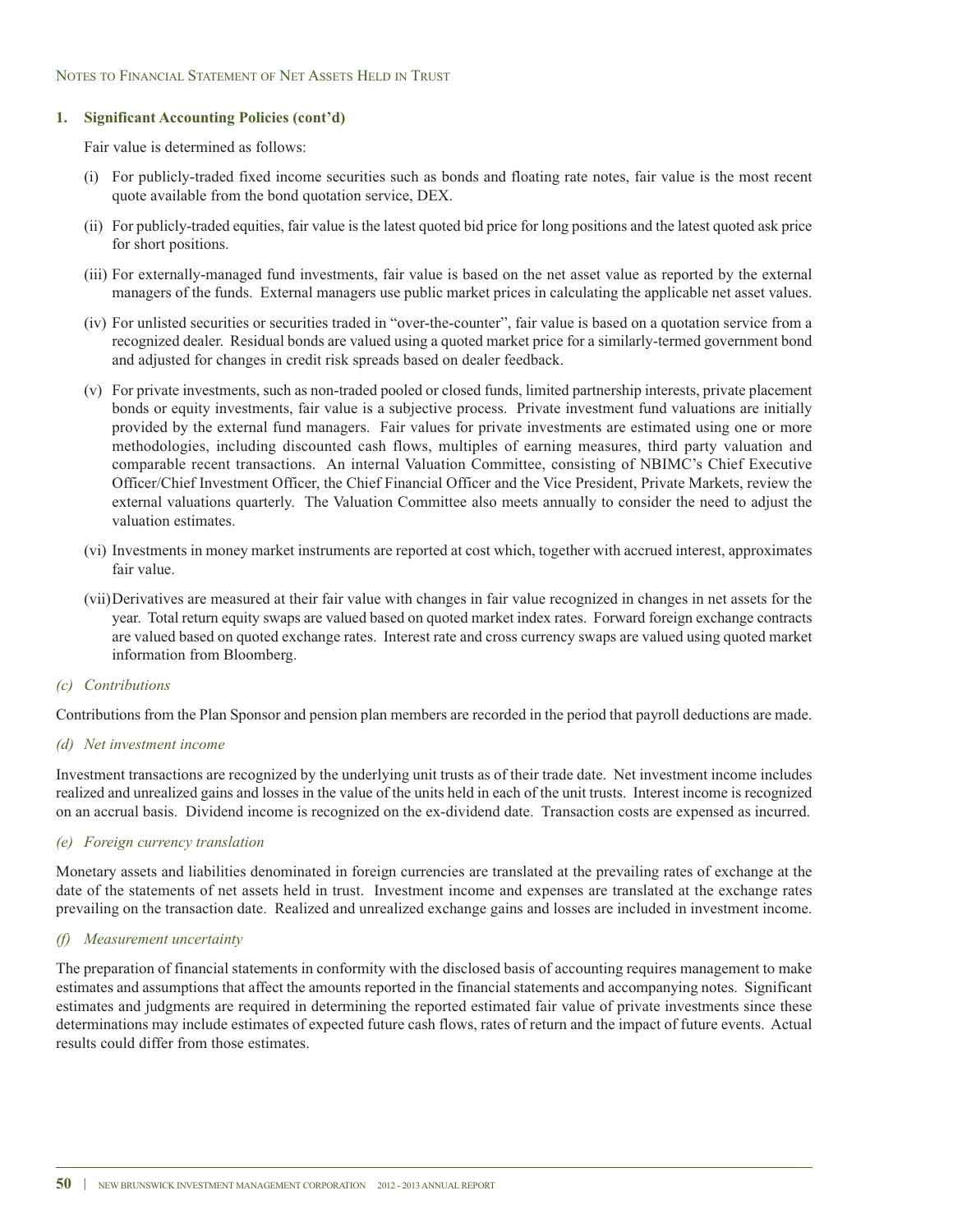### **1. Significant Accounting Policies (cont'd)**

### *(g) Taxes*

The Funds are Registered Pension Plan Trusts as defined in the Income Tax Act and are not subject to income taxes.

### **2. Future Accounting Standards**

### *International Financial Reporting Standards*

On January 1, 2011 International Financial Reporting Standards ("IFRS") replaced Canadian GAAP for publicly accountable entities. The International Accounting Standards Board ("IASB") has recently completed a project on consolidations that exempts reporting entities that meet the definition of "investment company" from the requirement to consolidate controlling interests in other entities. Such controlled entities would instead be accounted for at fair value. Recognizing the importance of this change in IFRS to Canadian reporting entities, the Canadian Accounting Standards Board deferred the IFRS conversion date for investment companies to annual periods beginning on or after January 1, 2014. The Funds meet the definition of an investment company and therefore qualify for this deferral.

NBIMC has developed an IFRS conversion plan. Major differences between Canadian GAAP and IFRS consist of additional financial disclosures but no significant financial impact to net assets held in trust has been identified to date. We will continue to monitor developments and changes to IFRS that may impact the planned IFRS conversion on April 1, 2014.

### **3. Investments**

Investment assets of the Funds are held in the unit trust funds for which NBIMC is trustee.

Following is a description of each unit trust fund in existence during the year ended March 31, 2013:

### *NBIMC Nominal Bond Fund*

This fund invests primarily in investment grade bonds (a minimum of triple-B rated by a major rating agency) of G-7 countries and Canadian provinces paying a nominal rate of interest. The performance objective is to add 20 basis points to its benchmark, the DEX All Government Bond Index, over a four-year moving average.

### *NBIMC Corporate Bond Fund*

This fund invests primarily in investment grade corporate bonds (a minimum of triple-B rated by a major rating agency) paying a nominal rate of interest. The performance objective is to add 20 basis points to its benchmark, the DEX Corporate Bond Index, over a four-year moving average.

### *NBIMC New Brunswick Fixed Income Opportunity Fund*

This fund invests primarily in fixed income issues to finance economic activity in New Brunswick. The performance objective is to add 20 basis points to its benchmark, the DEX All Government Bond Index, over a four-year moving average.

### *NBIMC Money Market Fund*

This fund invests primarily in fixed income securities having a maturity of less than one year. The performance objective is to add 20 basis points to its benchmark. The benchmark is calculated as 93% of the DEX 91-Day Treasury Bill Index and 7% of the Call Loan Rate.

### *NBIMC Student Investment Fund*

This fund is managed by students at the University of New Brunswick who are registered in the Student Investment Fund Program. Its initial capital of \$1 million, funded in 1998, has been invested using the same general investment policies and guidelines as are used by NBIMC. The overall benchmark for this fund is composed of 50% S&P/TSX Total Return Composite Index, 45% DEX All Government Bond Index, 4.65% DEX 91-Day Treasury Bill Index and 0.35% Call Loan Rate. NBIMC staff closely monitor the activities of this fund, including executing and processing all transactions on behalf of the students.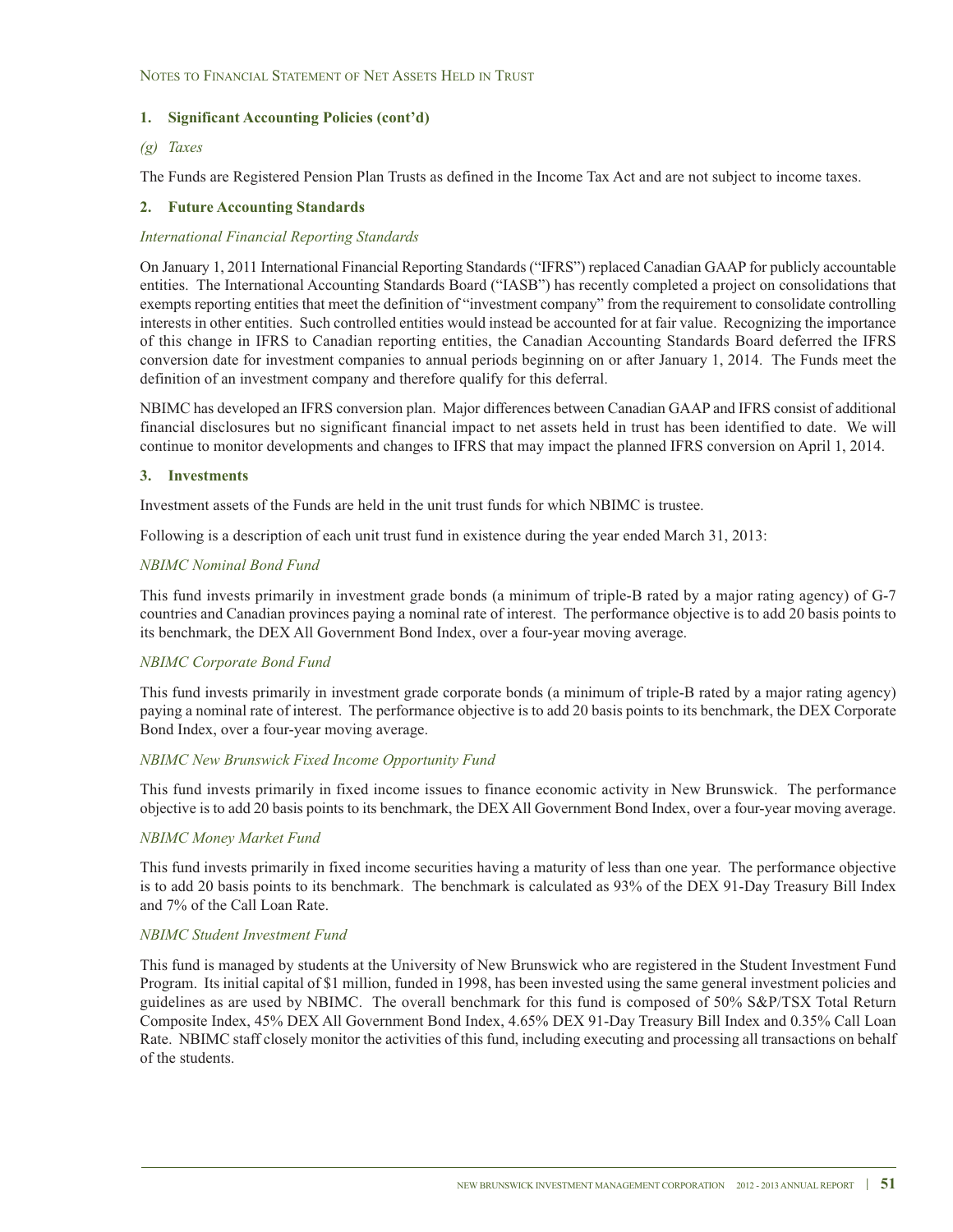### *NBIMC Foreign Exchange Hedging Funds*

Each of the Funds has settled a separate grantor trust (the "Hedging Trust"), designed to facilitate hedging policy decisions with respect to exposure to foreign currencies. The Hedging Trusts are currently inactive.

### *NBIMC Canadian Equity Index Fund*

This fund invests in physical securities and derivative strategies to gain exposure to various segments of the S&P/TSX Composite Index. Leverage on derivative products is avoided by ensuring each derivative product is supported by an appropriate value of short-term investments. The performance objective is to match the return of the S&P/TSX Total Return Composite Index over four year rolling periods.

### *NBIMC Low Volatility Canadian Equity Fund*

This fund actively invests in securities to gain exposure to the S&P/TSX Composite Index. The objective is to achieve a long-term rate of return equivalent to this index with less annual volatility.

### *NBIMC External Canadian Equity Fund*

This fund is managed by external managers and invests in publicly traded Canadian equities. The performance objective is to add 150 basis points to its benchmark, the S&P/TSX Total Return Composite Index, over a four-year moving average.

### *NBIMC S&P/TSX Completion Index Fund*

Managed by an external manager, this fund invests primarily in the companies of the S&P/TSX Completion Index. The performance objective is to exceed the performance of its benchmark, the S&P/TSX Completion Total Return Index, by 150 basis points (after fees).

### *NBIMC Canadian Equity Active Long Strategy*

This fund seeks to add value through prudent selection of individual securities and sector allocations through over and under weighting of the index. The performance objective is to add 150 basis points to its benchmark, the S&P/TSX Total Return Composite Index.

### *NBIMC External International Equity Fund*

This fund is managed by external managers and invests in publicly traded equities in markets in Europe, Australasia and the Far East. The performance objective is to exceed the performance of the benchmark, which is a weighting of the respective country or regional indices (CAD\$), by 150 basis points over a four-year moving average.

### *NBIMC EAFE Equity Index Fund*

This fund invests in securities in the MSCI EAFE (Developed Markets) Index (CAD\$). The objective is to achieve a rate of return equivalent to the MSCI EAFE (Developed Markets) Net Dividends.

### *NBIMC Low Volatility International Equity Fund*

This fund actively invests in securities in the MSCI EAFE (Developed Markets) Net Dividends Index (CAD\$). The objective is to achieve a long-term rate of return equivalent to this index with less annual volatility.

### *NBIMC U.S. Equity Index Fund*

This fund passively invests in physical securities and derivatives to gain exposure to the S&P 500 Index. Leverage on derivative products is avoided by ensuring each derivative product is supported by an appropriate value of short-term investments. The performance objective is to match the return of the S&P 500 Total Return Index (CAD\$).

### *NBIMC Low Volatility U.S. Equity Fund*

This fund actively invests in securities to gain exposure to the S&P 500 Total Return Index (CAD\$). The objective is to achieve a long-term rate of return equivalent to this index with less annual volatility.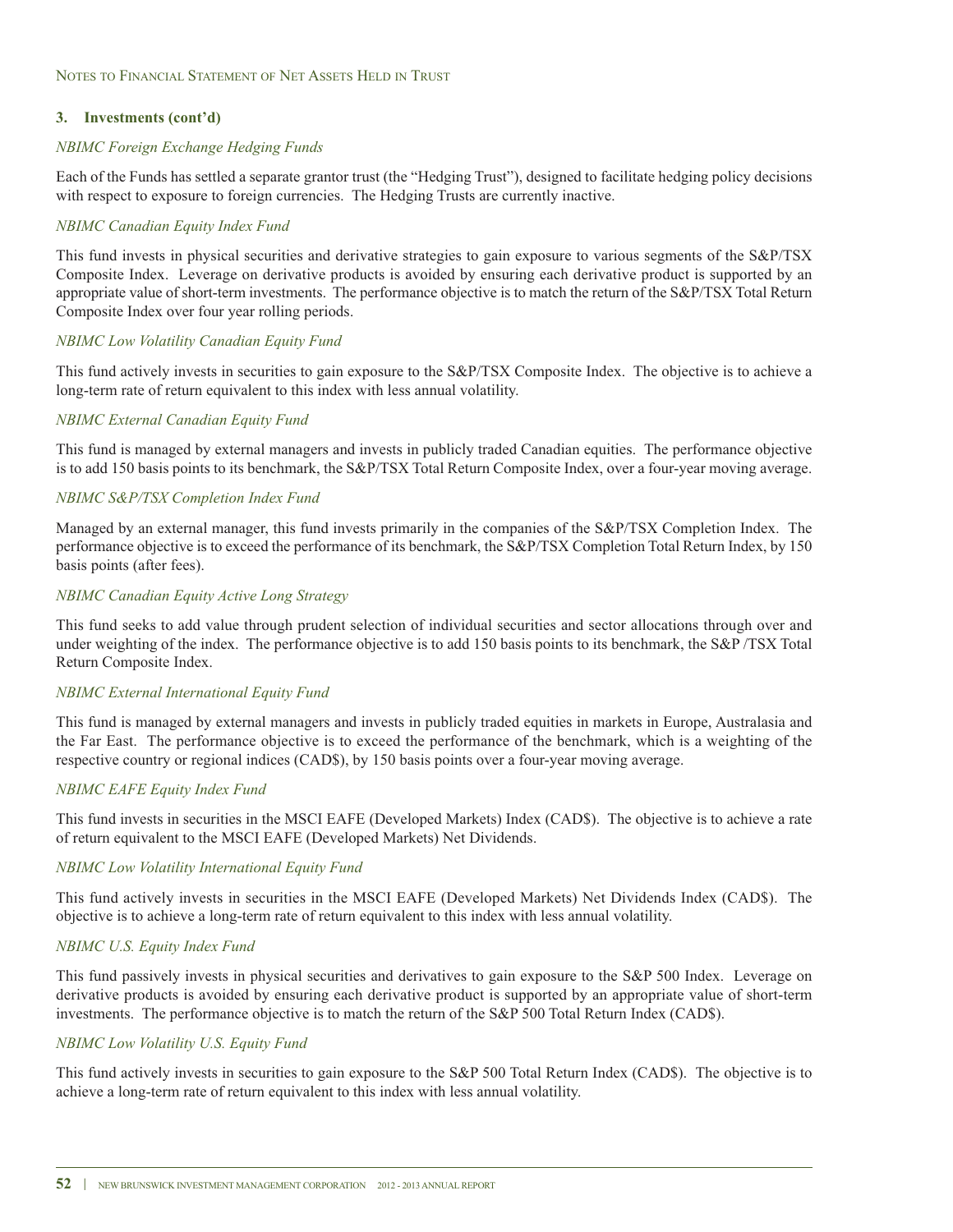#### *NBIMC Inflation Linked Securities Fund*

This fund invests primarily in fixed income instruments that are adjusted for inflation of G-7 countries. The performance objective is to add 10 basis points to its benchmark, the DEX Real Return Bond Index, over a four-year moving average.

#### *NBIMC Canadian Real Estate Fund*

This fund invests in public and private Canadian real estate investments through Real Estate Investment Trusts ("REITs"), limited partnerships or similar investment vehicles. The benchmark is a blend of the S&P/TSX Capped REIT Index and inflation, as measured by the percentage change in the twelve-month CPI-Canada All Items Index, plus 4%.

#### *NBIMC International Real Estate Fund*

This fund is managed by an external manager that invests primarily in publicly traded securities of international Real Estate Investment Trusts (REITs). The performance objective is to add 150 basis points to the countries' blended REIT Equity Indices (CAD\$), net of fees, over the long-term.

### *NBIMC Infrastructure Fund*

This fund was created to provide additional investment diversification through direct investment in infrastructure through co-investment structures. The benchmark is inflation, as measured by the percentage change in the twelve-month CPI-Canada All Items Index, plus 4%.

#### *NBIMC North American Market Neutral Fund*

This fund focuses on adding value through security selection within its universe of the S&P/TSX Composite Index as well as certain publicly traded US-listed stocks. Favored securities are purchased and offset by a corresponding short position in another security within the same sector. The portfolio is supported by a cash underlay and its performance objective is to add 500 basis points annually over a four-year moving average basis to its benchmark. The benchmark is calculated as 93% of the DEX 91-Day Treasury Bill Index and 7% of the Call Loan Rate.

#### *NBIMC Quantitative Strategies Fund*

This fund seeks to add value by investing in either long or short positions where announced mergers or dual class share structures present arbitrage potential. Short positions are supported by cash underlay. The objective is to add 500 basis points over its benchmark. The benchmark is calculated as 93% of the DEX 91-Day Treasury Bill Index and 7% of the Call Loan Rate.

#### *NBIMC New Brunswick and Atlantic Canada Equity Opportunity Fund*

This fund invests in public and private equities or instruments convertible into equities of New Brunswick and Atlantic Canada companies. The performance objective is to achieve a 4% real rate of return over a long-term investment horizon.

#### *NBIMC Private Equity Fund*

This fund is managed by external managers that invest primarily in non-publicly traded securities of U.S. and European companies. The performance objective is to exceed the performance of its benchmark, a blend of the respective countries' total return indices (CAD\$).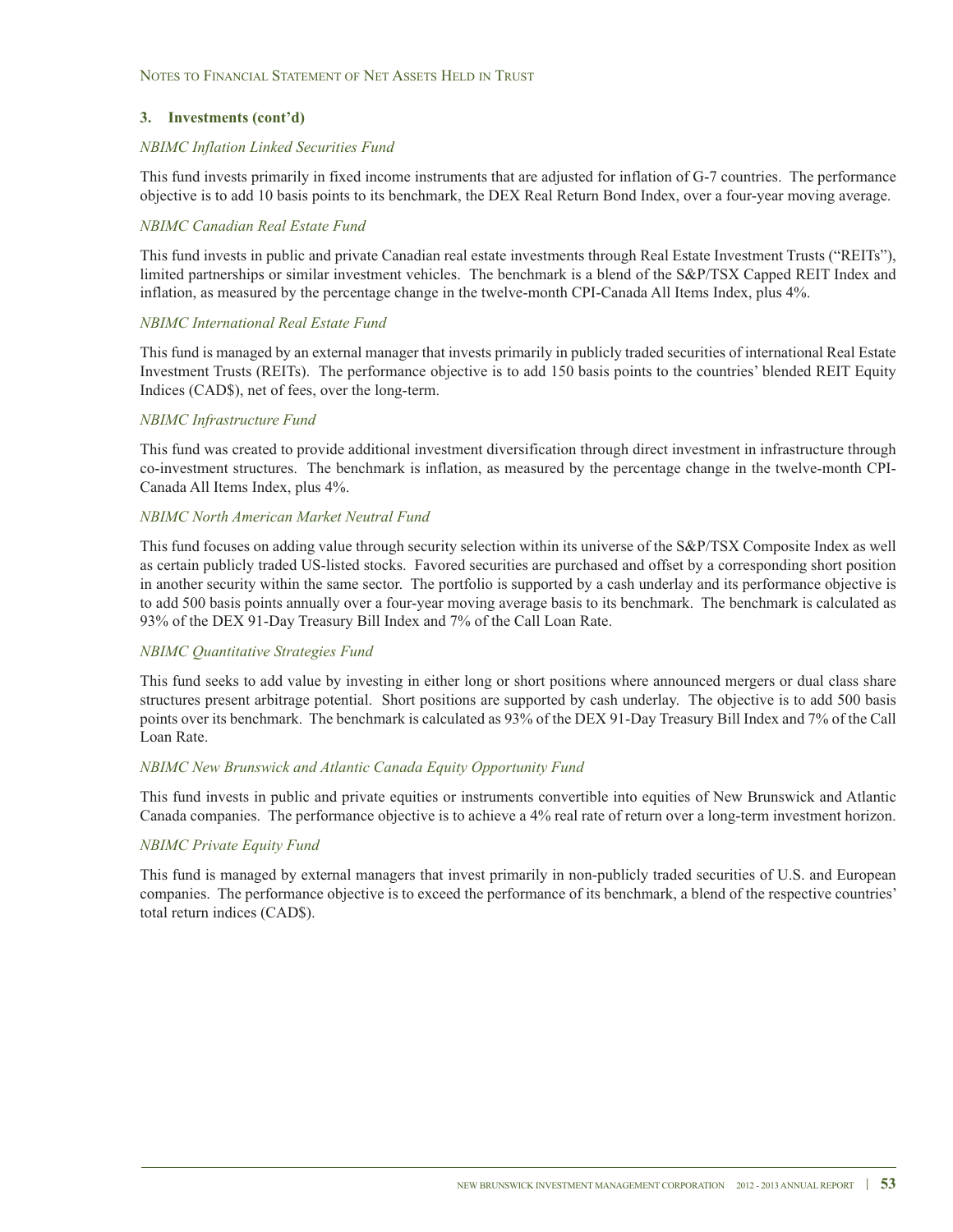Following are details of unit trust holdings by each of the Funds:

| <b>Public Service</b>                        | <b>Units</b> | Unit<br><b>Value</b><br>(rounded | <b>Fair Value</b><br>March 31, | <b>Fair Value</b><br>March 31, |
|----------------------------------------------|--------------|----------------------------------|--------------------------------|--------------------------------|
| (\$ thousands)                               | (# rounded)  | in dollars)                      | 2013                           | 2012                           |
| Fixed Income:                                |              |                                  |                                |                                |
| <b>NBIMC</b> Nominal Bond                    | 402,302      | \$<br>2,322                      | $\mathbb{S}$<br>934,258        | \$1,196,711                    |
| NBIMC Corporate Bond                         | 355,271      | 1,087                            | 386,202                        | 142,103                        |
| NBIMC New Brunswick Fixed Income Opportunity | 3,399        | 2,760                            | 9,384                          | 12,124                         |
| NBIMC Money Market                           | 25,234       | 1,541                            | 38,873                         | 78,014                         |
| <b>NBIMC</b> Student Investment              | 485          | 2,767                            | 1,342                          | 1,276                          |
|                                              |              |                                  | 1,370,059                      | 1,430,228                      |
| Equities:                                    |              |                                  |                                |                                |
| NBIMC Canadian Equity Index                  | 252,347      | 2,484                            | 626,706                        | 608,317                        |
| NBIMC Low Volatility Canadian Equity         | 109,092      | 1,028                            | 112,095                        |                                |
| NBIMC External Canadian Equity               | 72,583       | 2,883                            | 209,275                        | 196,139                        |
| NBIMC S&P/TSX Completion Index               | 38,349       | 2,692                            | 103,251                        | 99,253                         |
| NBIMC Canadian Equity Active Long Strategy   | 111,476      | 1,053                            | 117,364                        | 161,068                        |
| NBIMC External International Equity          | 89,219       | 1,282                            | 114,340                        | 99,312                         |
| NBIMC EAFE Equity Index                      | 722,907      | 967                              | 699,332                        | 675,781                        |
| NBIMC Low Volatility International Equity    | 143,757      | 1,240                            | 178,262                        | 106,565                        |
| NBIMC U.S. Equity Index                      | 484,418      | 1,302                            | 630,875                        | 573,885                        |
| NBIMC Low Volatility U.S. Equity             | 139,309      | 1,274                            | 177,492                        | 105,321                        |
|                                              |              |                                  | 2,968,992                      | 2,625,641                      |
| <b>Inflation Linked Assets:</b>              |              |                                  |                                |                                |
| <b>NBIMC</b> Inflation Linked Securities     | 151,027      | 3,395                            | 512,665                        | 456,735                        |
| <b>NBIMC</b> Canadian Real Estate            | 71,693       | 3,184                            | 228,303                        | 177,299                        |
| <b>NBIMC</b> International Real Estate       | 30,095       | 4,120                            | 123,981                        | 165,689                        |
| <b>NBIMC</b> Infrastructure                  | 33,859       | 1,213                            | 41,083                         | 28,144                         |
|                                              |              |                                  | 906,032                        | 827,867                        |
| Alternative Investments:                     |              |                                  |                                |                                |
| <b>NBIMC North American Market Neutral</b>   | 65,964       | 1,225                            | 80,784                         | 83,046                         |
| <b>NBIMC</b> Quantitative Strategies         | 100,265      | 1,150                            | 115,294                        | 98,506                         |
| NBIMC New Brunswick and Atlantic Canada      |              |                                  |                                |                                |
| <b>Equity Opportunity</b>                    | 3,547        | 4,308                            | 15,278                         | 9,649                          |
| <b>NBIMC</b> Private Equity                  | 104,647      | 1,526                            | 159,657                        | 141,009                        |
|                                              |              |                                  | 371,013                        | 332,210                        |
|                                              |              |                                  | \$5,616,096                    | \$5,215,946                    |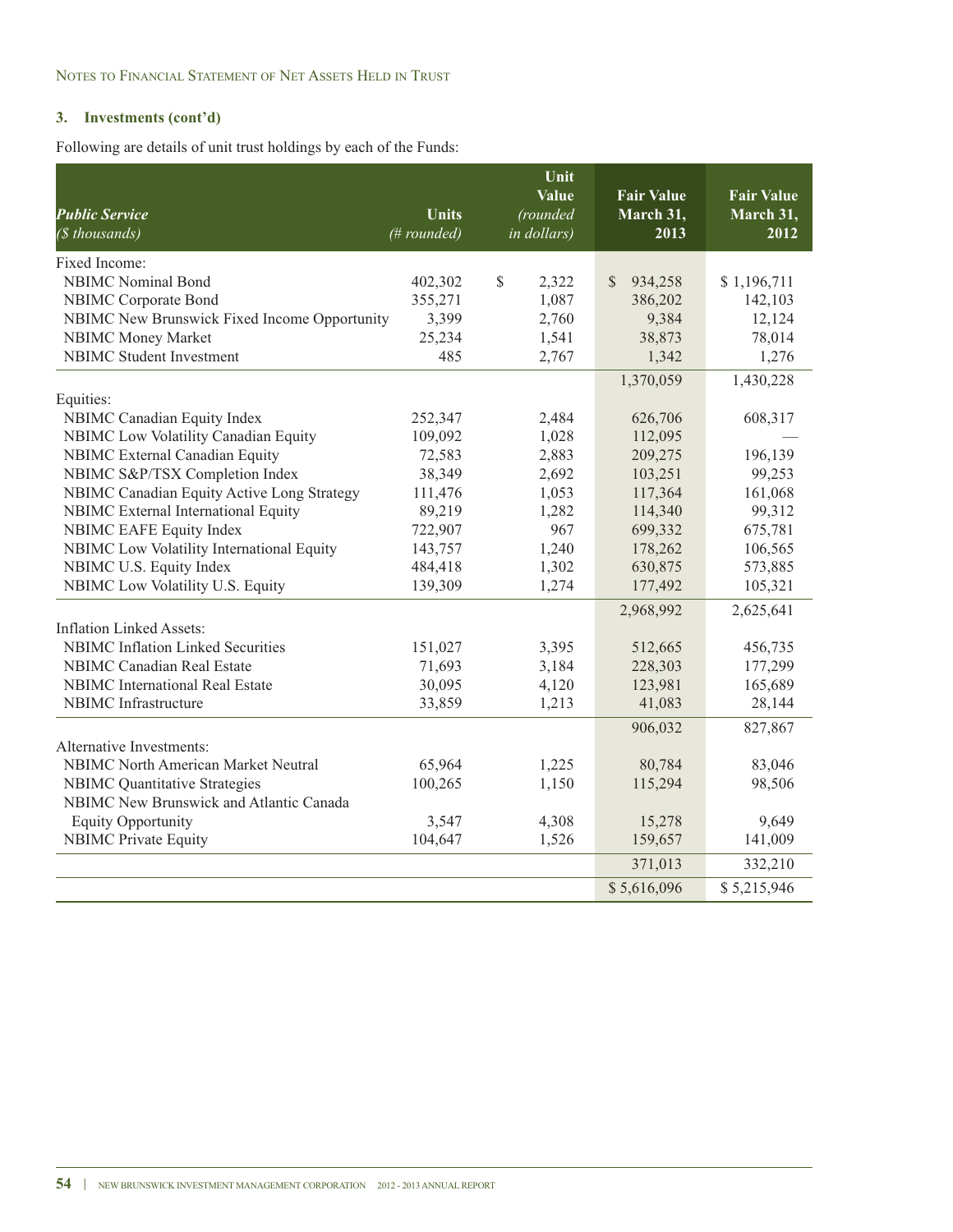### NOTES TO FINANCIAL STATEMENT OF NET ASSETS HELD IN TRUST

# **3. Investments (cont'd)**

| Teachers'                                    | <b>Units</b> | Unit<br><b>Value</b><br>(rounded | <b>Fair Value</b><br>March 31, | <b>Fair Value</b><br>March 31, |
|----------------------------------------------|--------------|----------------------------------|--------------------------------|--------------------------------|
| (\$ thousands)                               | (# rounded)  | in dollars)                      | 2013                           | 2012                           |
| Fixed Income:                                |              |                                  |                                |                                |
| <b>NBIMC</b> Nominal Bond                    | 337,685      | $\mathbb{S}$<br>2,322            | <sup>\$</sup><br>784,200       | 973,963<br>\$                  |
| NBIMC Corporate Bond                         | 260,795      | 1,087                            | 283,500                        | 113,185                        |
| NBIMC New Brunswick Fixed Income Opportunity | 2,663        | 2,760                            | 7,351                          | 9,656                          |
| NBIMC Money Market                           | 19,718       | 1,541                            | 30,376                         | 61,765                         |
| <b>NBIMC</b> Student Investment              | 528          | 2,767                            | 1,462                          | 1,389                          |
|                                              |              |                                  | 1,106,889                      | 1,159,958                      |
| Equities:                                    |              |                                  |                                |                                |
| NBIMC Canadian Equity Index                  | 181,604      | 2,484                            | 451,016                        | 442,764                        |
| NBIMC Low Volatility Canadian Equity         | 86,365       | 1,028                            | 88,742                         |                                |
| NBIMC External Canadian Equity               | 57,755       | 2,883                            | 166,522                        | 156,225                        |
| NBIMC S&P/TSX Completion Index               | 30,516       | 2,692                            | 82,162                         | 79,055                         |
| NBIMC Canadian Equity Active Long Strategy   | 87,377       | 1,053                            | 91,993                         | 128,290                        |
| NBIMC External International Equity          | 70,993       | 1,282                            | 90,983                         | 79,102                         |
| <b>NBIMC EAFE Equity Index</b>               | 542,638      | 967                              | 524,942                        | 511,607                        |
| NBIMC Low Volatility International Equity    | 113,809      | 1,240                            | 141,125                        | 84,879                         |
| NBIMC U.S. Equity Index                      | 368,983      | 1,302                            | 480,540                        | 439,258                        |
| NBIMC Low Volatility U.S. Equity             | 110,287      | 1,274                            | 140,516                        | 83,888                         |
|                                              |              |                                  | 2,258,541                      | 2,005,068                      |
| <b>Inflation Linked Assets:</b>              |              |                                  |                                |                                |
| <b>NBIMC</b> Inflation Linked Securities     | 126,117      | 3,395                            | 428,109                        | 384,574                        |
| <b>NBIMC</b> Canadian Real Estate            | 56,754       | 3,184                            | 180,731                        | 141,219                        |
| <b>NBIMC</b> International Real Estate       | 34,381       | 4,120                            | 141,635                        | 172,590                        |
| <b>NBIMC</b> Infrastructure                  | 27,623       | 1,213                            | 33,516                         | 23,344                         |
|                                              |              |                                  | 783,991                        | 721,727                        |
| Alternative Investments:                     |              |                                  |                                |                                |
| <b>NBIMC North American Market Neutral</b>   | 52,222       | 1,225                            | 63,954                         | 66,146                         |
| <b>NBIMC</b> Quantitative Strategies         | 79,377       | 1,150                            | 91,275                         | 78,460                         |
| NBIMC New Brunswick and Atlantic Canada      |              |                                  |                                |                                |
| <b>Equity Opportunity</b>                    | 2,879        | 4,308                            | 12,404                         | 7,893                          |
| <b>NBIMC</b> Private Equity                  | 84,617       | 1,526                            | 129,098                        | 115,279                        |
|                                              |              |                                  | 296,731                        | 267,778                        |
|                                              |              |                                  | \$4,446,152                    | \$4,154,531                    |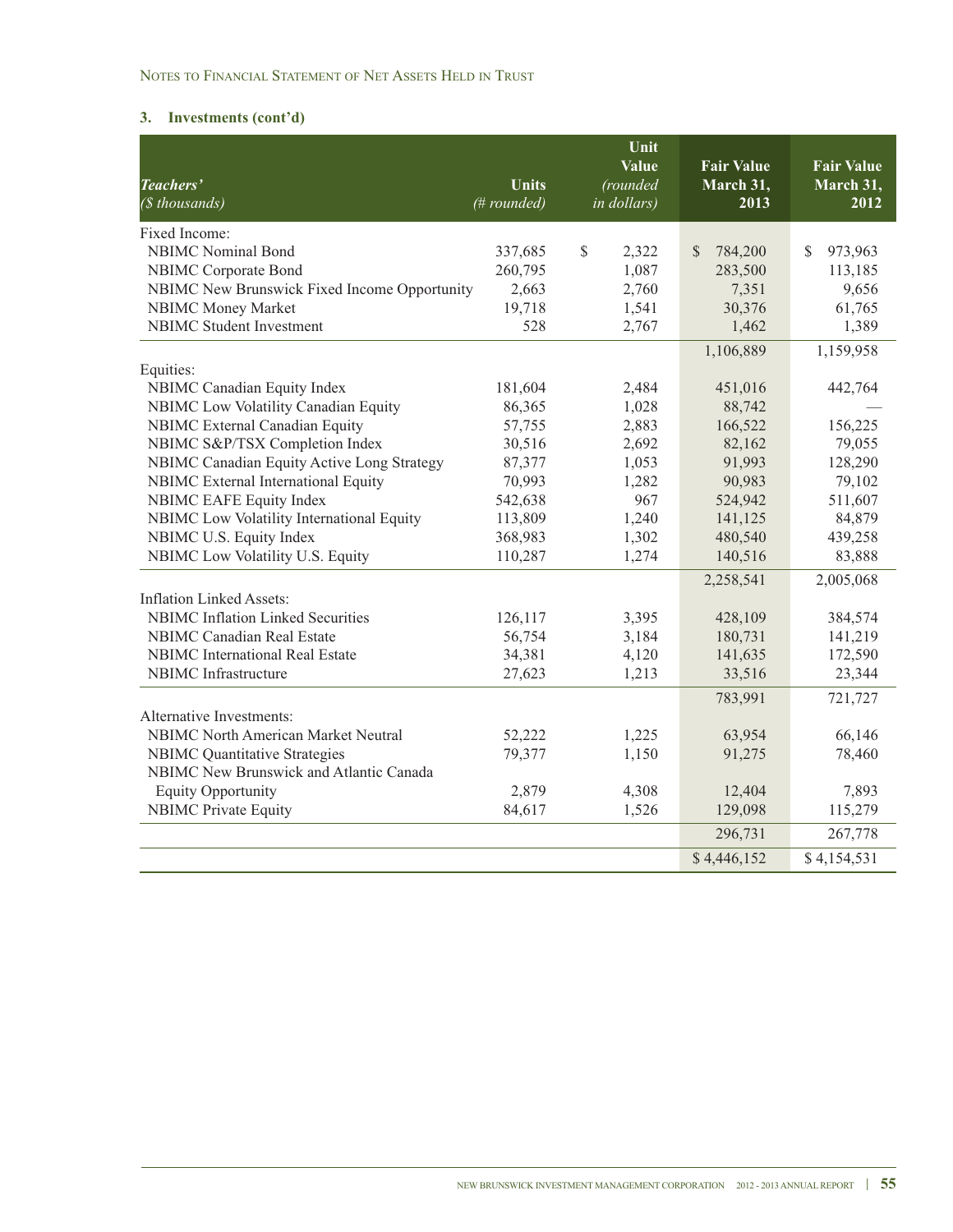| Judges'<br>(\$ thousands)                                                   | <b>Units</b><br>(# rounded) | Unit<br><b>Value</b><br>(rounded<br>in dollars) | <b>Fair Value</b><br>March 31,<br>2013 | <b>Fair Value</b><br>March 31,<br>2012 |
|-----------------------------------------------------------------------------|-----------------------------|-------------------------------------------------|----------------------------------------|----------------------------------------|
| Fixed Income:                                                               |                             |                                                 |                                        |                                        |
| <b>NBIMC</b> Nominal Bond                                                   | 2,394                       | \$<br>2,322                                     | \$<br>5,559                            | \$<br>7,129                            |
| NBIMC Corporate Bond                                                        | 2,114                       | 1,087                                           | 2,298                                  | 847                                    |
| NBIMC New Brunswick Fixed Income Opportunity                                | 20                          | 2,760                                           | 56                                     | 72                                     |
| <b>NBIMC Money Market</b>                                                   | 149                         | 1,541                                           | 229                                    | 463                                    |
| <b>NBIMC</b> Student Investment                                             | 4                           | 2,767                                           | 10                                     | 10                                     |
|                                                                             |                             |                                                 | 8,152                                  | 8,521                                  |
| Equities:<br>NBIMC Canadian Equity Index                                    | 1,495                       | 2,484                                           | 3,711                                  | 3,623                                  |
| NBIMC Low Volatility Canadian Equity                                        | 649                         | 1,028                                           | 667                                    |                                        |
| <b>NBIMC</b> External Canadian Equity                                       | 434                         | 2,883                                           | 1,250                                  | 1,169                                  |
| NBIMC S&P/TSX Completion Index                                              | 229                         | 2,692                                           | 617                                    | 591                                    |
| NBIMC Canadian Equity Active Long Strategy                                  | 670                         | 1,053                                           | 706                                    | 960                                    |
| NBIMC External International Equity                                         | 533                         | 1,282                                           | 683                                    | 592                                    |
| NBIMC EAFE Equity Index                                                     | 4,264                       | 967                                             | 4,125                                  | 3,999                                  |
| NBIMC Low Volatility International Equity                                   | 855                         | 1,240                                           | 1,061                                  | 635                                    |
| NBIMC U.S. Equity Index                                                     | 2,864                       | 1,302                                           | 3,730                                  | 3,400                                  |
| NBIMC Low Volatility U.S. Equity                                            | 829                         | 1,274                                           | 1,056                                  | 627                                    |
|                                                                             |                             |                                                 | 17,606                                 | 15,596                                 |
| <b>Inflation Linked Assets:</b>                                             |                             |                                                 |                                        |                                        |
| <b>NBIMC</b> Inflation Linked Securities                                    | 899                         | 3,395                                           | 3,049                                  | 2,721                                  |
| <b>NBIMC</b> Canadian Real Estate<br><b>NBIMC</b> International Real Estate | 427                         | 3,184                                           | 1,359                                  | 1,056                                  |
| <b>NBIMC</b> Infrastructure                                                 | 179                         | 4,120                                           | 736<br>246                             | 986                                    |
|                                                                             | 203                         | 1,213                                           |                                        | 169                                    |
| Alternative Investments:                                                    |                             |                                                 | 5,390                                  | 4,932                                  |
| <b>NBIMC North American Market Neutral</b>                                  | 392                         | 1,225                                           | 481                                    | 495                                    |
| <b>NBIMC Quantitative Strategies</b>                                        | 597                         | 1,150                                           | 686                                    | 587                                    |
| NBIMC New Brunswick and Atlantic Canada                                     |                             |                                                 |                                        |                                        |
| <b>Equity Opportunity</b>                                                   | 22                          | 4,308                                           | 93                                     | 59                                     |
| <b>NBIMC</b> Private Equity                                                 | 660                         | 1,526                                           | 1,007                                  | 886                                    |
|                                                                             |                             |                                                 | 2,267                                  | 2,027                                  |
|                                                                             |                             |                                                 | $\mathbb{S}$<br>33,415                 | $\mathbb{S}$<br>31,076                 |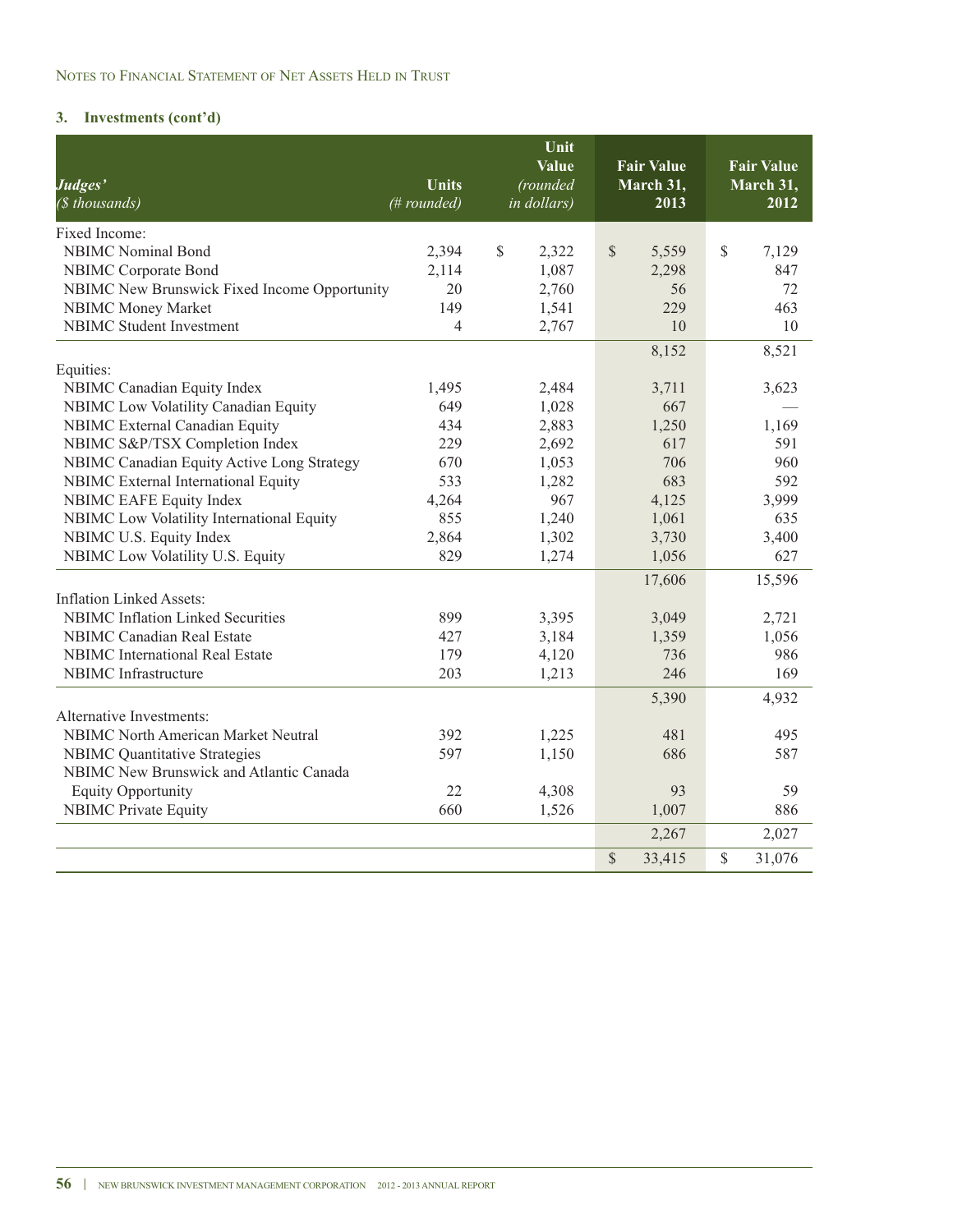### *Fair Value Hierarchy*

The Funds have designated all of their investments to be held for trading. Accordingly, investments are valued at fair value with changes in fair values over time recognized in net investment income.

The determination of fair value is dependent upon the use of measurement inputs with varying degrees of subjectivity. The level of subjectivity can be classified and is referred to as the fair value hierarchy. The fair value hierarchy levels are:

**Level 1** - Quoted market prices in active markets. This is considered to be the most reliable input for fair value measurement. A financial instrument is regarded as quoted in an active market if quoted prices are readily or regularly available from an exchange or prices represent actual and regularly occurring market transactions on an arm's length basis.

**Level 2** – Inputs (other than quoted prices included within Level 1) that are observable for the investment, either directly or indirectly. These inputs include quoted prices for similar investments in active markets, quoted prices for identical or similar investments in markets that are not active, and inputs other than quoted prices that are observable for the investment. These are inputs that are derived principally from, or corroborated by, observable market data by correlation or other means.

**Level 3** – Inputs that are unobservable that are used to measure fair value when observable inputs are not available. Unobservable inputs reflect subjective assumptions that market participants may use in pricing the investment.

Investments that are classified as Level 1 include publicly traded fixed income securities, publicly traded equity securities, real estate investment trusts (REITs) and exchange-traded funds and futures. Cash is a Level 1 investment.

Investments that are classified as Level 2 include short-term securities, non-publicly traded fixed income and equity securities as well as derivatives traded over-the-counter. These investments are valued based on a quotation from a recognized dealer, or by applying a spread to a similarly termed instrument.

Investments that are classified as Level 3 include private equity, real estate and infrastructure investments, as well as some fixed income instruments. These investments are typically private market investments and fair value is derived by using valuation techniques. The significant inputs and assumptions used in these valuation models are not observable and may involve significant subjectivity.

The Funds typically hold their investments indirectly through units of the unit trust funds. For purposes of determining the classification of the inputs used in measuring fair value, the classification of each underlying investment of each unit trust fund is determined.

Certain unit trust funds hold units of the NBIMC Money Market Fund as a proxy for cash. The underlying investments of the NBIMC Money Market Fund include investments that have been measured using Level 1 and Level 2 inputs. Accordingly, the classification of units in the NBIMC Money Market Fund has been determined based on the lowest level input that is significant to the entire assessment, which is Level 2.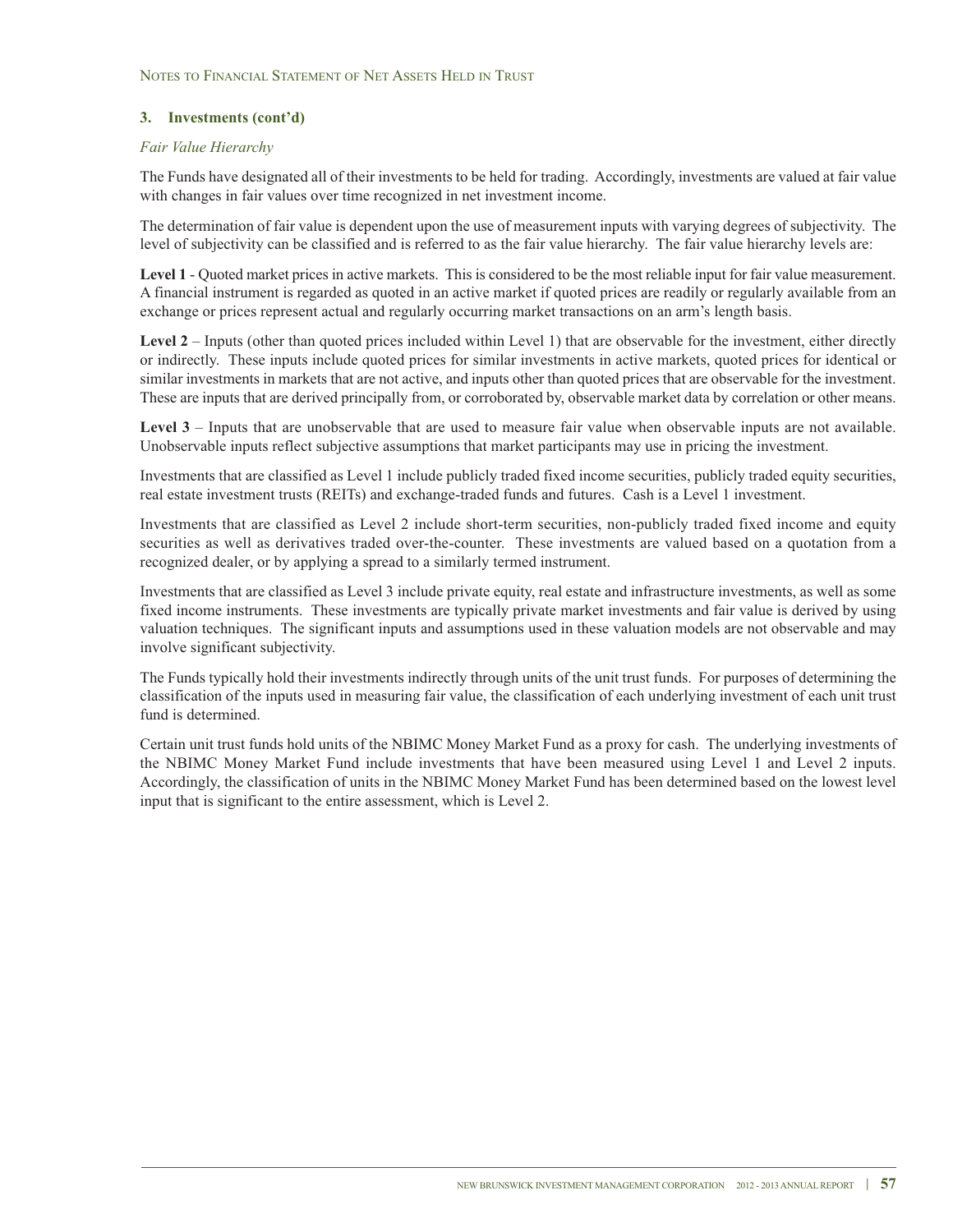The levels of input for valuation of the Funds' investments are shown in the following tables:

### **PUBLIC SERVICE**

| (\$ thousands)                             | <b>Fair Value</b><br>March 31, 2013 | Level 1       | Level 2       | Level 3       |  |
|--------------------------------------------|-------------------------------------|---------------|---------------|---------------|--|
| Fixed Income:                              |                                     |               |               |               |  |
| <b>NBIMC</b> Nominal Bond                  | $\mathbb{S}$<br>934,258             | \$<br>776,508 | 157,750<br>\$ | \$            |  |
| NBIMC Corporate Bond                       | 386,202                             | 374,377       | 11,825        |               |  |
| NBIMC New Brunswick Fixed Income           |                                     |               |               |               |  |
| Opportunity                                | 9,384                               |               |               | 9,384         |  |
| <b>NBIMC Money Market</b>                  | 38,873                              | 2,870         | 36,003        |               |  |
| <b>NBIMC</b> Student Investment            | 1,342                               | 1,255         | 87            |               |  |
|                                            | 1,370,059                           | 1,155,010     | 205,665       | 9,384         |  |
| Equities:                                  |                                     |               |               |               |  |
| NBIMC Canadian Equity Index                | 626,706                             | 15,076        | 611,630       |               |  |
| NBIMC Low Volatility Canadian Equity       | 112,095                             | 111,900       | 195           |               |  |
| NBIMC External Canadian Equity             | 209,275                             | 97,191        | 112,084       |               |  |
| NBIMC S&P/TSX Completion Index             | 103,251                             | 102,095       | 1,156         |               |  |
| NBIMC Canadian Equity Active Long Strategy | 117,364                             | 110,055       | 7,309         |               |  |
| NBIMC External International Equity        | 114,340                             |               | 114,340       |               |  |
| NBIMC EAFE Equity Index                    | 699,332                             | 686,176       | 13,156        |               |  |
| NBIMC Low Volatility International Equity  | 178,262                             | 178,262       |               |               |  |
| NBIMC U.S. Equity Index                    | 630,875                             | 572,378       | 58,497        |               |  |
| NBIMC Low Volatility U.S. Equity           | 177,492                             | 176,904       | 588           |               |  |
|                                            | 2,968,992                           | 2,050,037     | 918,955       |               |  |
| <b>Inflation Linked Assets:</b>            |                                     |               |               |               |  |
| <b>NBIMC</b> Inflation Linked Securities   | 512,665                             |               | 512,665       |               |  |
| <b>NBIMC</b> Canadian Real Estate          | 228,303                             | 118,306       |               | 109,997       |  |
| <b>NBIMC</b> International Real Estate     | 123,981                             | 123,478       | 503           |               |  |
| NBIMC Infrastructure                       | 41,083                              | 467           | 187           | 40,429        |  |
|                                            | 906,032                             | 242,251       | 513,355       | 150,426       |  |
| Alternative Investments:                   |                                     |               |               |               |  |
| <b>NBIMC North American Market Neutral</b> | 80,784                              | (232)         | 81,016        |               |  |
| <b>NBIMC Quantitative Strategies</b>       | 115,294                             | 27,230        | 88,064        |               |  |
| NBIMC New Brunswick and Atlantic Canada    |                                     |               |               |               |  |
| <b>Equity Opportunity</b>                  | 15,278                              |               |               | 15,278        |  |
| <b>NBIMC Private Equity</b>                | 159,657                             |               |               | 159,657       |  |
|                                            | 371,013                             | 26,998        | 169,080       | 174,935       |  |
| Total                                      | \$5,616,096                         | \$3,474,296   | \$1,807,055   | \$<br>334,745 |  |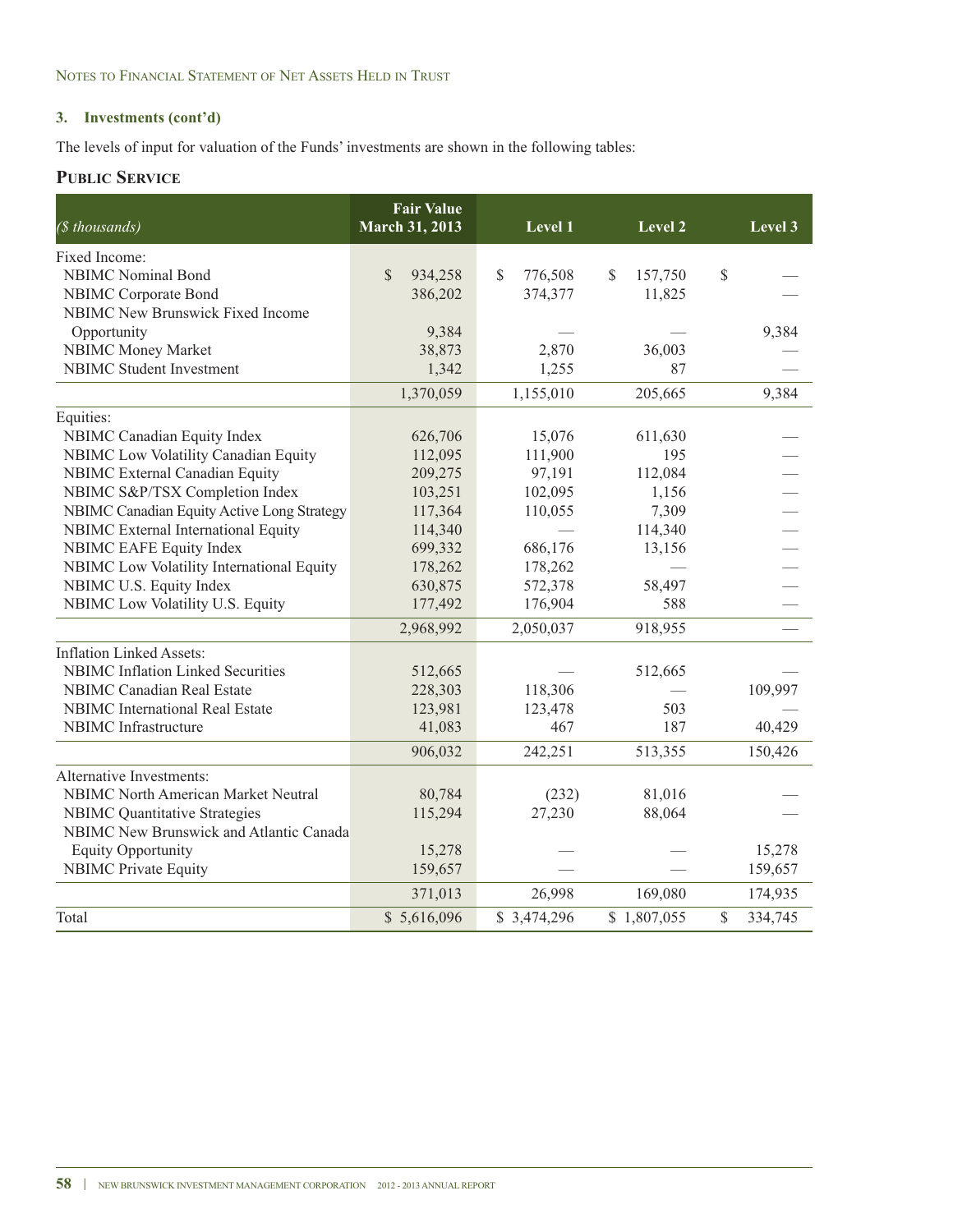# **TEACHERS'**

| (\$ thousands)                             | <b>Fair Value</b><br>March 31, 2013 | Level 1       | Level 2       | Level 3       |
|--------------------------------------------|-------------------------------------|---------------|---------------|---------------|
| Fixed Income:                              |                                     |               |               |               |
| <b>NBIMC</b> Nominal Bond                  | \$<br>784,200                       | \$<br>651,788 | \$<br>132,412 | \$            |
| <b>NBIMC</b> Corporate Bond                | 283,500                             | 274,820       | 8,680         |               |
| NBIMC New Brunswick Fixed Income           |                                     |               |               |               |
| Opportunity                                | 7,351                               |               |               | 7,351         |
| <b>NBIMC Money Market</b>                  | 30,376                              | 2,240         | 28,136        |               |
| <b>NBIMC</b> Student Investment            | 1,462                               | 1,367         | 95            |               |
|                                            | 1,106,889                           | 930,215       | 169,323       | 7,351         |
| Equities:                                  |                                     |               |               |               |
| NBIMC Canadian Equity Index                | 451,016                             | 10,850        | 440,166       |               |
| NBIMC Low Volatility Canadian Equity       | 88,742                              | 88,588        | 154           |               |
| <b>NBIMC</b> External Canadian Equity      | 166,522                             | 77,335        | 89,187        |               |
| NBIMC S&P/TSX Completion Index             | 82,162                              | 81,242        | 920           |               |
| NBIMC Canadian Equity Active Long Strategy | 91,993                              | 86,264        | 5,729         |               |
| NBIMC External International Equity        | 90,983                              |               | 90,983        |               |
| NBIMC EAFE Equity Index                    | 524,942                             | 515,067       | 9,875         |               |
| NBIMC Low Volatility International Equity  | 141,125                             | 141,125       |               |               |
| NBIMC U.S. Equity Index                    | 480,540                             | 435,983       | 44,557        |               |
| NBIMC Low Volatility U.S. Equity           | 140,516                             | 140,050       | 466           |               |
|                                            | 2,258,541                           | 1,576,504     | 682,037       |               |
| <b>Inflation Linked Assets:</b>            |                                     |               |               |               |
| <b>NBIMC</b> Inflation Linked Securities   | 428,109                             |               | 428,109       |               |
| <b>NBIMC Canadian Real Estate</b>          | 180,731                             | 93,654        |               | 87,077        |
| <b>NBIMC</b> International Real Estate     | 141,635                             | 141,060       | 575           |               |
| NBIMC Infrastructure                       | 33,516                              | 380           | 153           | 32,983        |
|                                            | 783,991                             | 235,094       | 428,837       | 120,060       |
| Alternative Investments:                   |                                     |               |               |               |
| <b>NBIMC North American Market Neutral</b> | 63,954                              | (184)         | 64,138        |               |
| <b>NBIMC Quantitative Strategies</b>       | 91,275                              | 21,557        | 69,718        |               |
| NBIMC New Brunswick and Atlantic Canada    |                                     |               |               |               |
| <b>Equity Opportunity</b>                  | 12,404                              |               |               | 12,404        |
| <b>NBIMC Private Equity</b>                | 129,098                             |               |               | 129,098       |
|                                            | 296,731                             | 21,373        | 133,856       | 141,502       |
| Total                                      | \$4,446,152                         | \$2,763,186   | \$1,414,053   | \$<br>268,913 |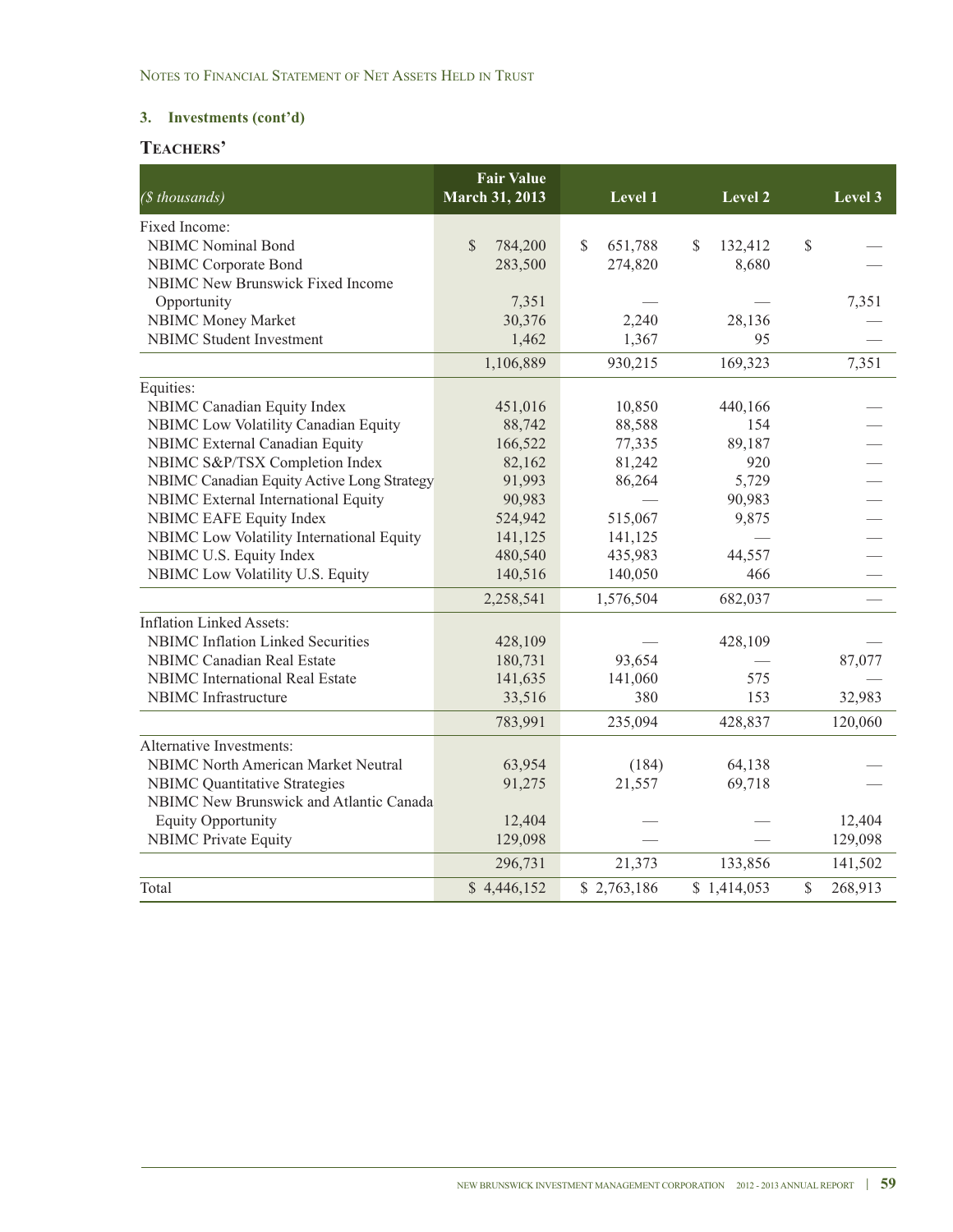| $(s$ thousands)                            | <b>March 31, 2013</b> | <b>Fair Value</b> |              | $L$ evel $1$ | Level 2      | Level 3     |
|--------------------------------------------|-----------------------|-------------------|--------------|--------------|--------------|-------------|
| Fixed Income:                              |                       |                   |              |              |              |             |
| <b>NBIMC</b> Nominal Bond                  | $\mathbb{S}$          | 5,559             | $\mathbb{S}$ | 4,620        | \$<br>939    | \$          |
| NBIMC Corporate Bond                       |                       | 2,298             |              | 2,228        | 70           |             |
| <b>NBIMC New Brunswick Fixed Income</b>    |                       |                   |              |              |              |             |
| Opportunity                                |                       | 56                |              |              |              | 56          |
| NBIMC Money Market                         |                       | 229               |              | 18           | 211          |             |
| NBIMC Student Investment                   |                       | 10                |              | 9            | $\mathbf{1}$ |             |
|                                            |                       | 8,152             |              | 6,875        | 1,221        | 56          |
| Equities:                                  |                       |                   |              |              |              |             |
| NBIMC Canadian Equity Index                |                       | 3,711             |              | 87           | 3,624        |             |
| NBIMC Low Volatility Canadian Equity       |                       | 667               |              | 666          | 1            |             |
| NBIMC External Canadian Equity             |                       | 1,250             |              | 580          | 670          |             |
| NBIMC S&P/TSX Completion Index             |                       | 617               |              | 610          | 7            |             |
| NBIMC Canadian Equity Active Long Strategy |                       | 706               |              | 662          | 44           |             |
| NBIMC External International Equity        |                       | 683               |              |              | 683          |             |
| NBIMC EAFE Equity Index                    |                       | 4,125             |              | 4,047        | 78           |             |
| NBIMC Low Volatility International Equity  |                       | 1,061             |              | 1,061        |              |             |
| NBIMC U.S. Equity Index                    |                       | 3,730             |              | 3,384        | 346          |             |
| NBIMC Low Volatility U.S. Equity           |                       | 1,056             |              | 1,053        | 3            |             |
|                                            |                       | 17,606            |              | 12,150       | 5,456        |             |
| <b>Inflation Linked Assets:</b>            |                       |                   |              |              |              |             |
| <b>NBIMC</b> Inflation Linked Securities   |                       | 3,049             |              |              | 3,049        |             |
| <b>NBIMC</b> Canadian Real Estate          |                       | 1,359             |              | 704          |              | 655         |
| <b>NBIMC</b> International Real Estate     |                       | 736               |              | 733          | 3            |             |
| <b>NBIMC</b> Infrastructure                |                       | 246               |              | 3            | 1            | 242         |
|                                            |                       | 5,390             |              | 1,440        | 3,053        | 897         |
| Alternative Investments:                   |                       |                   |              |              |              |             |
| <b>NBIMC North American Market Neutral</b> |                       | 481               |              |              | 481          |             |
| <b>NBIMC Quantitative Strategies</b>       |                       | 686               |              | 162          | 524          |             |
| NBIMC New Brunswick and Atlantic Canada    |                       |                   |              |              |              |             |
| <b>Equity Opportunity</b>                  |                       | 93                |              |              |              | 93          |
| <b>NBIMC</b> Private Equity                |                       | 1,007             |              |              |              | 1,007       |
|                                            |                       | 2,267             |              | 162          | 1,005        | 1,100       |
| Total                                      | $\mathbb{S}$          | 33,415            | \$           | 20,627       | \$<br>10,735 | \$<br>2,053 |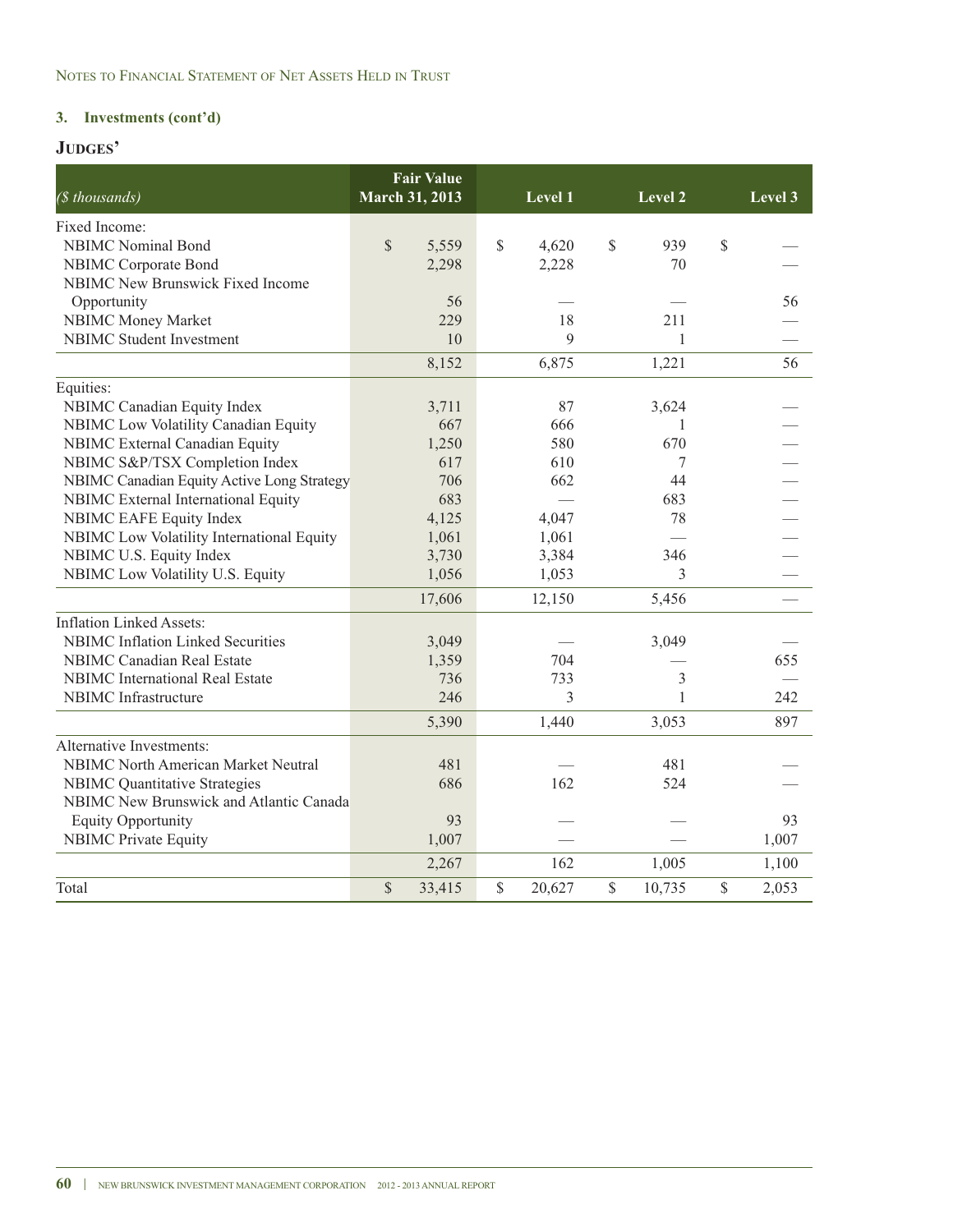# **PUBLIC SERVICE**

| (\$ thousands)                             | <b>Fair Value</b><br><b>March 31, 2012</b> | Level 1     | Level 2        |              | Level 3 |
|--------------------------------------------|--------------------------------------------|-------------|----------------|--------------|---------|
| Fixed Income:                              |                                            |             |                |              |         |
| <b>NBIMC</b> Nominal Bond                  | \$1,196,712                                | \$1,046,162 | \$.<br>150,550 | $\mathbb{S}$ |         |
| NBIMC Corporate Bond                       | 142,103                                    | 130,744     | 11,359         |              |         |
| NBIMC New Brunswick Fixed Income           |                                            |             |                |              |         |
| Opportunity                                | 12,123                                     | 28          |                |              | 12,095  |
| NBIMC Money Market                         | 78,014                                     | 2,774       | 75,240         |              |         |
| <b>NBIMC</b> Student Investment            | 1,276                                      | 1,178       | 98             |              |         |
|                                            | 1,430,228                                  | 1,180,886   | 237,247        |              | 12,095  |
| Equities:                                  |                                            |             |                |              |         |
| NBIMC Canadian Equity Index                | 608,317                                    | 72,490      | 535,827        |              |         |
| <b>NBIMC</b> External Canadian Equity      | 196,139                                    | 90,501      | 105,638        |              |         |
| NBIMC S&P/TSX Completion Index             | 99,253                                     | 98,688      | 565            |              |         |
| NBIMC Canadian Equity Active Long Strategy | 161,068                                    | 159,849     | 1,219          |              |         |
| NBIMC External International Equity        | 99,312                                     |             | 99,312         |              |         |
| <b>NBIMC EAFE Equity Index</b>             | 675,781                                    | 675,876     | (95)           |              |         |
| NBIMC Low Volatility International Equity  | 106,565                                    | 106,565     |                |              |         |
| NBIMC U.S. Equity Index                    | 573,885                                    | 573,605     | 280            |              |         |
| NBIMC Low Volatility U.S. Equity           | 105,321                                    | 105,255     | 66             |              |         |
|                                            | 2,625,641                                  | 1,882,829   | 742,812        |              |         |
| <b>Inflation Linked Assets:</b>            |                                            |             |                |              |         |
| <b>NBIMC</b> Inflation Linked Securities   | 456,735                                    |             | 456,735        |              |         |
| <b>NBIMC Canadian Real Estate</b>          | 177,299                                    | 104,482     |                |              | 72,817  |
| <b>NBIMC</b> International Real Estate     | 165,689                                    | 164,778     | 911            |              |         |
| <b>NBIMC</b> Infrastructure                | 28,144                                     |             | (116)          |              | 28,260  |
|                                            | 827,867                                    | 269,260     | 457,530        |              | 101,077 |
| Alternative Investments:                   |                                            |             |                |              |         |
| <b>NBIMC North American Market Neutral</b> | 83,046                                     | 1,101       | 81,945         |              |         |
| <b>NBIMC Quantitative Strategies</b>       | 98,506                                     | 22,731      | 75,775         |              |         |
| NBIMC New Brunswick and Atlantic Canada    |                                            |             |                |              |         |
| <b>Equity Opportunity</b>                  | 9,649                                      |             |                |              | 9,649   |
| <b>NBIMC Private Equity</b>                | 141,009                                    |             |                |              | 141,009 |
|                                            | 332,210                                    | 23,832      | 157,720        |              | 150,658 |
| Total                                      | \$5,215,946                                | \$3,356,807 | \$1,595,309    | \$           | 263,830 |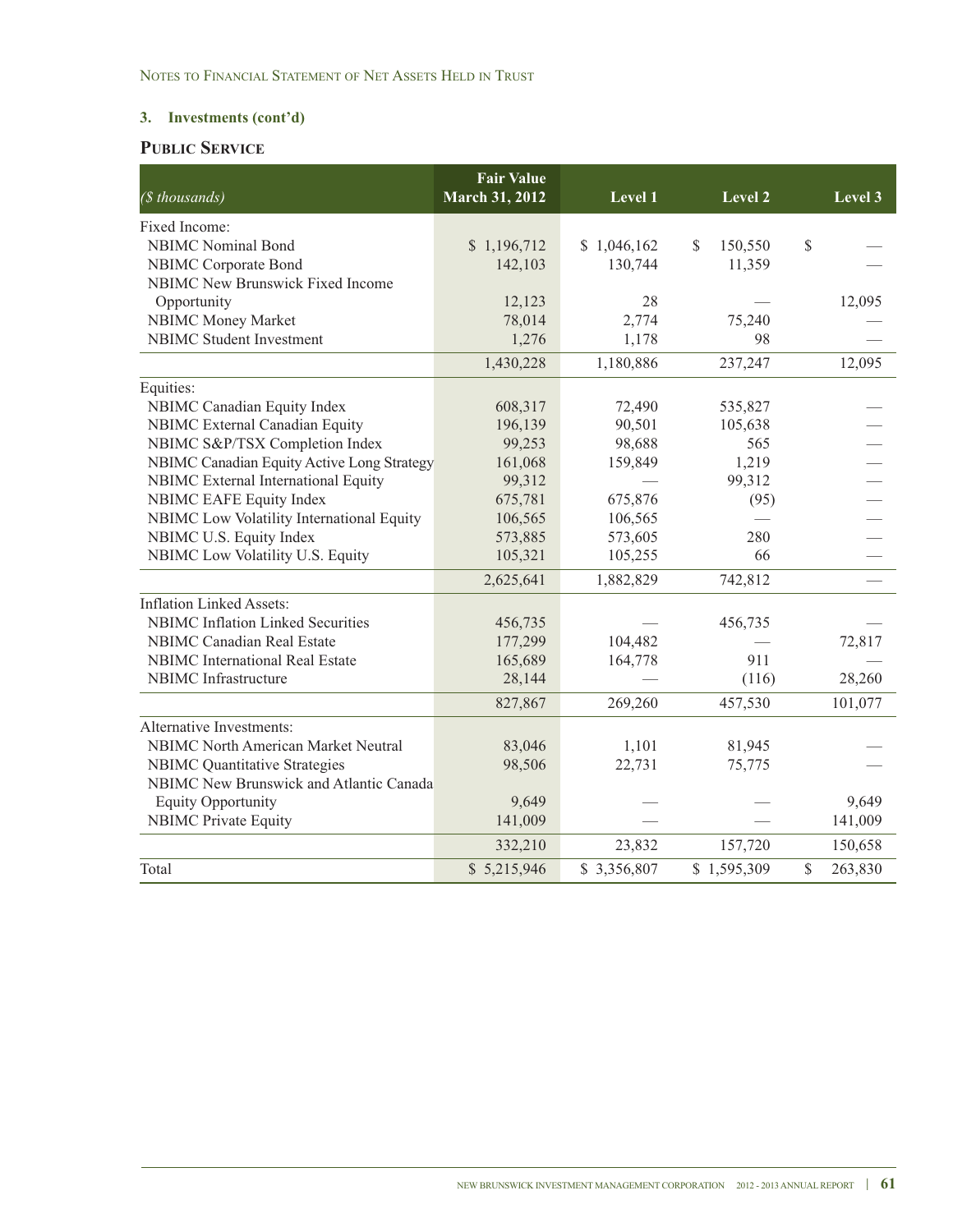# **TEACHERS'**

| (\$ thousands)                             | <b>Fair Value</b><br><b>March 31, 2012</b> | Level 1        | <b>Level 2</b> | Level 3       |
|--------------------------------------------|--------------------------------------------|----------------|----------------|---------------|
| Fixed Income:                              |                                            |                |                |               |
| <b>NBIMC</b> Nominal Bond                  | $\mathbb{S}$<br>973,963                    | \$.<br>851,431 | \$<br>122,532  | \$            |
| NBIMC Corporate Bond                       | 113,185                                    | 104,138        | 9,047          |               |
| <b>NBIMC</b> New Brunswick Fixed Income    |                                            |                |                |               |
| Opportunity                                | 9,656                                      | 22             |                | 9,634         |
| NBIMC Money Market                         | 61,765                                     | 2,199          | 59,566         |               |
| <b>NBIMC</b> Student Investment            | 1,389                                      | 1,283          | 106            |               |
|                                            | 1,159,958                                  | 959,073        | 191,251        | 9,634         |
| Equities:                                  |                                            |                |                |               |
| NBIMC Canadian Equity Index                | 442,764                                    | 52,763         | 390,001        |               |
| NBIMC External Canadian Equity             | 156,225                                    | 72,084         | 84,141         |               |
| NBIMC S&P/TSX Completion Index             | 79,055                                     | 78,605         | 450            |               |
| NBIMC Canadian Equity Active Long Strategy | 128,290                                    | 127,320        | 970            |               |
| NBIMC External International Equity        | 79,102                                     | (1)            | 79,103         |               |
| NBIMC EAFE Equity Index                    | 511,607                                    | 511,679        | (72)           |               |
| NBIMC Low Volatility International Equity  | 84,879                                     | 84,879         |                |               |
| NBIMC U.S. Equity Index                    | 439,258                                    | 439,044        | 214            |               |
| NBIMC Low Volatility U.S. Equity           | 83,888                                     | 83,836         | 52             |               |
|                                            | 2,005,068                                  | 1,450,209      | 554,859        |               |
| <b>Inflation Linked Assets:</b>            |                                            |                |                |               |
| <b>NBIMC</b> Inflation Linked Securities   | 384,573                                    |                | 384,573        |               |
| <b>NBIMC</b> Canadian Real Estate          | 141,220                                    | 83,221         |                | 57,999        |
| <b>NBIMC</b> International Real Estate     | 172,590                                    | 171,641        | 949            |               |
| NBIMC Infrastructure                       | 23,344                                     |                | (97)           | 23,441        |
|                                            | 721,727                                    | 254,862        | 385,425        | 81,440        |
| <b>Alternative Investments:</b>            |                                            |                |                |               |
| <b>NBIMC North American Market Neutral</b> | 66,146                                     | 878            | 65,268         |               |
| <b>NBIMC Quantitative Strategies</b>       | 78,460                                     | 18,104         | 60,356         |               |
| NBIMC New Brunswick and Atlantic Canada    |                                            |                |                |               |
| <b>Equity Opportunity</b>                  | 7,893                                      |                |                | 7,893         |
| <b>NBIMC Private Equity</b>                | 115,279                                    |                |                | 115,279       |
|                                            | 267,778                                    | 18,982         | 125,624        | 123,172       |
| Total                                      | \$4,154,531                                | \$2,683,126    | \$1,257,159    | 214,246<br>\$ |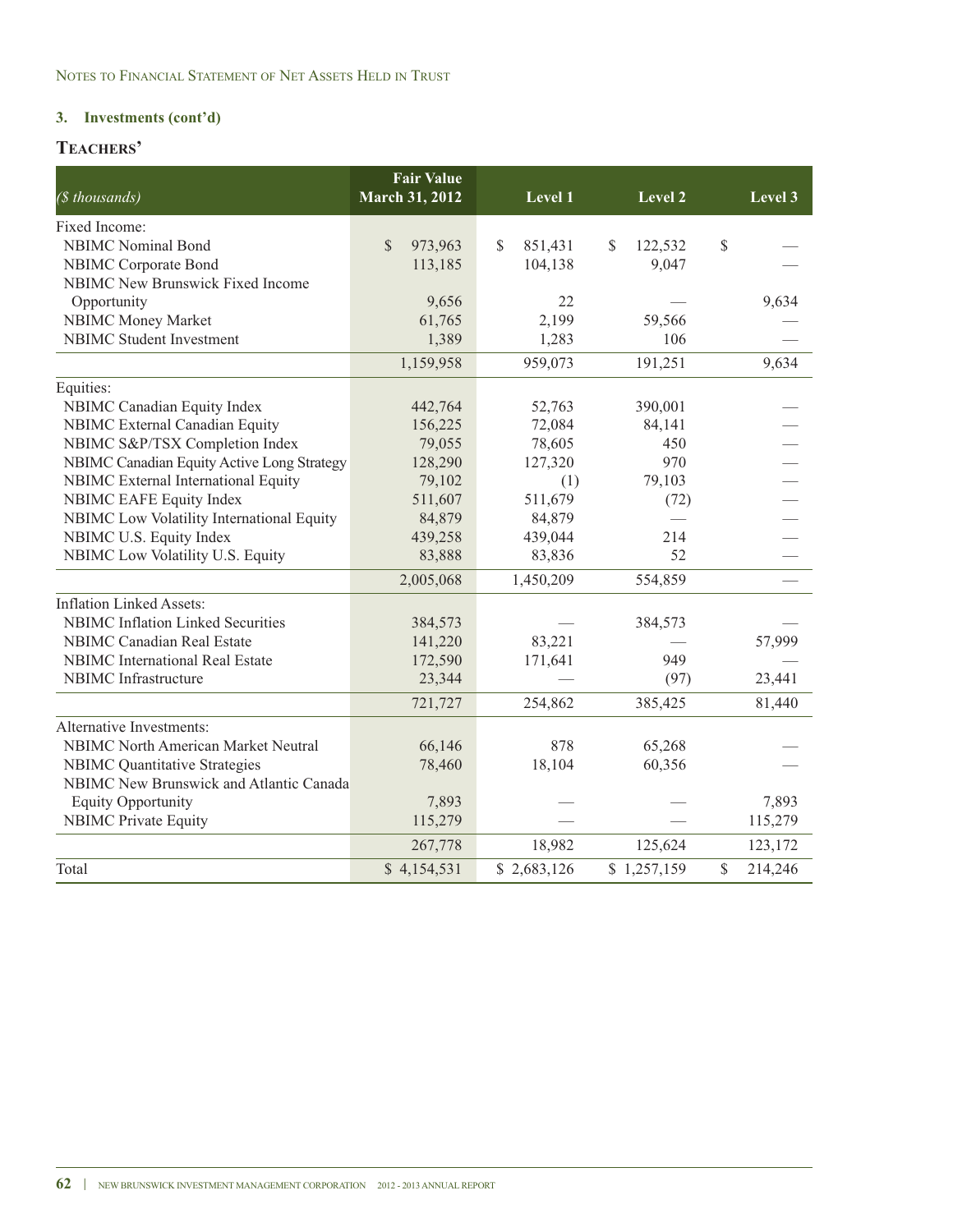| (\$ thousands)                             | <b>March 31, 2012</b> | <b>Fair Value</b> | Level 1      | Level 2     |               | Level 3 |
|--------------------------------------------|-----------------------|-------------------|--------------|-------------|---------------|---------|
| Fixed Income:                              |                       |                   |              |             |               |         |
| <b>NBIMC</b> Nominal Bond                  | \$                    | 7,129             | \$<br>6,232  | \$<br>897   | \$            |         |
| NBIMC Corporate Bond                       |                       | 847               | 779          | 68          |               |         |
| <b>NBIMC</b> New Brunswick Fixed Income    |                       |                   |              |             |               |         |
| Opportunity                                |                       | 72                |              |             |               | 72      |
| NBIMC Money Market                         |                       | 463               | 17           | 446         |               |         |
| <b>NBIMC</b> Student Investment            |                       | 10                | 9            | 1           |               |         |
|                                            |                       | 8,521             | 7,037        | 1,412       |               | 72      |
| Equities:                                  |                       |                   |              |             |               |         |
| NBIMC Canadian Equity Index                |                       | 3,623             | 431          | 3,192       |               |         |
| NBIMC External Canadian Equity             |                       | 1,169             | 540          | 629         |               |         |
| NBIMC S&P/TSX Completion Index             |                       | 591               | 588          | 3           |               |         |
| NBIMC Canadian Equity Active Long Strategy |                       | 960               | 953          | 7           |               |         |
| NBIMC External International Equity        |                       | 592               |              | 592         |               |         |
| <b>NBIMC EAFE Equity Index</b>             |                       | 3,999             | 4,000        | (1)         |               |         |
| NBIMC Low Volatility International Equity  |                       | 635               | 635          |             |               |         |
| NBIMC U.S. Equity Index                    |                       | 3,400             | 3,398        | 2           |               |         |
| NBIMC Low Volatility U.S. Equity           |                       | 627               | 627          |             |               |         |
|                                            |                       | 15,596            | 11,172       | 4,424       |               |         |
| <b>Inflation Linked Assets:</b>            |                       |                   |              |             |               |         |
| <b>NBIMC</b> Inflation Linked Securities   |                       | 2,722             |              | 2,722       |               |         |
| <b>NBIMC</b> Canadian Real Estate          |                       | 1,055             | 622          |             |               | 433     |
| <b>NBIMC</b> International Real Estate     |                       | 986               | 981          | 5           |               |         |
| NBIMC Infrastructure                       |                       | 169               |              | (1)         |               | 170     |
|                                            |                       | 4,932             | 1,603        | 2,726       |               | 603     |
| <b>Alternative Investments:</b>            |                       |                   |              |             |               |         |
| <b>NBIMC North American Market Neutral</b> |                       | 495               | 7            | 488         |               |         |
| <b>NBIMC</b> Quantitative Strategies       |                       | 587               | 135          | 452         |               |         |
| NBIMC New Brunswick and Atlantic Canada    |                       |                   |              |             |               |         |
| <b>Equity Opportunity</b>                  |                       | 59                |              |             |               | 59      |
| <b>NBIMC Private Equity</b>                |                       | 886               |              |             |               | 886     |
|                                            |                       | 2,027             | 142          | 940         |               | 945     |
| Total                                      | $\mathbb{S}$          | 31,076            | \$<br>19,954 | \$<br>9,502 | $\mathcal{S}$ | 1,620   |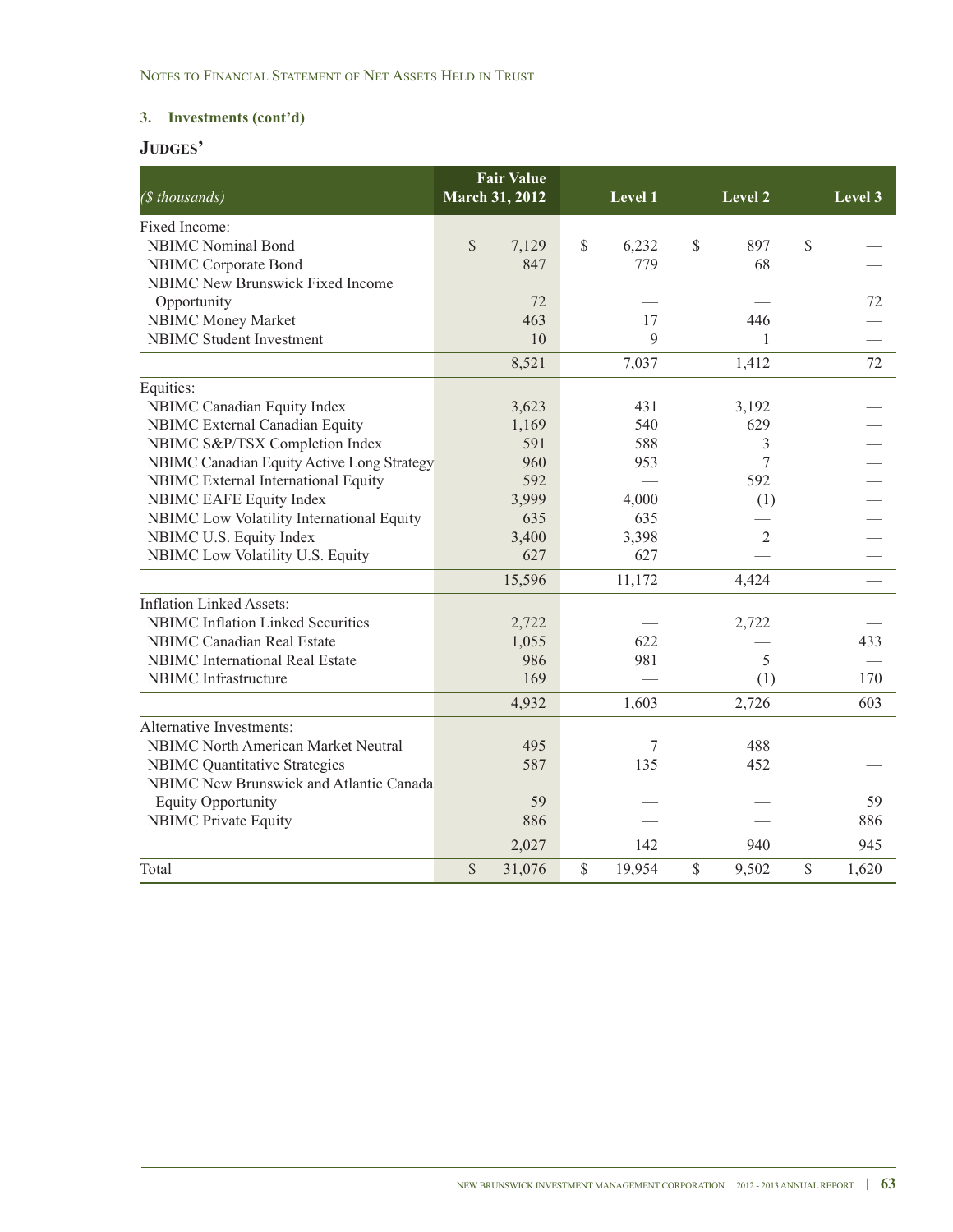The reconciliations for investments in Level 3 of the fair value hierarchy for the years ended March 31 are as follows:

### **PUBLIC SERVICE**

| (\$ thousands)                    | <b>Fair Value</b><br>April 1,<br>2012 | <b>Gains (losses)</b><br>in net<br>investment<br>income | <b>Purchases</b> | <b>Settlements</b> | <b>Transfers</b><br>out of<br>Level 3 | <b>Fair Value</b><br>March 31,<br>2013 |
|-----------------------------------|---------------------------------------|---------------------------------------------------------|------------------|--------------------|---------------------------------------|----------------------------------------|
| <b>NBIMC</b> New Brunswick        |                                       |                                                         |                  |                    |                                       |                                        |
| Fixed Income Opportunity          | 12.095<br>-S                          | S<br>20                                                 | <sup>S</sup>     | S<br>2,731         | \$                                    | \$<br>9,384                            |
| <b>NBIMC Canadian Real Estate</b> | 72,817                                | 5,816                                                   | 62,966           | 31,602             |                                       | 109,997                                |
| NBIMC Infrastructure              | 28,260                                | 506                                                     | 11,820           | 157                |                                       | 40,429                                 |
| NBIMC New Brunswick and           |                                       |                                                         |                  |                    |                                       |                                        |
| Atlantic Canada Equity            |                                       |                                                         |                  |                    |                                       |                                        |
| Opportunity                       | 9.649                                 | 2,889                                                   | 2,740            |                    |                                       | 15,278                                 |
| <b>NBIMC</b> Private Equity       | 141,009                               | 14,278                                                  | 36,317           | 31,947             |                                       | 159,657                                |

# **TEACHERS'**

| $(S$ thousands)                                   | <b>Fair Value</b><br>April 1,<br>2012 | <b>Gains (losses)</b><br>in net<br>investment<br>income | <b>Purchases</b> | <b>Settlements</b> | <b>Transfers</b><br>out of<br>Level 3 | <b>Fair Value</b><br>March 31,<br>2013 |
|---------------------------------------------------|---------------------------------------|---------------------------------------------------------|------------------|--------------------|---------------------------------------|----------------------------------------|
| <b>NBIMC New Brunswick</b>                        |                                       |                                                         |                  |                    |                                       |                                        |
| Fixed Income Opportunity \$                       | 9,634                                 | (143)<br>S                                              | <sup>S</sup>     | S<br>2.140         | S<br>$\overline{\phantom{m}}$         | S.<br>7,351                            |
| NBIMC Canadian Real Estate                        | 57,999                                | 4,250                                                   | 49,845           | 25,017             |                                       | 87,077                                 |
| NBIMC Infrastructure                              | 23.441                                | 27                                                      | 9,643            | 128                |                                       | 32,983                                 |
| NBIMC New Brunswick and<br>Atlantic Canada Equity |                                       |                                                         |                  |                    |                                       |                                        |
| Opportunity                                       | 7,893                                 | 2,287                                                   | 2,224            |                    |                                       | 12,404                                 |
| <b>NBIMC</b> Private Equity                       | 115,279                               | 10,286                                                  | 29,365           | 25,832             |                                       | 129,098                                |

| (\$ thousands)                    | <b>Fair Value</b><br>April 1,<br>2012 | <b>Gains (losses)</b><br>investment | in net<br>income |    | <b>Purchases</b> |              | <b>Settlements</b> |   | <b>Transfers</b><br>out of<br>Level 3 |    | <b>Fair Value</b><br>March 31,<br>2013 |
|-----------------------------------|---------------------------------------|-------------------------------------|------------------|----|------------------|--------------|--------------------|---|---------------------------------------|----|----------------------------------------|
| <b>NBIMC</b> New Brunswick        |                                       |                                     |                  |    |                  |              |                    |   |                                       |    |                                        |
| Fixed Income Opportunity \$       | 72                                    | <sup>\$</sup>                       |                  | -S |                  | <sup>S</sup> | 16                 | S |                                       | S. | 56                                     |
| <b>NBIMC Canadian Real Estate</b> | 433                                   |                                     | 34               |    | 376              |              | 188                |   |                                       |    | 655                                    |
| NBIMC Infrastructure              | 170                                   |                                     | 2                |    | 71               |              |                    |   |                                       |    | 242                                    |
| NBIMC New Brunswick and           |                                       |                                     |                  |    |                  |              |                    |   |                                       |    |                                        |
| Atlantic Canada Equity            |                                       |                                     |                  |    |                  |              |                    |   |                                       |    |                                        |
| Opportunity                       | 59                                    |                                     | 17               |    | 17               |              |                    |   |                                       |    | 93                                     |
| <b>NBIMC</b> Private Equity       | 886                                   |                                     | 93               |    | 229              |              | 201                |   |                                       |    | 1.007                                  |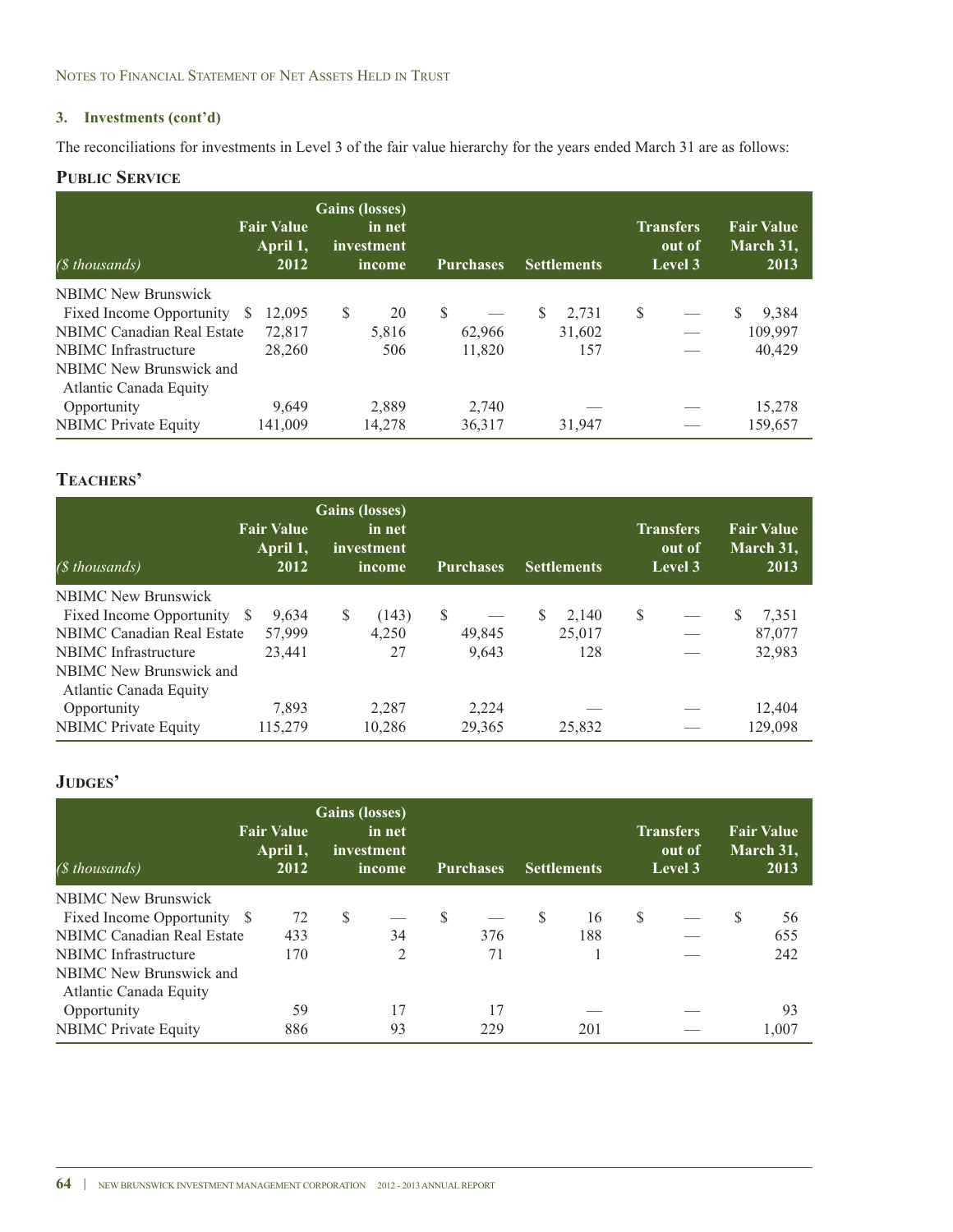# **PUBLIC SERVICE**

| (\$ thousands)                    | <b>Fair Value</b><br>April 1,<br>2011 | <b>Gains (losses)</b><br>in net<br>investment<br>income | <b>Purchases</b> | <b>Settlements</b> | <b>Transfers</b><br>out of<br>Level 3 | <b>Fair Value</b><br>March 31,<br>2012 |
|-----------------------------------|---------------------------------------|---------------------------------------------------------|------------------|--------------------|---------------------------------------|----------------------------------------|
| <b>NBIMC</b> New Brunswick        |                                       |                                                         |                  |                    |                                       |                                        |
| Fixed Income Opportunity \$       | 12.059                                | S<br>405                                                |                  | 369                | \$                                    | 12,095<br>S                            |
| <b>NBIMC</b> Canadian Real Estate | 57,141                                | 5,982                                                   | 14,357           | 4.663              |                                       | 72,817                                 |
| NBIMC Infrastructure              | 45.237                                | 1,781                                                   | 137              | 18,895             |                                       | 28,260                                 |
| NBIMC New Brunswick and           |                                       |                                                         |                  |                    |                                       |                                        |
| Atlantic Canada Equity            |                                       |                                                         |                  |                    |                                       |                                        |
| Opportunity                       | 21,607                                | 11,993                                                  | 549              | 24,500             |                                       | 9,649                                  |
| <b>NBIMC</b> Private Equity       | 122.713                               | 16,758                                                  | 25,660           | 24,122             |                                       | 141.009                                |

# **TEACHERS'**

| (\$ thousands)                    | <b>Fair Value</b><br>April 1,<br>2011 | <b>Gains (losses)</b><br>in net<br>investment<br>income | Purchases. | <b>Settlements</b> | <b>Transfers</b><br>out of<br>Level 3 | <b>Fair Value</b><br>March 31,<br>2012 |
|-----------------------------------|---------------------------------------|---------------------------------------------------------|------------|--------------------|---------------------------------------|----------------------------------------|
| <b>NBIMC</b> New Brunswick        |                                       |                                                         |            |                    |                                       |                                        |
| Fixed Income Opportunity \$       | 9.643                                 | S<br>285                                                |            | 294                | S                                     | 9,634                                  |
| <b>NBIMC Canadian Real Estate</b> | 41,645                                | 8,631                                                   | 11,437     | 3,714              |                                       | 57,999                                 |
| NBIMC Infrastructure              | 36,477                                | 2,523                                                   | 114        | 15,673             |                                       | 23,441                                 |
| NBIMC New Brunswick and           |                                       |                                                         |            |                    |                                       |                                        |
| Atlantic Canada Equity            |                                       |                                                         |            |                    |                                       |                                        |
| Opportunity                       | 17,825                                | 9,658                                                   | 450        | 20,040             |                                       | 7.893                                  |
| <b>NBIMC</b> Private Equity       | 100,334                               | 13,689                                                  | 20,977     | 19,721             |                                       | 115,279                                |

| (\$ thousands)                                    | <b>Fair Value</b><br>April 1,<br>2011 |               | <b>Gains</b> (losses)<br>in net<br>investment<br><i>income</i> | <b>Purchases</b> | <b>Settlements</b> |               | <b>Transfers</b><br>out of<br>Level 3 |   | <b>Fair Value</b><br>March 31,<br>2012 |
|---------------------------------------------------|---------------------------------------|---------------|----------------------------------------------------------------|------------------|--------------------|---------------|---------------------------------------|---|----------------------------------------|
| <b>NBIMC</b> New Brunswick                        |                                       |               |                                                                |                  |                    |               |                                       |   |                                        |
| Fixed Income Opportunity \$                       | 71                                    | <sup>\$</sup> | 3                                                              |                  | 2                  | <sup>\$</sup> |                                       | S | 72                                     |
| NBIMC Canadian Real Estate                        | 332                                   |               | 44                                                             | 85               | 28                 |               |                                       |   | 433                                    |
| NBIMC Infrastructure                              | 264                                   |               | 18                                                             |                  | 113                |               |                                       |   | 170                                    |
| NBIMC New Brunswick and<br>Atlantic Canada Equity |                                       |               |                                                                |                  |                    |               |                                       |   |                                        |
| Opportunity                                       | 129                                   |               | 78                                                             | 3                | 151                |               |                                       |   | 59                                     |
| <b>NBIMC</b> Private Equity                       | 749                                   |               | 126                                                            | 162              | 151                |               |                                       |   | 886                                    |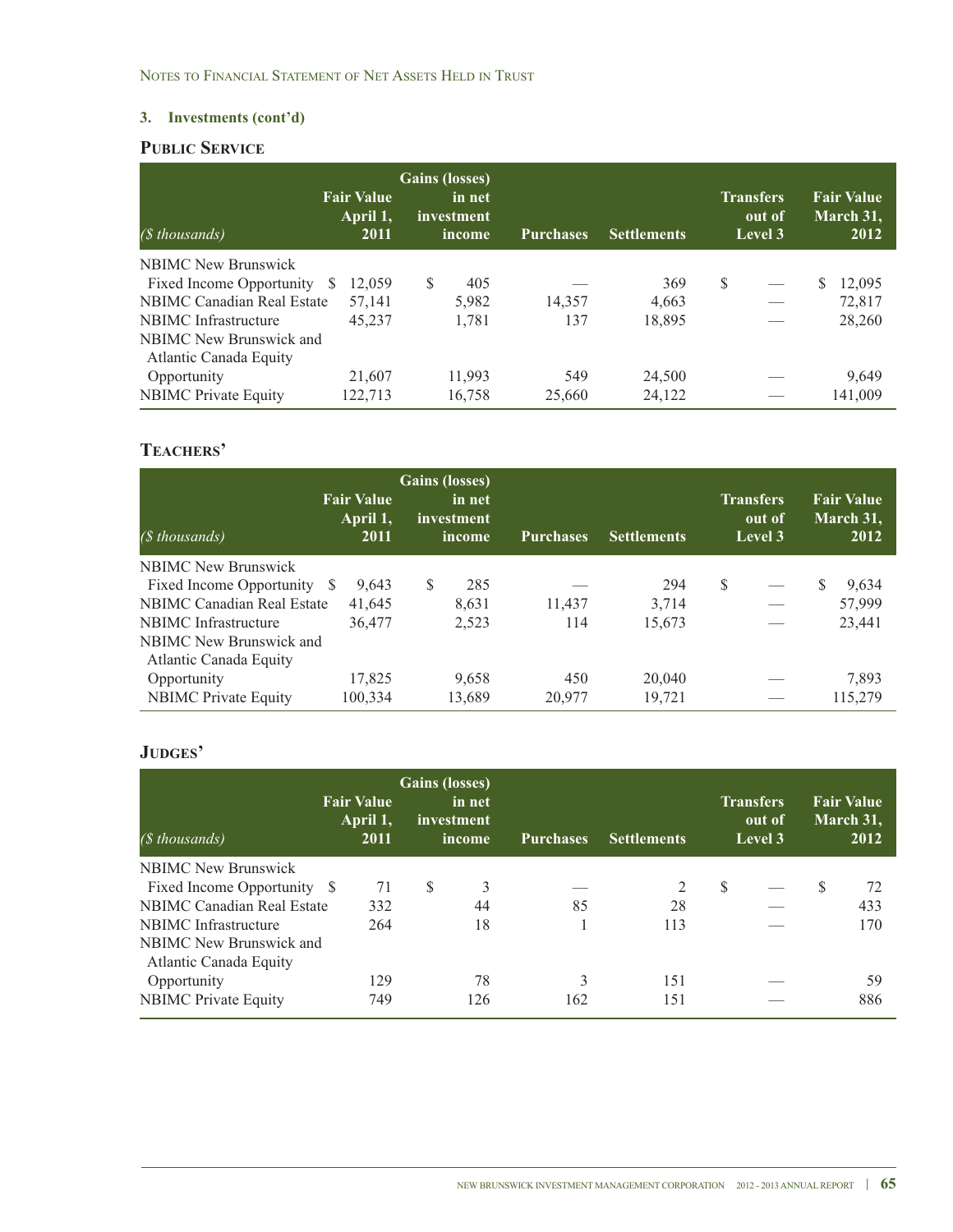### *Collateral*

NBIMC conducts certain of its investment activities on behalf of the Funds by trading through broker channels on regulated exchanges and in the over-the-counter market.

Brokers typically require that collateral be pledged against potential market fluctuations when trading in derivative financial instruments or when shorting security positions. As at March 31, 2013 the fair value of securities that have been deposited or pledged with various financial institutions as collateral or margin are as follows:

|                | 2013    | 2012          |
|----------------|---------|---------------|
| Public Service | 130,676 | \$<br>152,038 |
| Teachers'      | 103,458 | 120,873       |
| Judges'        | 778     | 906           |

#### **4. Financial Instrument Risk Management**

Financial instruments are exposed to risks such as market, interest rate, credit and liquidity risk. Under its terms of reference, the Board of Directors has overall responsibility for understanding the principal risks facing the Funds and the systems that management has put in place to mitigate and manage those risks. Accordingly, the Board of Directors is responsible for the establishment of a Statement of Investment Policy for each of the Funds. Day-to-day investment activities and monitoring of risk controls are delegated to management, which acts in accordance with the Statements of Investment Policy. Management produces quarterly reporting of investment performance, policy compliance, and trends and changes in investment risks for the Board.

Management, using information from independent actuarial valuations as well as expectations concerning financial markets, is responsible for the development of a recommended investment asset mix that seeks to deliver the long-term investment return required in the actuarial valuation of each pension plan. This process has the intent of constructing the most efficient investment portfolio to meet the actuarial requirements in a risk controlled fashion. This recommended strategic asset allocation is prepared on at least a triennial basis for consideration by the Board. Once approved, management is responsible for the implementation of the asset mix.

An Investment Risk Management Committee, consisting of a cross-functional team of investment, finance and administrative staff, review all proposed and modified investment strategies before implementation to ensure procedures are designed to measure and monitor expected risk exposures. Following implementation, the Compliance, Risk and Performance Measurement department provides independent regular oversight of all securities trading practices against management's approved investment procedures.

As part of the risk management function, and supplemental to the Statement of Investment Policy, NBIMC also uses a statistical modeling technique known as Value at Risk (VaR) to estimate the probability of loss on investment portfolios. Using return, volatility, and correlation figures, VaR models attempt to aggregate the risks involved in separate investments into one cohesive measure. This aggregation involves certain simplifying assumptions, most notably with respect to the shape of the return distribution for the assets being modeled, which can limit the ability of a VaR system to forecast risk in all market environments. Despite these modeling challenges, well constructed VaR systems provide a valuable way to aggregate separate investment risks into one cohesive measure, and therefore monitor and analyze these risks over time.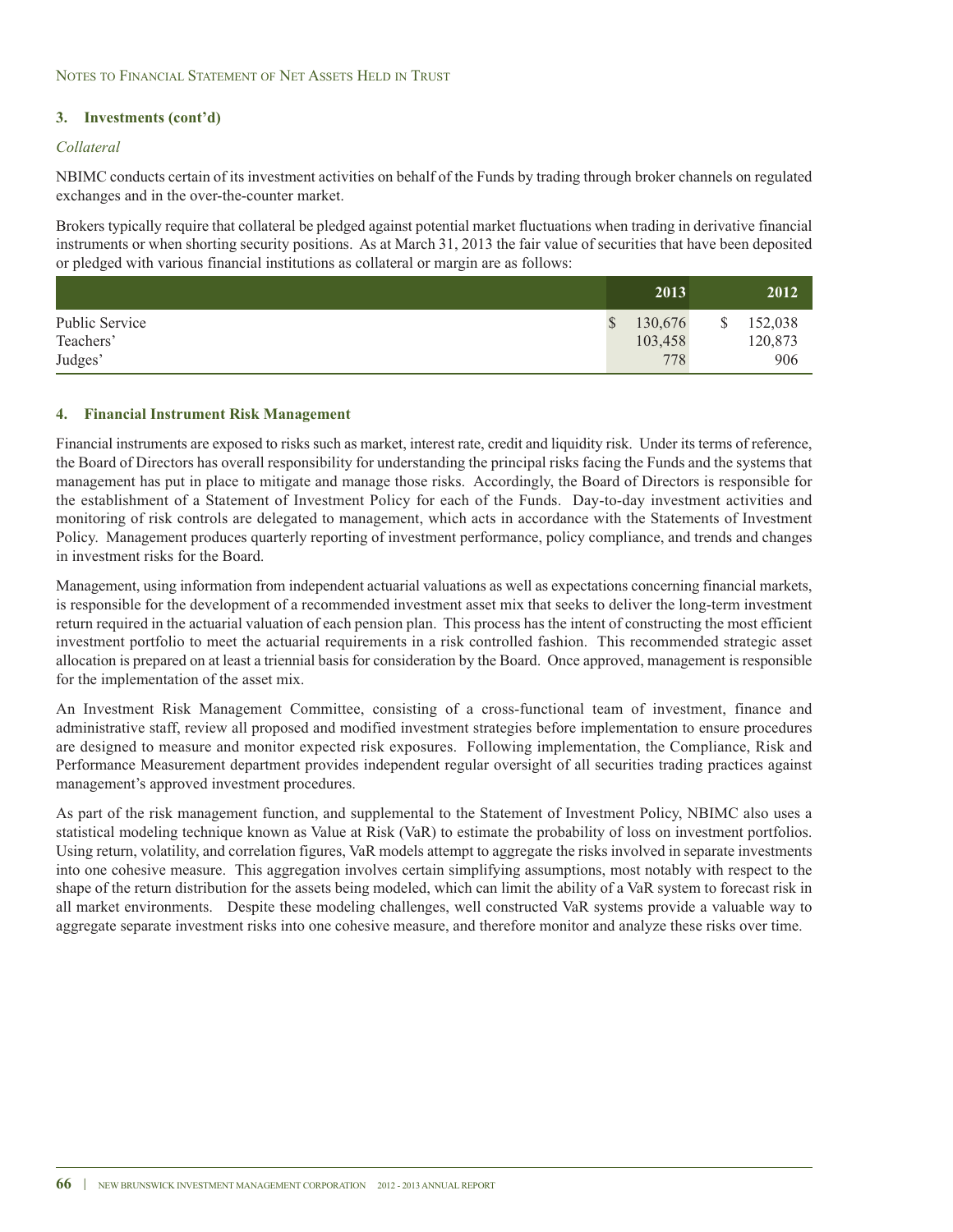### (a) Market Risk:

Market risk is the risk that the value of an investment will fluctuate as a result of changes in market prices whether those changes are caused by factors specific to the individual investment or factors affecting all securities traded in the market. In addition to exposure to foreign currency risk, interest rate risk, credit risk and pricing risk as discussed below, the Funds are exposed to other market risks. Investment strategies may involve the use of financial derivatives such as forward foreign exchange contracts or total return swaps. Investment strategies also include "market neutral" strategies whereby an investment in a long position in one stock is matched with a short position in another stock, typically within the same industry sector. The Statement of Investment Policy for each Fund precludes the use of leverage in the investment portfolio. Accordingly, to the extent that there is market exposure from derivative investments, the Funds will hold cash underlay equal to the amount of market exposure. Market neutral strategies mitigate market risk through adherence to maximum investment limits and stop loss constraints, and are also supported by cash underlay.

### (b) Foreign Currency Risk:

Foreign currency risk arises from a unit trust fund holding investments denominated in currencies other than the Canadian dollar. Fluctuations in the relative value of the Canadian dollar against these foreign currencies can result in a positive or a negative effect on the fair value of investments. Management considers exposure to foreign currencies to provide diversification benefit. The Statement of Investment Policy for each Fund specifies the policy decision to not hedge foreign currency exposure.

Foreign currency hedging remains permitted within the investment policies of the underlying unit trust funds. NBIMC may mitigate this risk through the use of foreign exchange forward contracts *(see also note 5)*.

| <b>Public Service</b>         | 2013 Fair Value by Currency |                       |    |               |    |                     |              |  |  |  |
|-------------------------------|-----------------------------|-----------------------|----|---------------|----|---------------------|--------------|--|--|--|
| (\$ thousands)                |                             | <b>Total Exposure</b> |    | <b>Hedged</b> |    | <b>Net Exposure</b> | <b>Total</b> |  |  |  |
| Canadian Dollar               | S.                          | 3,602,025             | S. | (39, 426)     | S. | 3,562,599           | 63.44 %      |  |  |  |
| <b>United States Dollar</b>   |                             | 1,056,733             |    | 48,775        |    | 1,105,508           | 19.69        |  |  |  |
| Euro                          |                             | 301,153               |    |               |    | 301,153             | 5.36         |  |  |  |
| Japanese Yen                  |                             | 185,766               |    |               |    | 185,766             | 3.31         |  |  |  |
| <b>British Pound Sterling</b> |                             | 213,439               |    | (9,349)       |    | 204,090             | 3.63         |  |  |  |
| Swiss Frank                   |                             | 76,015                |    |               |    | 76,015              | 1.35         |  |  |  |
| Danish Kroner                 |                             | 9,657                 |    |               |    | 9,657               | 0.17         |  |  |  |
| Norwegian Kroner              |                             | 7.159                 |    |               |    | 7.159               | 0.13         |  |  |  |
| Swedish Kroner                |                             | 26,855                |    |               |    | 26,855              | 0.48         |  |  |  |
| Other                         |                             | 137,294               |    |               |    | 137,294             | 2.44         |  |  |  |
| Investments                   | \$                          | 5,616,096             | \$ |               | S  | 5,616,096           | $100.00\,\%$ |  |  |  |

The net underlying unhedged currency exposures, expressed in Canadian dollar equivalents, as at March 31, 2013 are as follows: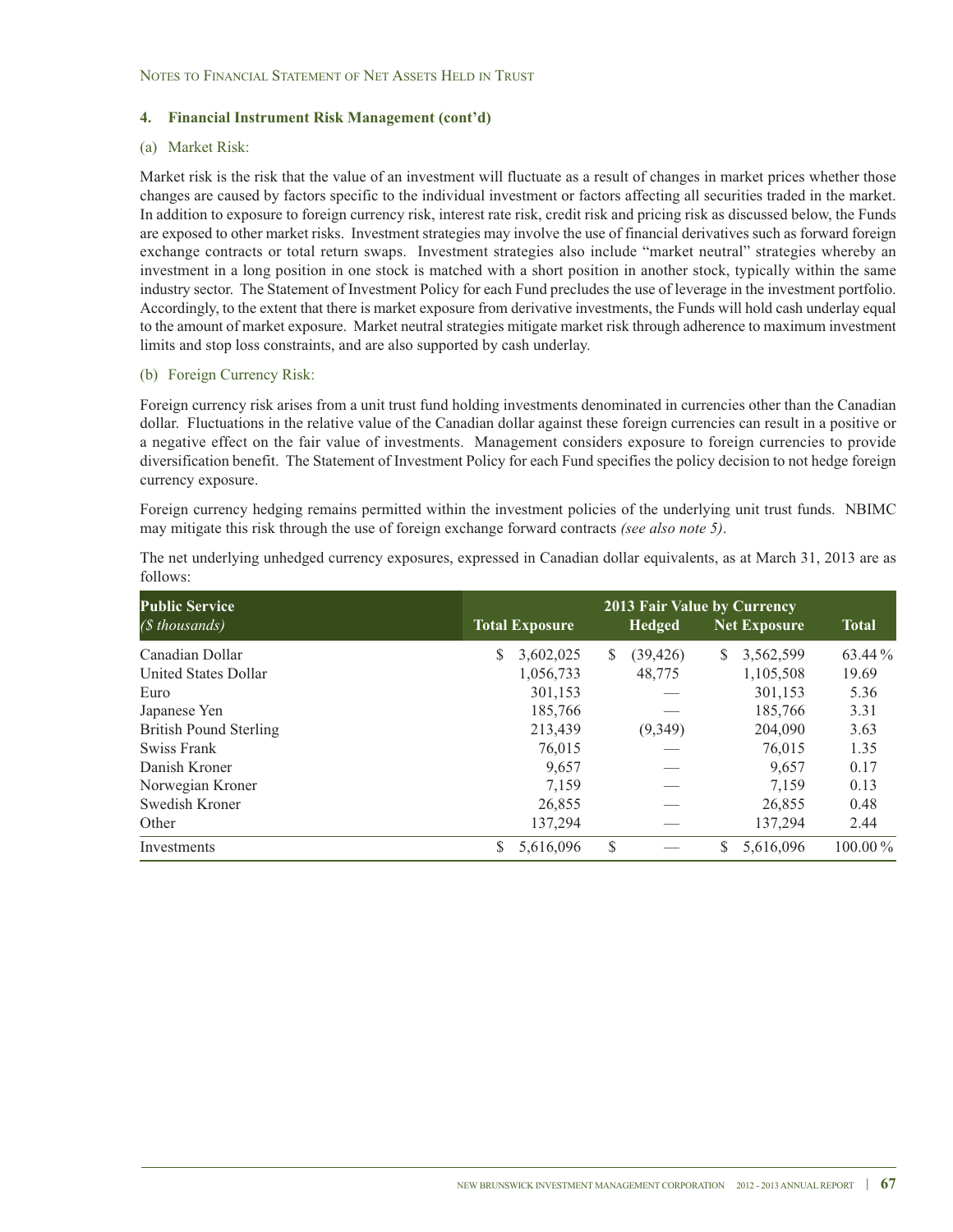| Teachers'                     | <b>2013 Fair Value by Currency</b> |                       |   |               |    |                     |              |  |  |  |
|-------------------------------|------------------------------------|-----------------------|---|---------------|----|---------------------|--------------|--|--|--|
| (\$ thousands)                |                                    | <b>Total Exposure</b> |   | <b>Hedged</b> |    | <b>Net Exposure</b> | <b>Total</b> |  |  |  |
| Canadian Dollar               | S.                                 | 2,850,271             | S | (29,683)      | S  | 2,820,588           | 63.44 %      |  |  |  |
| United States Dollar          |                                    | 864,425               |   | 37,310        |    | 901.735             | 20.28        |  |  |  |
| Euro                          |                                    | 231,939               |   |               |    | 231,939             | 5.22         |  |  |  |
| Japanese Yen                  |                                    | 141,075               |   |               |    | 141,075             | 3.17         |  |  |  |
| <b>British Pound Sterling</b> |                                    | 163,120               |   | (7,627)       |    | 155,493             | 3.50         |  |  |  |
| Swiss Frank                   |                                    | 57,590                |   |               |    | 57,590              | 1.30         |  |  |  |
| Danish Kroner                 |                                    | 7,322                 |   |               |    | 7,322               | 0.16         |  |  |  |
| Norwegian Kroner              |                                    | 5,422                 |   |               |    | 5,422               | 0.12         |  |  |  |
| Swedish Kroner                |                                    | 20,341                |   |               |    | 20,341              | 0.46         |  |  |  |
| Other                         |                                    | 104,647               |   |               |    | 104,647             | 2.35         |  |  |  |
| Investments                   | S                                  | 4,446,152             | S |               | \$ | 4,446,152           | $100.00\,\%$ |  |  |  |

| Judges'<br>( <i>§</i> thousands) | <b>Total Exposure</b> | <b>Total</b> |    |       |              |            |
|----------------------------------|-----------------------|--------------|----|-------|--------------|------------|
| Canadian Dollar                  | \$                    | 21,433       | \$ | (233) | \$<br>21,200 | 63.44 %    |
| United States Dollar             |                       | 6,292        |    | 289   | 6,581        | 19.69      |
| Euro                             |                       | 1,807        |    |       | 1,807        | 5.41       |
| Japanese Yen                     |                       | 1,098        |    |       | 1,098        | 3.29       |
| <b>British Pound Sterling</b>    |                       | 1,266        |    | (56)  | 1,210        | 3.62       |
| Swiss Frank                      |                       | 449          |    |       | 449          | 1.34       |
| Danish Kroner                    |                       | 57           |    |       | 57           | 0.17       |
| Norwegian Kroner                 |                       | 42           |    |       | 42           | 0.13       |
| Swedish Kroner                   |                       | 159          |    |       | 159          | 0.48       |
| Other                            |                       | 812          |    |       | 812          | 2.43       |
| Investments                      | S                     | 33,415       | S  |       | \$<br>33,415 | $100.00\%$ |

The net underlying unhedged currency exposures, expressed in Canadian dollar equivalents, as at March 31, 2012 are as follows:

| <b>Public Service</b>         | <b>2012 Fair Value by Currency</b> |                       |   |               |    |              |              |  |  |  |
|-------------------------------|------------------------------------|-----------------------|---|---------------|----|--------------|--------------|--|--|--|
| (\$ thousands)                |                                    | <b>Total Exposure</b> |   | <b>Hedged</b> |    | Net Exposure | <b>Total</b> |  |  |  |
| Canadian Dollar               | S                                  | 3,335,020             | S | 11.409        | S. | 3,346,429    | 64.16 %      |  |  |  |
| United States Dollar          |                                    | 1,016,973             |   | (4,151)       |    | 1,012,822    | 19.42        |  |  |  |
| Euro                          |                                    | 277,140               |   | 74            |    | 277,214      | 5.31         |  |  |  |
| Japanese Yen                  |                                    | 169,339               |   |               |    | 169.339      | 3.25         |  |  |  |
| <b>British Pound Sterling</b> |                                    | 194,282               |   | (7, 332)      |    | 186,950      | 3.58         |  |  |  |
| Swiss Frank                   |                                    | 66,128                |   |               |    | 66,128       | 1.27         |  |  |  |
| Danish Kroner                 |                                    | 8.931                 |   |               |    | 8.931        | 0.17         |  |  |  |
| Norwegian Kroner              |                                    | 7,564                 |   |               |    | 7,564        | 0.15         |  |  |  |
| Swedish Kroner                |                                    | 24,521                |   |               |    | 24,521       | 0.47         |  |  |  |
| Other                         |                                    | 116,047               |   |               |    | 116,047      | 2.22         |  |  |  |
| Investments                   | S                                  | 5,215,945             | S |               | S  | 5,215,945    | $100.00\%$   |  |  |  |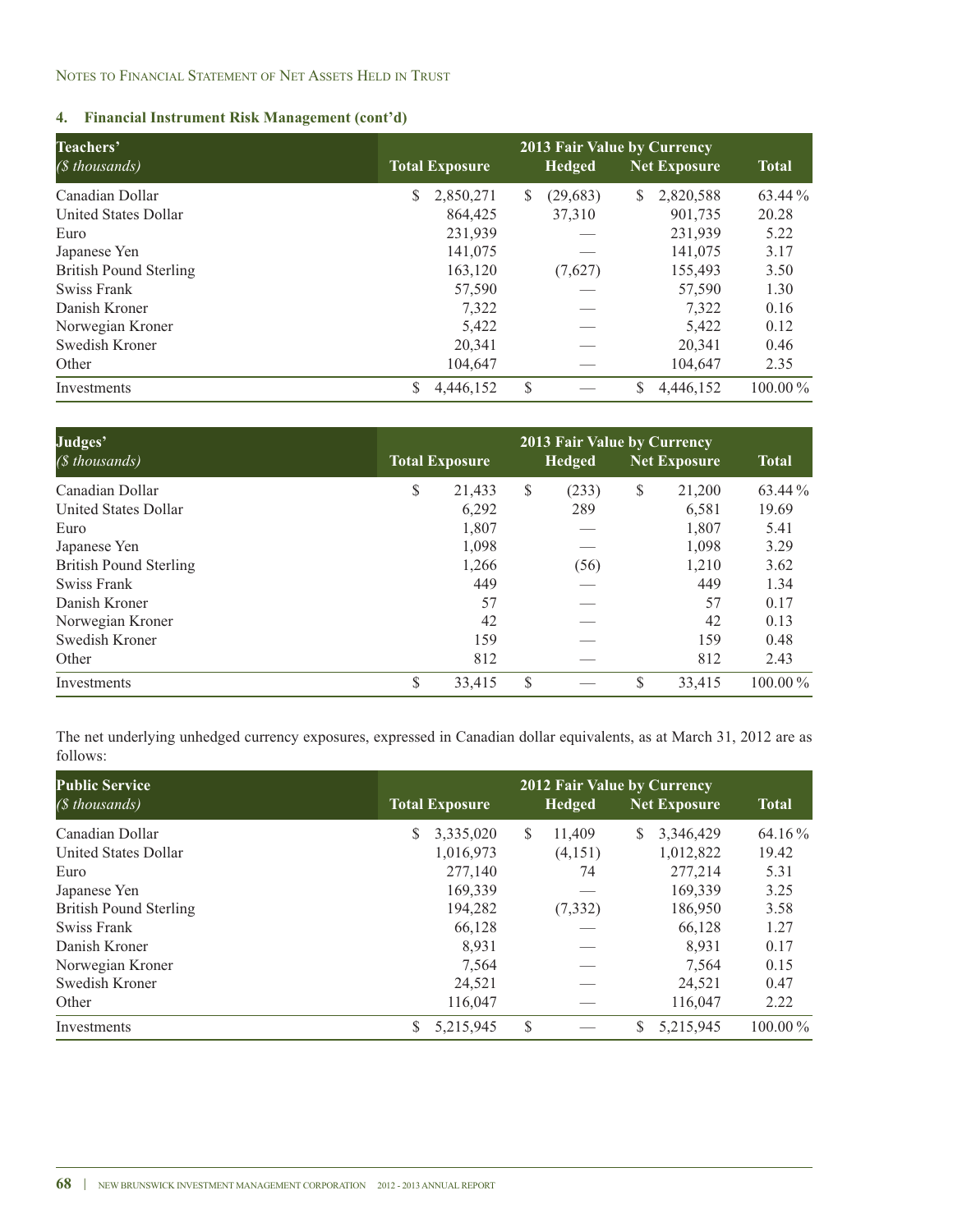### NOTES TO FINANCIAL STATEMENT OF NET ASSETS HELD IN TRUST

### **4. Financial Instrument Risk Management (cont'd)**

| Teachers'                     | <b>2012 Fair Value by Currency</b> |                       |   |               |    |                     |              |  |  |  |
|-------------------------------|------------------------------------|-----------------------|---|---------------|----|---------------------|--------------|--|--|--|
| (\$ thousands)                |                                    | <b>Total Exposure</b> |   | <b>Hedged</b> |    | <b>Net Exposure</b> | <b>Total</b> |  |  |  |
| Canadian Dollar               | \$                                 | 2,657,067             | S | 9,451         | S  | 2,666,518           | 64.18%       |  |  |  |
| <b>United States Dollar</b>   |                                    | 834,081               |   | (3,430)       |    | 830,651             | 20.00        |  |  |  |
| Euro                          |                                    | 214,566               |   | 60            |    | 214,626             | 5.17         |  |  |  |
| Japanese Yen                  |                                    | 129,098               |   |               |    | 129,098             | 3.11         |  |  |  |
| <b>British Pound Sterling</b> |                                    | 149.141               |   | (6,081)       |    | 143,060             | 3.44         |  |  |  |
| Swiss Frank                   |                                    | 50,397                |   |               |    | 50,397              | 1.21         |  |  |  |
| Danish Kroner                 |                                    | 6,815                 |   |               |    | 6,815               | 0.16         |  |  |  |
| Norwegian Kroner              |                                    | 5,769                 |   |               |    | 5,769               | 0.14         |  |  |  |
| Swedish Kroner                |                                    | 18,680                |   |               |    | 18,680              | 0.45         |  |  |  |
| Other                         |                                    | 88,917                |   |               |    | 88,917              | 2.14         |  |  |  |
| Investments                   | \$                                 | 4,154,531             | S |               | \$ | 4,154,531           | $100.00\,\%$ |  |  |  |

| Judges'<br>$(S$ thousands)    | <b>Total Exposure</b> |   | <b>2012 Fair Value by Currency</b><br><b>Hedged</b> | <b>Net Exposure</b> | <b>Total</b> |
|-------------------------------|-----------------------|---|-----------------------------------------------------|---------------------|--------------|
| Canadian Dollar               | \$<br>19,872          | S | 68                                                  | \$<br>19,940        | 64.16 %      |
| United States Dollar          | 6,061                 |   | (24)                                                | 6,037               | 19.43        |
| Euro                          | 1,663                 |   |                                                     | 1,663               | 5.35         |
| Japanese Yen                  | 1,003                 |   |                                                     | 1,003               | 3.23         |
| <b>British Pound Sterling</b> | 1,154                 |   | (44)                                                | 1,110               | 3.57         |
| Swiss Frank                   | 392                   |   |                                                     | 392                 | 1.26         |
| Danish Kroner                 | 53                    |   |                                                     | 53                  | 0.17         |
| Norwegian Kroner              | 45                    |   |                                                     | 45                  | 0.14         |
| Swedish Kroner                | 145                   |   |                                                     | 145                 | 0.47         |
| Other                         | 688                   |   |                                                     | 688                 | 2.22         |
| Investments                   | \$<br>31,076          | S |                                                     | \$<br>31,076        | $100.00\,\%$ |

A 1% increase or decrease in the value of the Canadian dollar against all currencies would result in an approximate increase or decrease in the value of the Funds' net investment assets of: Public Service - \$20,535 (2012 - \$18,695), Teachers' - \$16,256 (2012 - \$14,880) and Judges' - \$122 (2012 - \$111).

### (c) Interest Rate Risk:

Interest rate risk refers to the effect on the market value of investments due to fluctuation of interest rates. Management adheres to guidelines on duration and yield curve, which are designed to mitigate the risk of interest rate volatility. Duration is the present value, expressed in years, of the yield, coupon, final maturity and call features of interest-bearing financial instruments.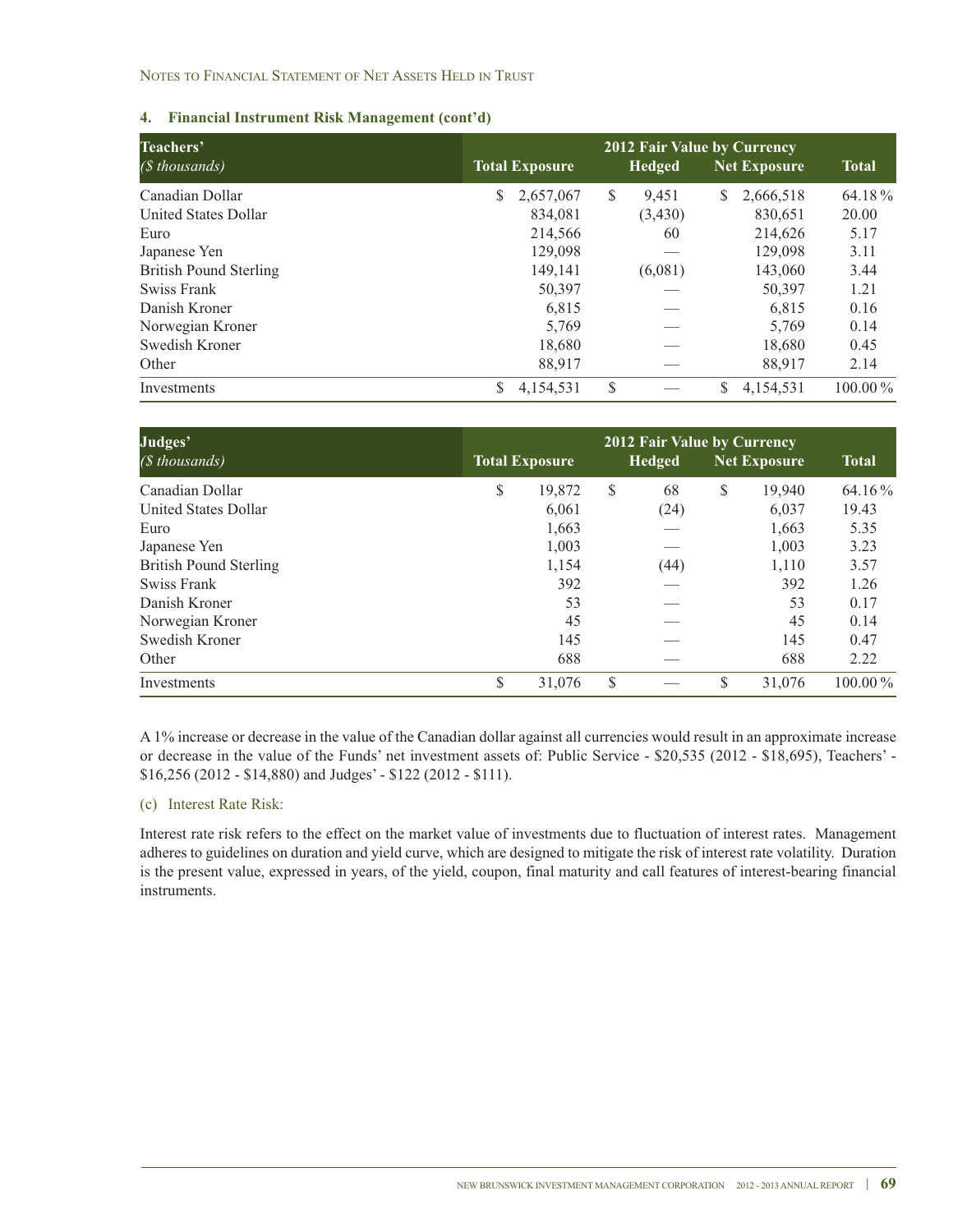At March 31, the duration for the interest-bearing securities, by unit trust fund, and the sensitivity to an increase or decrease of 0.25% in interest rates, are as follows:

|                                          |                                                                   | 2013                                |                                                         | 2012                                                              |                            |                                                        |  |  |
|------------------------------------------|-------------------------------------------------------------------|-------------------------------------|---------------------------------------------------------|-------------------------------------------------------------------|----------------------------|--------------------------------------------------------|--|--|
| <b>Public Service</b><br>(\$ thousands)  | <b>Fixed</b><br>Income<br><b>Instruments</b><br><b>Fair Value</b> | <b>Duration</b><br>( <b>years</b> ) | <b>Sensitivity</b><br>to $0.25\%$<br>change<br>in rates | Fixed<br><b>Income</b><br><b>Instruments</b><br><b>Fair Value</b> | <b>Duration</b><br>(years) | <b>Sensitivity</b><br>to $0.25%$<br>change<br>in rates |  |  |
| <b>NBIMC</b> Nominal Bond                | S.<br>898,386                                                     | 7.5                                 | 16,257<br>S.                                            | \$1,172,601                                                       | 7.2                        | 20.439<br>S                                            |  |  |
| <b>NBIMC Corporate Bond</b>              | 374,306                                                           | 6.3                                 | 5.704                                                   | 130,744                                                           | 6.4                        | 2,032                                                  |  |  |
| <b>NBIMC</b> New Brunswick Fixed         |                                                                   |                                     |                                                         |                                                                   |                            |                                                        |  |  |
| Income Opportunity                       | 9,384                                                             | 6.1                                 | 125                                                     | 12,095                                                            | 5.2                        | 136                                                    |  |  |
| <b>NBIMC</b> Student Investment          | 565                                                               | 7.2                                 | 10                                                      | 532                                                               | 6.9                        | 9                                                      |  |  |
| <b>NBIMC</b> Inflation Linked Securities | 509,856                                                           | 16.7                                | 20,627                                                  | 451,308                                                           | 16.8                       | 18,369                                                 |  |  |
|                                          | \$1,792,497                                                       |                                     |                                                         | \$1,767,280                                                       |                            |                                                        |  |  |

|                                          |                                                                   | 2013                       |                                                        | 2012                                                       |                            |                                                         |  |  |  |
|------------------------------------------|-------------------------------------------------------------------|----------------------------|--------------------------------------------------------|------------------------------------------------------------|----------------------------|---------------------------------------------------------|--|--|--|
| Teachers'<br>(\$ thousands)              | <b>Fixed</b><br>Income<br><b>Instruments</b><br><b>Fair Value</b> | <b>Duration</b><br>(vears) | <b>Sensitivity</b><br>to $0.25%$<br>change<br>in rates | Fixed<br>Income<br><b>Instruments</b><br><b>Fair Value</b> | <b>Duration</b><br>(vears) | <b>Sensitivity</b><br>to $0.25\%$<br>change<br>in rates |  |  |  |
| <b>NBIMC</b> Nominal Bond                | 754,088                                                           | 7.5                        | 13,646<br>S.                                           | \$<br>954,341                                              | 7.2                        | 16,634<br>S                                             |  |  |  |
| NBIMC Corporate Bond                     | 274,767                                                           | 6.3                        | 4,187                                                  | 104.138                                                    | 6.4                        | 1,618                                                   |  |  |  |
| <b>NBIMC New Brunswick Fixed</b>         |                                                                   |                            |                                                        |                                                            |                            |                                                         |  |  |  |
| Income Opportunity                       | 7,351                                                             | 6.1                        | 98                                                     | 9.634                                                      | 5.2                        | 109                                                     |  |  |  |
| <b>NBIMC</b> Student Investment          | 615                                                               | 7.2                        | 11                                                     | 579                                                        | 6.9                        | 10                                                      |  |  |  |
| <b>NBIMC</b> Inflation Linked Securities | 425,763                                                           | 16.7                       | 17,225                                                 | 380,004                                                    | 16.8                       | 15,467                                                  |  |  |  |
|                                          | \$1,462,584                                                       |                            |                                                        | \$1,448,696                                                |                            |                                                         |  |  |  |

|                                          |               |                                                                   | 2013                                |                                                        | 2012                                                              |                            |  |                                                        |  |  |
|------------------------------------------|---------------|-------------------------------------------------------------------|-------------------------------------|--------------------------------------------------------|-------------------------------------------------------------------|----------------------------|--|--------------------------------------------------------|--|--|
| Judges'<br>(\$ thousands)                |               | <b>Fixed</b><br>Income<br><b>Instruments</b><br><b>Fair Value</b> | <b>Duration</b><br>$\sqrt{(years)}$ | <b>Sensitivity</b><br>to $0.25%$<br>change<br>in rates | <b>Fixed</b><br>Income<br><b>Instruments</b><br><b>Fair Value</b> | <b>Duration</b><br>(vears) |  | <b>Sensitivity</b><br>to $0.25%$<br>change<br>in rates |  |  |
| <b>NBIMC</b> Nominal Bond                | $\mathbb{S}$  | 5,345                                                             | 7.5                                 | 97<br><sup>\$</sup>                                    | \$<br>6.986                                                       | 7.2 <sup>5</sup>           |  | 122                                                    |  |  |
| <b>NBIMC</b> Corporate Bond              |               | 2,227                                                             | 6.3                                 | 34                                                     | 779                                                               | 6.4                        |  | 12                                                     |  |  |
| <b>NBIMC New Brunswick Fixed</b>         |               |                                                                   |                                     |                                                        |                                                                   |                            |  |                                                        |  |  |
| Income Opportunity                       |               | 56                                                                | 6.1                                 | 1                                                      | 72                                                                | 5.2                        |  | $\mathbf{1}$                                           |  |  |
| <b>NBIMC</b> Student Investment          |               | 4                                                                 | 7.2                                 |                                                        | 4                                                                 | 6.9                        |  |                                                        |  |  |
| <b>NBIMC</b> Inflation Linked Securities |               | 3,034                                                             | 16.7                                | 123                                                    | 2,689                                                             | 16.8                       |  | 109                                                    |  |  |
|                                          | $\mathcal{S}$ | 10,666                                                            |                                     |                                                        | \$<br>10,530                                                      |                            |  |                                                        |  |  |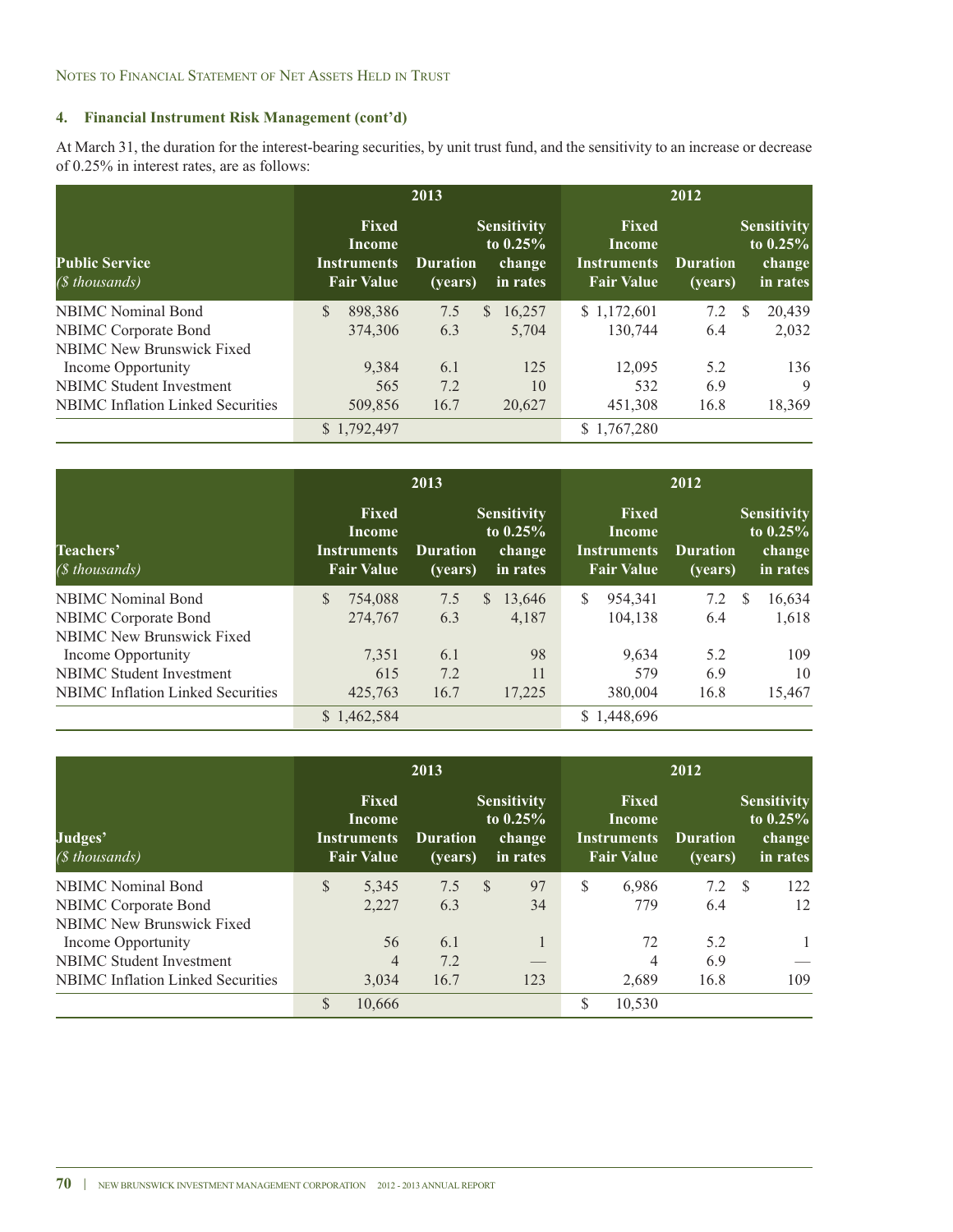The terms to maturity and average effective yields of the interest-bearing financial instruments as at March 31, are as follows:

| 2013<br><b>Term to Maturity</b>         |               |                  |                       |                   |                  |    |              |                                             |  | 2012         |                                             |
|-----------------------------------------|---------------|------------------|-----------------------|-------------------|------------------|----|--------------|---------------------------------------------|--|--------------|---------------------------------------------|
| <b>Public Service</b><br>(\$ thousands) |               | Within<br>1 Year | $1-5$<br><b>Years</b> | $6 - 10$<br>Years | Over 10<br>Years |    | <b>Total</b> | Average<br><b>Effective</b><br><b>Yield</b> |  | <b>Total</b> | Average<br><b>Effective</b><br><b>Yield</b> |
| Canadian                                |               |                  |                       |                   |                  |    |              |                                             |  |              |                                             |
| Government of                           |               |                  |                       |                   |                  |    |              |                                             |  |              |                                             |
| Canada bonds                            | <sup>\$</sup> | 32,299           | \$120,590             | \$145,076         | \$428,755        | \$ | 726,720      | $2.4\%$ \$                                  |  | 852,595      | $2.5\%$                                     |
| Provincial bonds                        |               | 20,449           | 84,738                | 112,132           | 290,255          |    | 507,574      | $4.0\%$                                     |  | 563,858      | 4.1%                                        |
| Municipal bonds                         |               | 2.842            | 69,151                | 37,099            | 8.553            |    | 117,645      | $4.3\%$                                     |  | 121,891      | $4.4\%$                                     |
| Corporate bonds                         |               | 41,553           | 200,022               | 105,493           | 84,106           |    | 431,174      | $0.6\%$                                     |  | 219,311      | $1.6\%$                                     |
| Other                                   |               |                  |                       |                   | 9.384            |    | 9,384        | $5.6\%$                                     |  | 9,625        | $5.6\%$                                     |
|                                         | $\mathcal{S}$ | 97,143           | \$474,501             | \$399,800         | \$821,053        |    | \$1,792,497  |                                             |  | \$1,767,280  |                                             |

|                              |               |                  | 2012                  |                                              |                         |               |                                             |    |              |                                             |
|------------------------------|---------------|------------------|-----------------------|----------------------------------------------|-------------------------|---------------|---------------------------------------------|----|--------------|---------------------------------------------|
| Teachers'<br>$(S$ thousands) |               | Within<br>1 Year | $1-5$<br><b>Years</b> | <b>Term to Maturity</b><br>$6 - 10$<br>Years | Over 10<br><b>Years</b> | <b>Total</b>  | Average<br><b>Effective</b><br><b>Yield</b> |    | <b>Total</b> | Average<br><b>Effective</b><br><b>Yield</b> |
| Canadian                     |               |                  |                       |                                              |                         |               |                                             |    |              |                                             |
| Government of                |               |                  |                       |                                              |                         |               |                                             |    |              |                                             |
| Canada bonds                 | <sup>\$</sup> | 27,111           | \$101,249             | \$121,384                                    | \$357,722               | \$<br>607,466 | $2.4\%$                                     | -S | 703,783      | $2.5\%$                                     |
| Provincial bonds             |               | 17,165           | 71,149                | 94,158                                       | 243,312                 | 425,784       | $4.0\%$                                     |    | 461,171      | $4.1\%$                                     |
| Municipal bonds              |               | 2,385            | 58,048                | 31,141                                       | 7,179                   | 98,753        | $4.3\%$                                     |    | 99,209       | $4.4\%$                                     |
| Corporate bonds              |               | 34,696           | 146,831               | 77,439                                       | 64,264                  | 323,230       | $0.6\%$                                     |    | 176,866      | $1.6\%$                                     |
| Other                        |               |                  |                       |                                              | 7,351                   | 7,351         | $5.6\%$                                     |    | 7,667        | $5.6\%$                                     |
|                              | $\mathbb{S}$  | 81,357           | \$377,277             | \$324,122                                    | \$679,828               | \$1,462,584   |                                             |    | \$1,448,696  |                                             |

|                           |               | 2013<br><b>Term to Maturity</b> |               |                  |               |                   |              |                  |    |              |                                      | 2012 |              |                                             |  |
|---------------------------|---------------|---------------------------------|---------------|------------------|---------------|-------------------|--------------|------------------|----|--------------|--------------------------------------|------|--------------|---------------------------------------------|--|
| Judges'<br>(\$ thousands) |               | Within<br>1 Year                |               | $1 - 5$<br>Years |               | $6 - 10$<br>Years |              | Over 10<br>Years |    | <b>Total</b> | Average<br><b>Effective</b><br>Yield |      | <b>Total</b> | Average<br><b>Effective</b><br><b>Yield</b> |  |
| Canadian                  |               |                                 |               |                  |               |                   |              |                  |    |              |                                      |      |              |                                             |  |
| Government of             |               |                                 |               |                  |               |                   |              |                  |    |              |                                      |      |              |                                             |  |
| Canada bonds              | \$            | 192                             | $\mathcal{S}$ | 719              | <sup>\$</sup> | 863               | $\mathbb{S}$ | 2,551            | S  | 4,325        | $2.4\%$ \$                           |      | 5,079        | $2.5\%$                                     |  |
| Provincial bonds          |               | 122                             |               | 504              |               | 667               |              | 1,727            |    | 3,020        | $4.0\%$                              |      | 3,361        | 4.1%                                        |  |
| Municipal bonds           |               | 17                              |               | 411              |               | 221               |              | 51               |    | 700          | $4.3\%$                              |      | 726          | $4.4\%$                                     |  |
| Corporate bonds           |               | 247                             |               | 1,190            |               | 628               |              | 500              |    | 2,565        | $0.6\%$                              |      | 1,307        | $1.6\%$                                     |  |
| Other                     |               |                                 |               |                  |               |                   |              | 56               |    | 56           | $5.6\%$                              |      | 57           | $5.6\%$                                     |  |
|                           | $\mathcal{S}$ | 578                             | \$            | 2,824            | \$            | 2,379             | $\mathbb{S}$ | 4,885            | \$ | 10,666       |                                      | S    | 10,530       |                                             |  |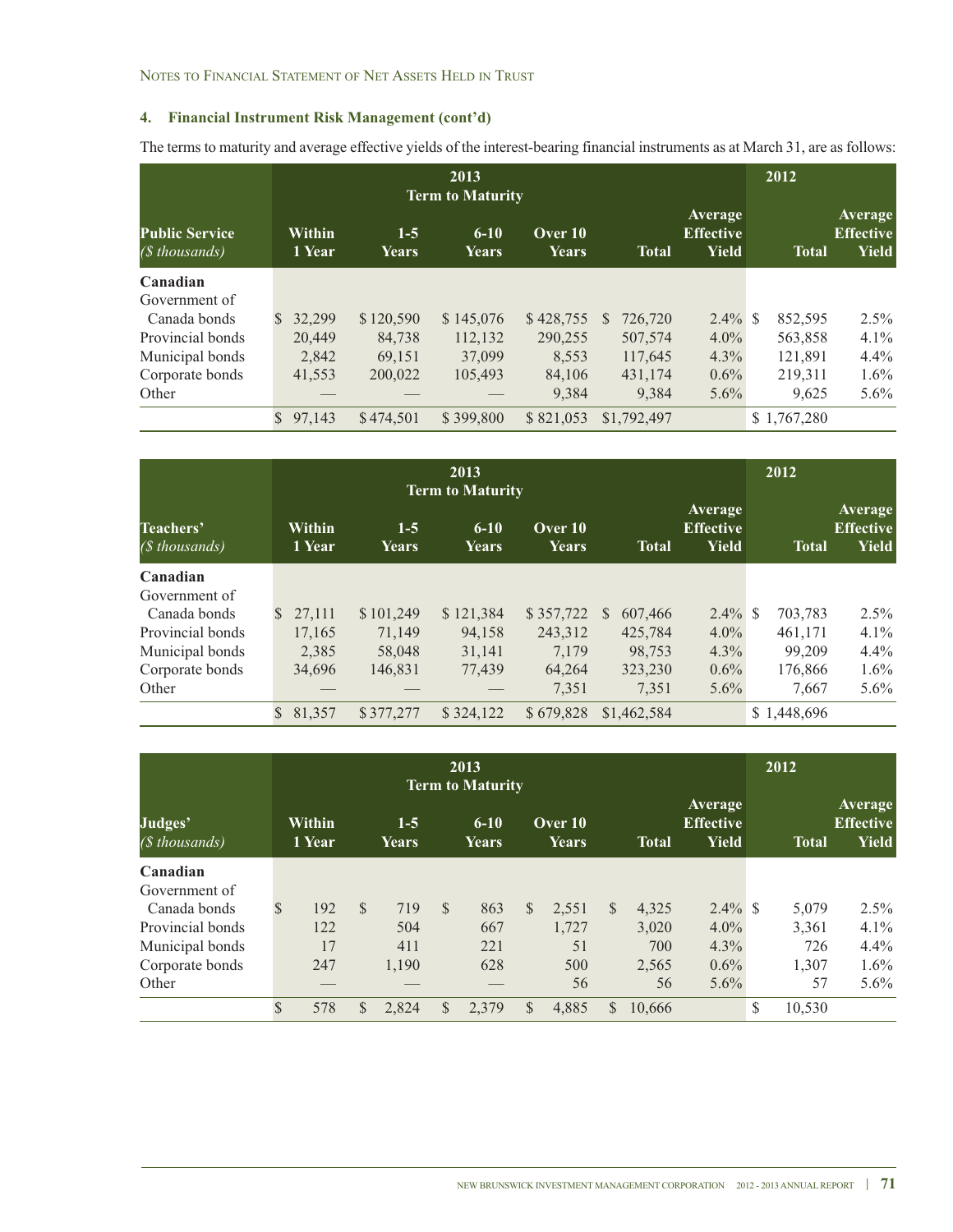### (d) Credit Risk:

The Funds are exposed to credit-related risk in the event that a derivative or debt security counterparty defaults or becomes insolvent. NBIMC has established investment criteria which are designed to manage credit risk by establishing limits by issuer type and credit rating for fixed income and derivative credit exposure. Management monitors these exposures monthly. Such derivative and short and long-term debt securities are restricted to those having investment grade ratings, as provided by a third party rating agency. In addition, each counterparty exposure is restricted to no more than 5% of total assets. Investment grade ratings are BBB and above for longer term debt securities and R-1 for short-term debt. Any credit downgrade below investment grade is subject to review by NBIMC's Board of Directors.

The maximum credit exposure for each of the Funds as of March 31 is as follows:

|                                            |               | <b>Public Service</b> |                         | Teachers'               | Judges'                 |                        |  |  |
|--------------------------------------------|---------------|-----------------------|-------------------------|-------------------------|-------------------------|------------------------|--|--|
| (\$ thousands)                             | 2013          | 2012                  | 2013                    | 2012                    | 2013                    | 2012                   |  |  |
| Fixed Income                               |               |                       |                         |                         |                         |                        |  |  |
| <b>NBIMC</b> Nominal Bond                  | \$<br>934,258 | \$1,196,711           | 784,200<br>$\mathbb{S}$ | 973,965<br>$\mathbb{S}$ | $\mathcal{S}$<br>5,559  | $\mathcal{S}$<br>7,129 |  |  |
| <b>NBIMC</b> Corporate Bond                | 386,128       | 142,103               | 283,447                 | 113,185                 | 2,297                   | 847                    |  |  |
| <b>NBIMC New Brunswick Fixed</b>           |               |                       |                         |                         |                         |                        |  |  |
| Income Opportunity                         | 9,384         | 12,095                | 7,352                   | 9,634                   | 55                      | 72                     |  |  |
| NBIMC Money Market                         | 37,096        | 47,472                | 27,046                  | 35,701                  | 208                     | 278                    |  |  |
| <b>NBIMC</b> Student Investment            | 638           | 604                   | 695                     | 658                     | 6                       | 5                      |  |  |
|                                            | 1,367,504     | 1,398,985             | 1,102,740               | 1,133,143               | 8,125                   | 8,331                  |  |  |
| Equities                                   |               |                       |                         |                         |                         |                        |  |  |
| NBIMC Canadian Equity Index                | 611,630       | 565,605               | 440,166                 | 411,676                 | 3,624                   | 3,369                  |  |  |
| NBIMC Low Volatility Canadian Equity       | 195           |                       | 154                     |                         | $\mathbf{1}$            |                        |  |  |
| <b>NBIMC</b> External Canadian Equity      | 3,775         | 4,347                 | 3,004                   | 3,462                   | 23                      | 26                     |  |  |
| NBIMC S&P/TSX Completion Index             | 1,156         | 564                   | 920                     | 450                     | 7                       | 3                      |  |  |
| <b>NBIMC</b> Canadian Equity Active        |               |                       |                         |                         |                         |                        |  |  |
| Long Strategy                              | 7,308         | 1,218                 | 5,729                   | 970                     | 44                      | 7                      |  |  |
| <b>NBIMC EAFE Equity Index</b>             | 13,156        |                       | 9,875                   |                         | 78                      |                        |  |  |
| NBIMC Low Volatility International         |               |                       |                         |                         |                         |                        |  |  |
| Equity                                     |               |                       |                         |                         |                         |                        |  |  |
| NBIMC U.S. Equity Index                    | 58,506        | 281                   | 44,548                  | 214                     | 346                     | $\sqrt{2}$             |  |  |
| NBIMC Low Volatility U.S. Equity           | 587           | 66                    | 466                     | 52                      | $\overline{4}$          |                        |  |  |
|                                            | 696,313       | 572,081               | 504,862                 | 416,824                 | 4,127                   | 3,407                  |  |  |
| <b>Inflation Linked Assets</b>             |               |                       |                         |                         |                         |                        |  |  |
| <b>NBIMC</b> Inflation Linked Securities   | 512,666       | 456,735               | 428,107                 | 384,573                 | 3,052                   | 2,721                  |  |  |
| <b>NBIMC Canadian Real Estate</b>          |               | 4,519                 |                         | 3,599                   |                         | 27                     |  |  |
| <b>NBIMC</b> International Real Estate     | 503           | 911                   | 575                     | 949                     | $\overline{3}$          | 5                      |  |  |
| NBIMC Infrastructure                       | 5,593         | 5,133                 | 4,564                   | 4,257                   | 34                      | 31                     |  |  |
|                                            | 518,762       | 467,298               | 433,246                 | 393,378                 | 3,089                   | 2,784                  |  |  |
| <b>Alternative Investments</b>             |               |                       |                         |                         |                         |                        |  |  |
| <b>NBIMC North American Market Neutral</b> | 81,007        | 81,946                | 64,132                  | 65,268                  | 481                     | 488                    |  |  |
| <b>NBIMC</b> Quantitative Strategies       | 87,976        | 75,598                | 69,650                  | 60,213                  | 524                     | 450                    |  |  |
|                                            | 168,983       | 157,544               | 133,782                 | 125,481                 | 1,005                   | 938                    |  |  |
| Contributions receivable                   | 10,199        | 12,684                | 4,890                   | 5,037                   | 25                      | 36                     |  |  |
| Other receivables                          | 203           |                       | 171                     |                         | 1                       |                        |  |  |
| Total                                      | \$2,761,964   | \$2,608,592           | \$2,179,691             | \$2,073,863             | $\mathcal{S}$<br>16,372 | \$<br>15,496           |  |  |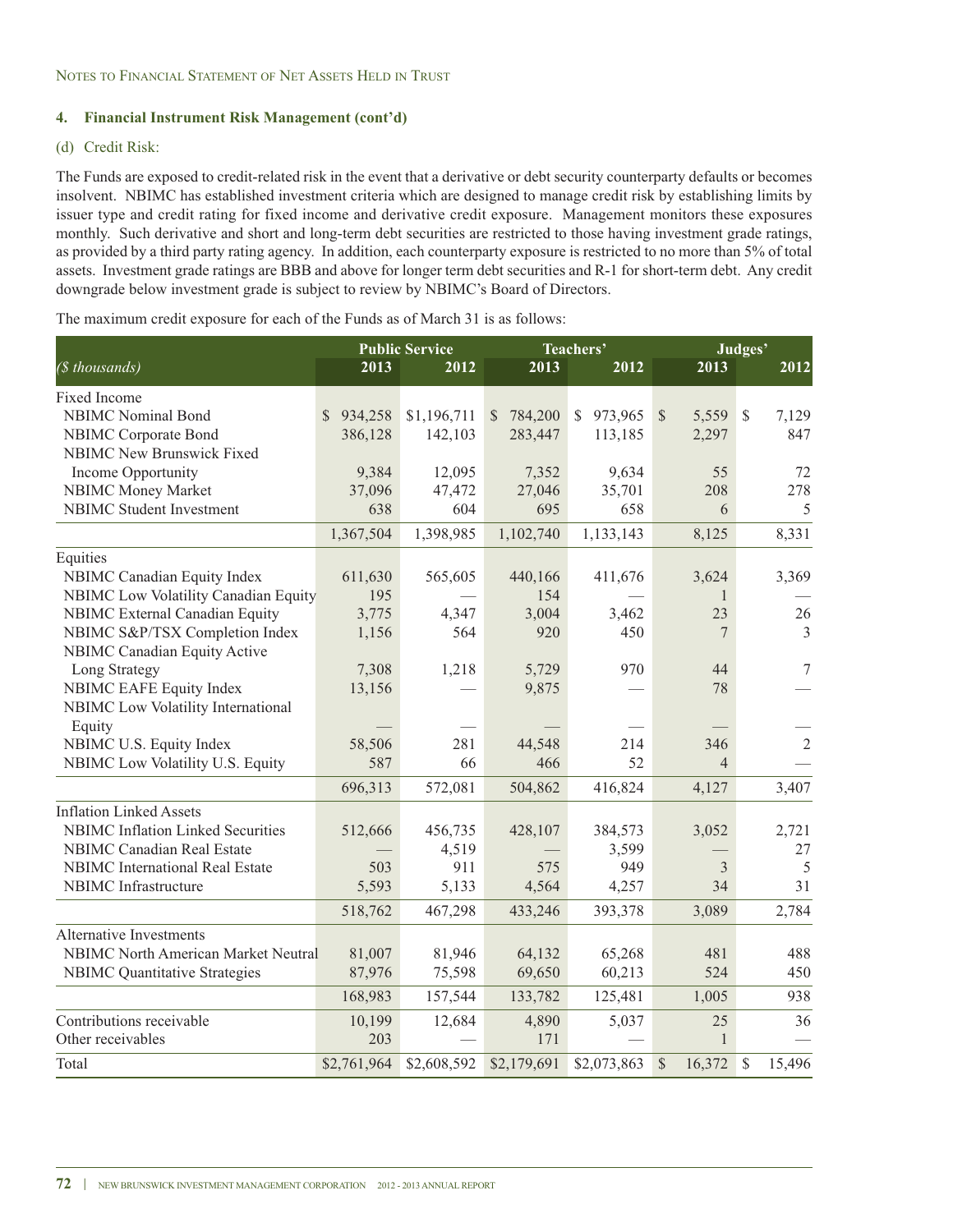NOTES TO FINANCIAL STATEMENT OF NET ASSETS HELD IN TRUST

### **4. Financial Instrument Risk Management (cont'd)**

|                |             | <b>Public Service</b> |              | Teachers'    | Judges'                |                       |  |
|----------------|-------------|-----------------------|--------------|--------------|------------------------|-----------------------|--|
| (\$ thousands) | 2013        | 2012                  | 2013         | 2012         | 2013                   | 2012                  |  |
| AAA            | \$ 870,037  | 998,025<br>S          | 726,438<br>S | 822,079<br>S | 5,177<br><sup>S</sup>  | 5,947<br><sup>S</sup> |  |
| AA             | 858,069     | 899,768               | 656,393      | 689,846      | 5,088                  | 5,317                 |  |
| A              | 627,398     | 459,900               | 489,615      | 367,603      | 3,694                  | 2,740                 |  |
| <b>BBB</b>     | 84,483      | 28,804                | 62,237       | 23,056       | 503                    | 172                   |  |
| $R-1$          | 314,224     | 209,857               | 238,887      | 161,358      | 1,857                  | 1,247                 |  |
| Other          | 7,753       | 12,238                | 6,121        | 9.921        | 53                     | 73                    |  |
|                | \$2,761,964 | \$2,608,592           | \$2,179,691  | \$2,073,863  | 16,372<br><sup>S</sup> | 15.496<br>\$          |  |

The quality of the maximum credit exposure as at March 31 is as follows:

As at March 31, 2013, the highest concentration of credit risk is with Government of Canada bonds.

(e) Other Pricing Risk:

Pricing risk is the risk that the fair value or future cash flows of an investment will fluctuate because of changes in market prices (other than those arising from foreign currency, interest rate or credit risks). Pricing risk can affect specific investments or broad market indices.

Each of the Funds holds a portion of its assets in unit trust funds that invest in active and passive equity strategies. Management's principal lever for managing equity pricing risk is to invest in widely diversified countries, sectors, and issuers.

The Funds also employ absolute return strategies. These strategies have a low correlation to broad market indices and therefore are capable of generating positive returns regardless of market conditions.

### (f) Liquidity Risk:

Liquidity risk is the risk of not having sufficient funds available to meet cash demands. Sources of liquidity include pension contributions collected from the plan sponsor, cash and readily marketable assets such as government bonds and publicly traded securities. Uses of liquidity include payments to the plan sponsor for pension benefits, purchases of securities and settlement of prior commitments for private equity, real estate and infrastructure investments.

The Funds' asset mix is specifically designed to ensure that sufficient liquid assets are available to meet pension benefit obligations as they are required. Other than cash including treasury bills and bankers' acceptances, government bonds are considered the most liquid asset class whereas privately-held debt, equity, real estate and infrastructure investments are considered highly illiquid due to the lack of a readily available market and the longer term to maturity for these investments.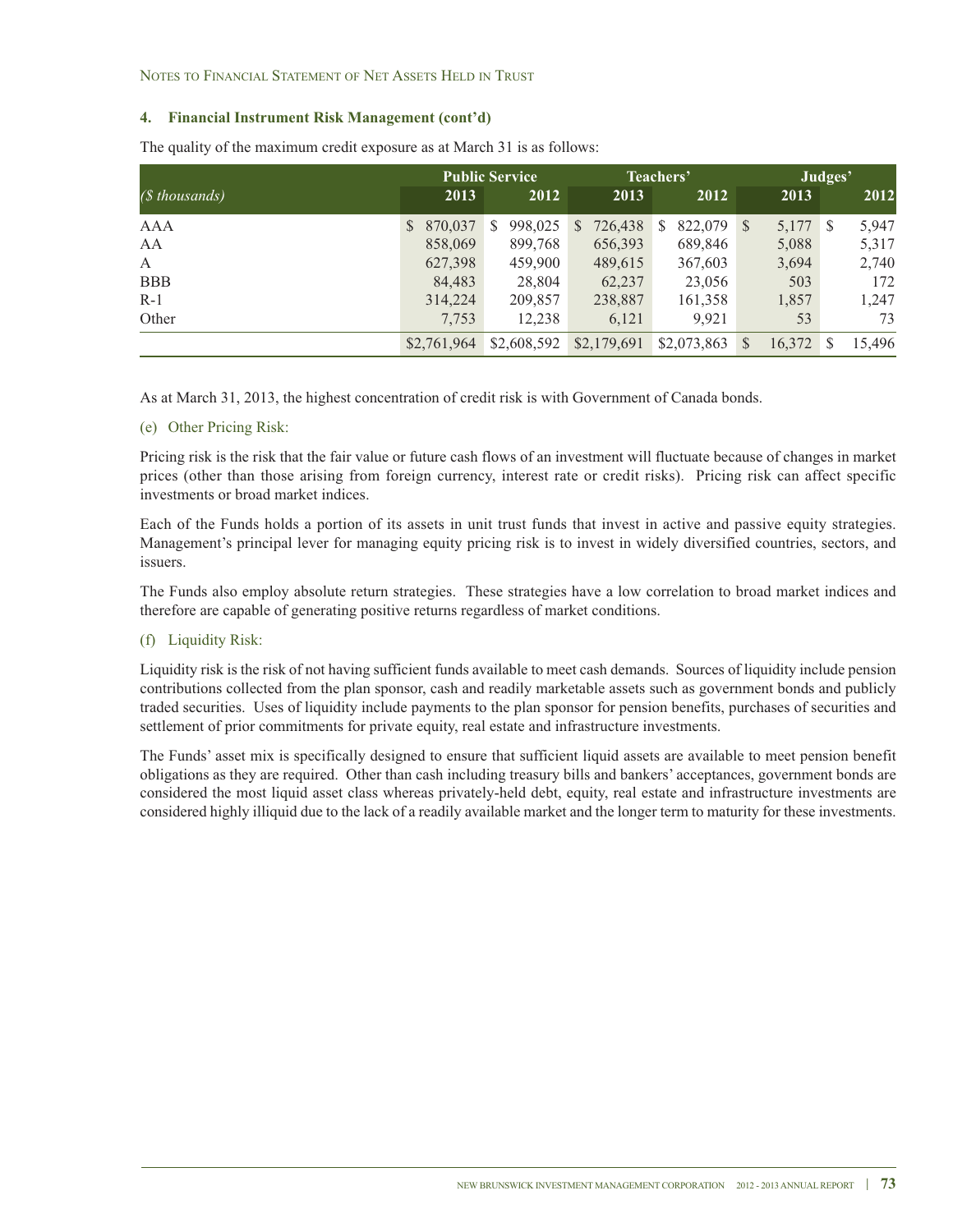NOTES TO FINANCIAL STATEMENT OF NET ASSETS HELD IN TRUST

### **4. Financial Instrument Risk Management (cont'd)**

Net liquid assets are defined to include the fair value of all assets excluding private equity, private real estate and infrastructure, New Brunswick regional investments, the fair value of collateral pledged with brokers and counterparties and any unfunded investment commitments. The following table shows the determination of net liquid assets:

| <b>March 31, 2013</b>                             |                       |              |   |         |
|---------------------------------------------------|-----------------------|--------------|---|---------|
| (\$ thousands)                                    | <b>Public Service</b> | Teachers'    |   | Judges' |
| Net assets                                        | \$5,623,211           | \$4,448,519  | S | 33,415  |
| Less: investment in NBIMC New Brunswick Fixed     |                       |              |   |         |
| Income Opportunity (note 3)                       | (9,384)               | (7,351)      |   | (56)    |
| Less: non-publicly traded assets in NBIMC         |                       |              |   |         |
| Canadian Real Estate (note 3)                     | (109, 997)            | (87,077)     |   | (655)   |
| Less: investment in NBIMC Infrastructure (note 3) | (41,083)              | (33,516)     |   | (246)   |
| Less: investment in NBIMC New Brunswick and       |                       |              |   |         |
| Atlantic Canada Equity Opportunity (note 3)       | (15,278)              | (12, 404)    |   | (93)    |
| Less: investment in NBIMC Private Equity (note 3) | (159,657)             | (129,098)    |   | (1,007) |
| Less: collateral pledged (note 3)                 | (130,676)             | (103, 458)   |   | (778)   |
| Less: investment commitments (note 9)             | (133, 973)            | (108, 179)   |   | (841)   |
| Net liquid assets                                 | \$5,023,163           | \$ 3,967,436 | S | 29,739  |

| <b>March 31, 2012</b>                                   |                       |              |              |
|---------------------------------------------------------|-----------------------|--------------|--------------|
| ( <i>§</i> thousands)                                   | <b>Public Service</b> | Teachers'    | Judges'      |
| Net assets                                              | \$5,226,231           | \$4,157,508  | \$<br>31,100 |
| Less: investment in NBIMC New Brunswick Fixed           |                       |              |              |
| Income Opportunity (note 3)                             | (12, 123)             | (9,656)      | (72)         |
| Less: investment in NBIMC Canadian Real Estate (note 3) | (72, 817)             | (57,999)     | (433)        |
| Less: investment in NBIMC Infrastructure (note 3)       | (28, 144)             | (23, 344)    | (170)        |
| Less: investment in NBIMC New Brunswick and             |                       |              |              |
| Atlantic Canada Equity Opportunity (note 3)             | (9,649)               | (7,893)      | (59)         |
| Less: investment in NBIMC Private Equity (note 3)       | (141,009)             | (115,279)    | (886)        |
| Less: collateral pledged (note 3)                       | (152, 038)            | (120, 873)   | (906)        |
| Less: investment commitments (note 9)                   | (114, 191)            | (92, 934)    | (712)        |
| Net liquid assets                                       | \$4.696,260           | \$ 3,729,530 | \$<br>27,862 |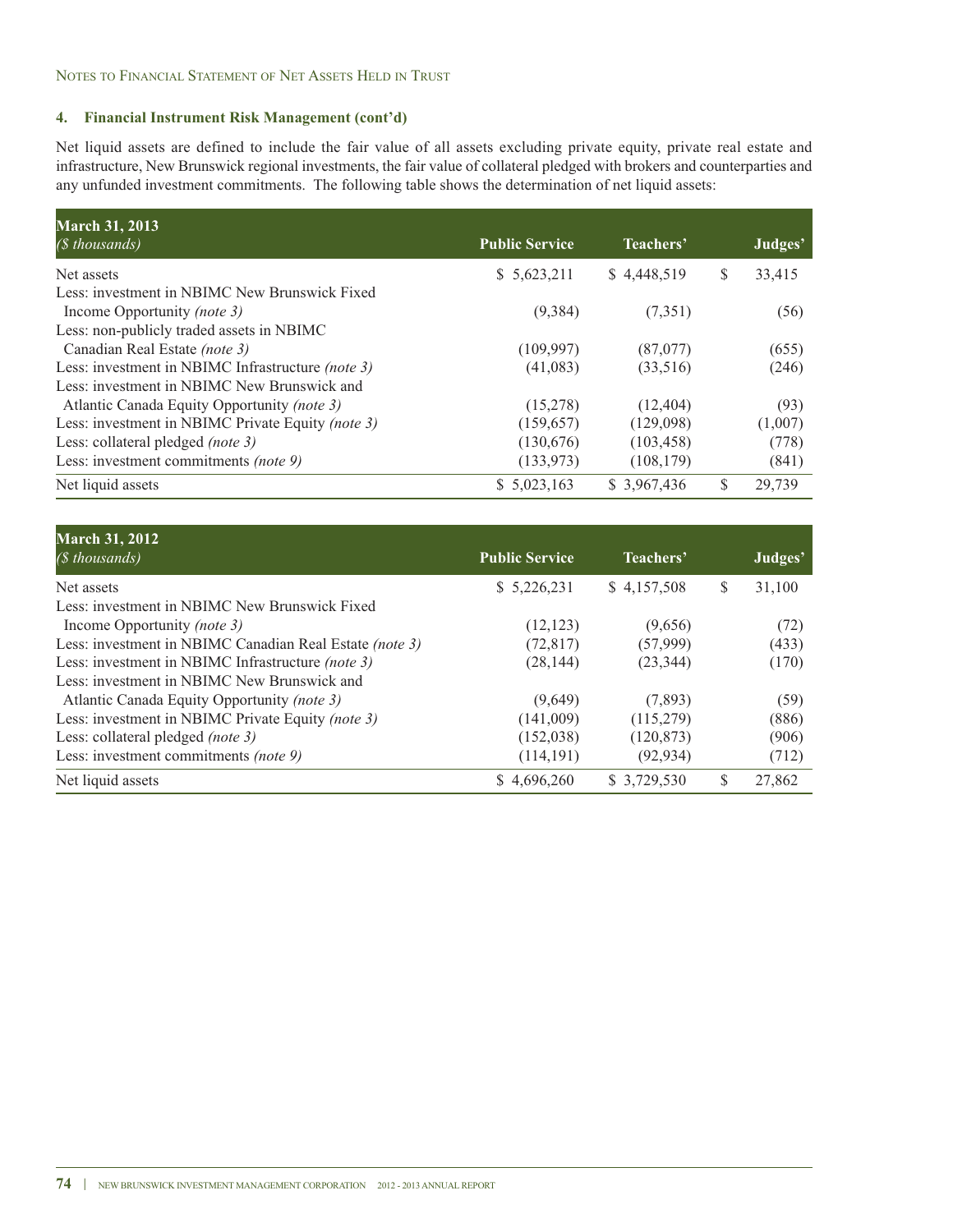### (g) Securities Lending:

Certain of the unit trust funds in which the Funds are invested have entered into a securities lending arrangement with their securities custodian with the objective of enhancing portfolio returns. Under this program, the custodian may loan securities owned by the unit trust funds to other approved borrowers in exchange for collateral in the form of readily marketable government-backed securities equal to at least 105% of the value of securities on loan and a borrowing fee. NBIMC has restricted the approved borrowers under this program to minimize exposure to counterparty credit risk. Securities on loan remain recorded as investments on the Statement of Net Assets. As at March 31, 2012 the Funds had loaned securities with an estimated fair value as follows:

|                                          |                         | <b>Public Service</b>   |                         | Teachers'    |                       | Judges'                |
|------------------------------------------|-------------------------|-------------------------|-------------------------|--------------|-----------------------|------------------------|
| (\$ thousands)                           | 2013                    | 2012                    | 2013                    | 2012         | 2013                  | 2012                   |
| Fixed Income                             |                         |                         |                         |              |                       |                        |
| <b>NBIMC</b> Nominal Bond                | 195,313<br>S.           | 244,249<br><sup>S</sup> | 163,941<br>$\mathbb{S}$ | 198,786<br>S | $\mathbb{S}$<br>1,163 | <sup>\$</sup><br>1,455 |
| NBIMC Corporate Bond                     | 28,435                  |                         | 20,874                  |              | 169                   |                        |
| <b>NBIMC Money Market</b>                | 8,127                   | 15,922                  | 6,350                   | 12,606       | 48                    | 94                     |
| <b>NBIMC</b> Student Investment          | 250                     | 227                     | 274                     | 247          | $\overline{2}$        | $\overline{2}$         |
|                                          | 232,125                 | 260,398                 | 191,439                 | 211,639      | 1,382                 | 1,551                  |
| Equities                                 |                         |                         |                         |              |                       |                        |
| NBIMC Canadian Equity Index              | 15,171                  | 30,361                  | 10,919                  | 22,098       | 90                    | 181                    |
| NBIMC Low Volatility Canadian            |                         |                         |                         |              |                       |                        |
| <b>Equity Fund</b>                       | 12,956                  |                         | 10,257                  |              | 77                    |                        |
| <b>NBIMC</b> External Canadian Equity    | 12,075                  | 16,973                  | 9,608                   | 13,519       | 72                    | 101                    |
| NBIMC S&P/TSX Completion Index           | 33,869                  | 32,887                  | 26,951                  | 26,194       | 202                   | 196                    |
| NBIMC Canadian Equity Active             |                         |                         |                         |              |                       |                        |
| Long Strategy                            | 18,245                  | 28,064                  | 14,300                  | 22,355       | 110                   | 166                    |
| <b>NBIMC EAFE Equity Index</b>           | 65,429                  | 77,470                  | 49,113                  | 58,650       | 386                   | 458                    |
| NBIMC Low Volatility International       |                         |                         |                         |              |                       |                        |
| Equity                                   | 23,262                  | 5,368                   | 18,416                  | 4,276        | 138                   | 32                     |
| NBIMC U.S. Equity Index                  | 42,791                  | 41,812                  | 32,594                  | 32,001       | 253                   | 249                    |
| NBIMC Low Volatility U.S. Equity         | 8,713                   |                         | 6,898                   |              | 52                    |                        |
|                                          | 232,511                 | 232,935                 | 179,056                 | 179,093      | 1,380                 | 1,383                  |
| <b>Inflation Linked Assets</b>           |                         |                         |                         |              |                       |                        |
| <b>NBIMC</b> Inflation Linked Securities | 126,630                 | 93,220                  | 105,744                 | 78,491       | 754                   | 556                    |
| <b>NBIMC</b> International Real Estate   | 14                      | 4,792                   | 16                      | 4,993        |                       | 28                     |
|                                          | 126,644                 | 98,012                  | 105,760                 | 83,484       | 754                   | 584                    |
| <b>Alternative Investments</b>           |                         |                         |                         |              |                       |                        |
| NBIMC North American Market Neutral      | 7,331                   | 8,564                   | 5,803                   | 6,821        | 44                    | 50                     |
| <b>NBIMC</b> Quantitative Strategies     | 8,300                   | 7,250                   | 6,571                   | 5,775        | 49                    | 44                     |
|                                          | 15,631                  | 15,814                  | 12,374                  | 12,596       | 93                    | 94                     |
| Total                                    | 606,911<br>$\mathbb{S}$ | 607,159<br>\$           | 488,629<br>$\mathbb{S}$ | 486,812<br>S | 3,609<br>$\mathbb{S}$ | $\mathbb{S}$<br>3,612  |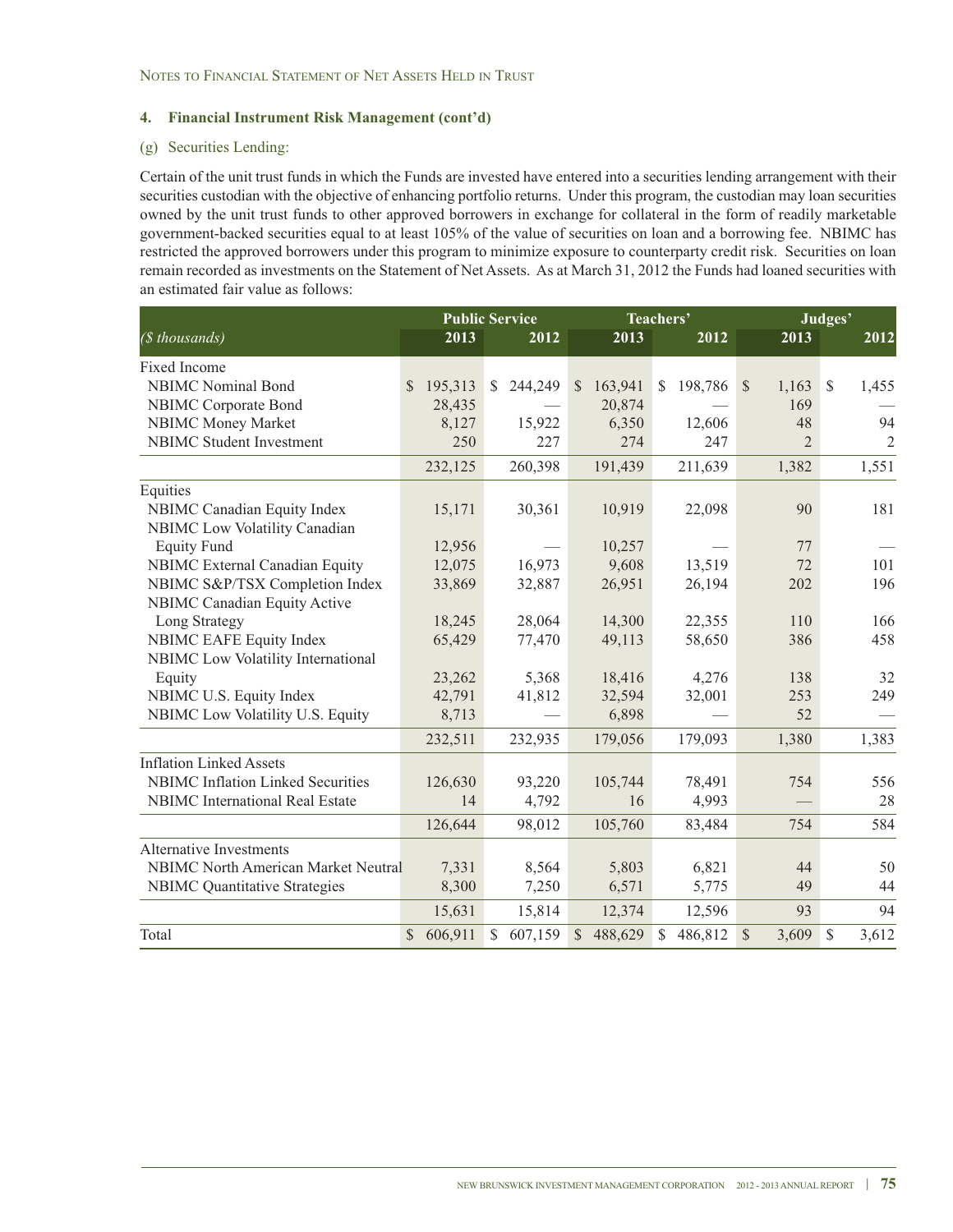#### NOTES TO FINANCIAL STATEMENT OF NET ASSETS HELD IN TRUST

### **5. Derivatives**

A derivative is a financial contract, the value of which is derived from the notional value of underlying assets, indices, interest rates or currency exchange rates. The Funds, through their investments in the unit trust funds, may be party to certain derivatives, including futures contracts, interest rate swaps, forward foreign exchange contracts, cross currency swaps and total return equity swaps. Futures contracts are agreements between two parties to buy or sell a security or financial interest at a specified date, quantity and price. Futures contracts are standardized and traded on recognized exchanges. Interest rate swaps are agreements to exchange cash flows periodically based on a notional principal amount. Forward currency contracts are agreements between two parties, traded over the counter and not on an organized exchange, to purchase or sell currency against another currency at a future date and price. Total return equity swaps, traded in the overthe-counter market, are contractual agreements between two counterparties to exchange financial returns with predetermined conditions based on notional amounts.

Derivatives are used for various purposes, including: to invest in a particular stock market in an inexpensive and effective fashion (e.g. futures and swaps); to enhance returns (total return equity swaps); to convert a fixed interest rate payment into a floating interest rate payment (interest rate swaps); and to hedge against potential losses due to changes in foreign exchange rates or stock prices (forward foreign exchange contracts).

Derivative contracts create credit risk exposure should counterparties be unable to meet the terms of the contracts *(see note 4(d))*. NBIMC mitigates this risk exposure by only entering into derivatives with investment grade counterparties and restricting each counterparty exposure to no more than 5% of total assets. Derivatives are also subject to foreign currency, interest rate, pricing and liquidity risk *(see notes 4(b), (c), (e), and (f))*. Liquidity risk is the risk that the Funds would need to pay a premium to cancel or offset a derivative position prior to its maturity.

The Statements of Investment Policy do not permit leverage in the use of derivatives. Accordingly, short-term assets in an amount sufficient to cover potential derivative exposure are maintained as cash underlay.

The following tables summarize the derivative contracts of each Fund. Notional values represent the volume of outstanding positions of the derivative contracts. The notional value is the amount to which a rate or price is applied in the calculation of cash flows for swaps, foreign exchange contracts and futures.

| <b>Public Service</b>                  | 2013                  |          |              |       | 2012 |                                  |   |                   |  |
|----------------------------------------|-----------------------|----------|--------------|-------|------|----------------------------------|---|-------------------|--|
| $(S$ thousands)                        | <b>Notional Value</b> |          |              |       |      | <b>Fair Value</b> Notional Value |   | <b>Fair Value</b> |  |
| Asset management:                      |                       |          |              |       |      |                                  |   |                   |  |
| Equity futures                         |                       | 81,037   | S            | 1,250 |      | (22, 974)                        | S | 441               |  |
| Equity swaps                           |                       | 583,817  |              | 7,984 |      | 556,275                          |   | 7,603             |  |
| Forward exchange contracts             |                       | (39,702) |              | (278) |      | 11,262                           |   | (147)             |  |
| Net fair value of derivative contracts |                       |          | <sup>S</sup> | 8,956 |      |                                  | S | 7,897             |  |

| Teachers'                              | 2013                  |           |    |       | 2012 |                                  |   |                   |  |
|----------------------------------------|-----------------------|-----------|----|-------|------|----------------------------------|---|-------------------|--|
| ( <i></i> thousands)                   | <b>Notional Value</b> |           |    |       |      | <b>Fair Value</b> Notional Value |   | <b>Fair Value</b> |  |
| Asset management:                      |                       |           |    |       |      |                                  |   |                   |  |
| Equity futures                         |                       | 61,529    | \$ | 974   |      | (16, 434)                        | S | 344               |  |
| Equity swaps                           |                       | 420.543   |    | 5,764 |      | 404,884                          |   | 5,534             |  |
| Forward exchange contracts             |                       | (29, 882) |    | (199) |      | 9.328                            |   | (123)             |  |
| Net fair value of derivative contracts |                       |           | S  | 6,539 |      |                                  |   | 5,755             |  |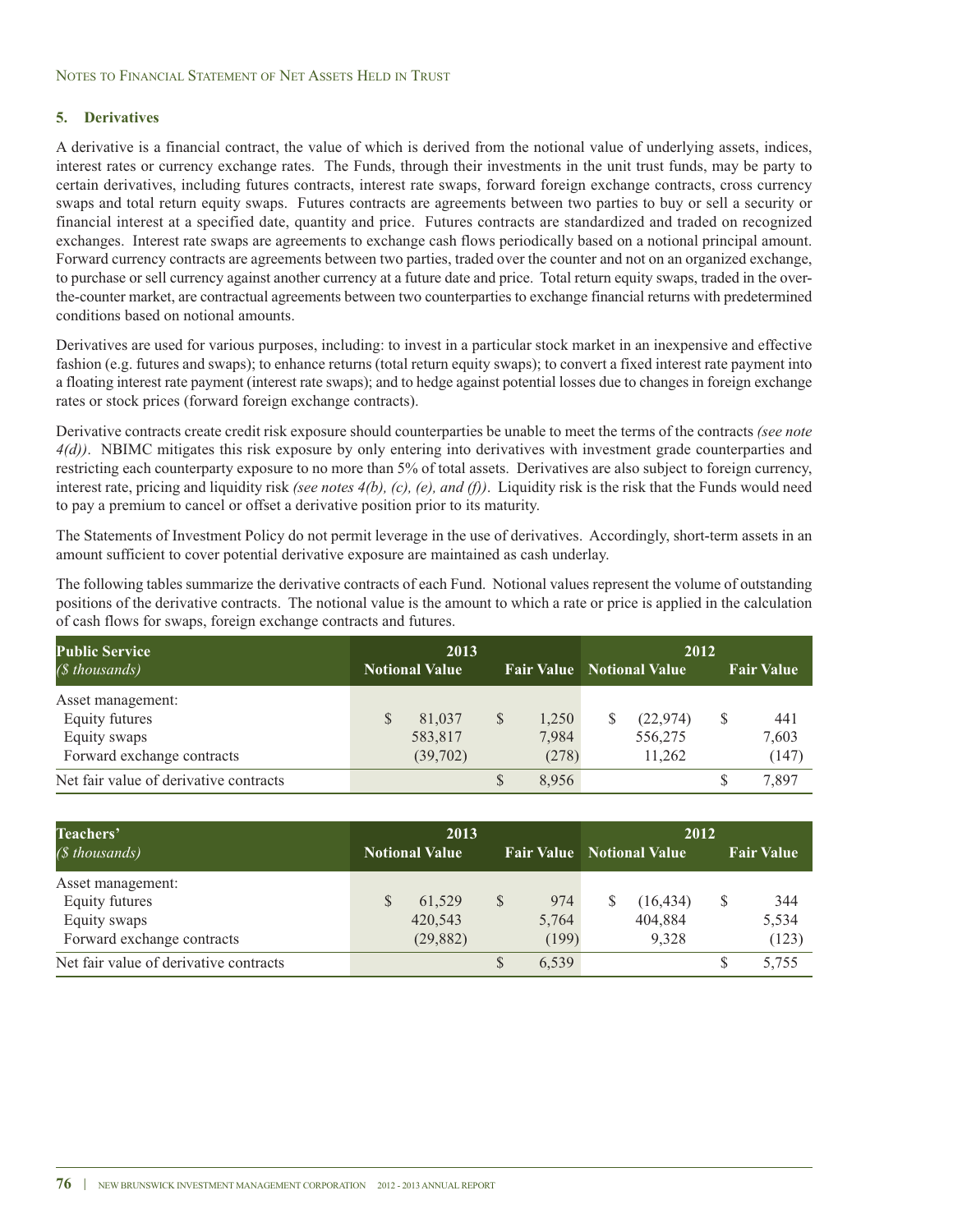### NOTES TO FINANCIAL STATEMENT OF NET ASSETS HELD IN TRUST

### **5. Derivatives (cont'd)**

| Judges'                                | 2013                  |       |    |    | 2012 |                                  |   |                   |  |
|----------------------------------------|-----------------------|-------|----|----|------|----------------------------------|---|-------------------|--|
| ( <i></i> thousands)                   | <b>Notional Value</b> |       |    |    |      | <b>Fair Value</b> Notional Value |   | <b>Fair Value</b> |  |
| Asset management:                      |                       |       |    |    |      |                                  |   |                   |  |
| Equity futures                         |                       | 478   | \$ |    |      | (137)                            | S |                   |  |
| Equity swaps                           |                       | 3,459 |    | 48 |      | 3,313                            |   | 45                |  |
| Forward exchange contracts             |                       | (234) |    |    |      | 68                               |   |                   |  |
| Net fair value of derivative contracts |                       |       |    | 54 |      |                                  |   | 48                |  |

The term to maturity based on the notional value for the derivatives as at March 31 is as follows:

|                | <b>Public Service</b> |                                                                 |      | Teachers' | Judges'  |       |  |
|----------------|-----------------------|-----------------------------------------------------------------|------|-----------|----------|-------|--|
| (\$ thousands) | 2013                  | 2012                                                            | 2013 | 2012      | 2013     | 2012  |  |
| Under 1 year   |                       | $\$$ 625,152 \, \$ 544,563 \, \$ 452,190 \, \$ 397,778 \, \$ \, |      |           | 3.703 \$ | 3.244 |  |

### **6. Net Investment Income**

### (a) Net Investment Income (Loss) by type:

Net investment income for the year ended March 31 is as follows:

|                                 |                         | <b>Public Service</b> |                         | Teachers'               |                       | Judges'     |
|---------------------------------|-------------------------|-----------------------|-------------------------|-------------------------|-----------------------|-------------|
| (\$ thousands)                  | 2013                    | 2012                  | 2013                    | 2012                    | 2013                  | 2012        |
| Interest income                 | 66.696<br><sup>\$</sup> | 72,143<br>S.          | <sup>\$</sup><br>54,668 | 59,038<br><sup>\$</sup> | $\mathcal{S}$<br>392  | \$.<br>426  |
| Dividend income                 | 84,529                  | 59,266                | 67,009                  | 47,178                  | 503                   | 352         |
| Income from Money Market Pool   | 3,321                   | 3,723                 | 2,627                   | 3,010                   | 20                    | 22          |
| Income (loss) from derivatives  | 42,338                  | (45,525)              | 30,868                  | (33, 411)               | 251                   | (271)       |
| Securities lending income       | 1,305                   | 1,056                 | 1,006                   | 814                     | 8                     | 6           |
| <b>Transaction costs</b>        | (4,910)                 | (5,861)               | (3,798)                 | (4,577)                 | (29)                  | (35)        |
| Other                           | (2,922)                 | (3,376)               | (2,354)                 | (2,737)                 | (18)                  | (20)        |
|                                 | 190,357                 | 81,426                | 150,026                 | 69,315                  | 1,127                 | 480         |
| Realized gains on investments   | 208,391                 | 52,141                | 165,850                 | 47,951                  | 1,235                 | 317         |
| Unrealized gains on investments | 70,195                  | 105,612               | 55,610                  | 88,827                  | 423                   | 630         |
| Total gain on investments       | 278,586                 | 157,753               | 221,460                 | 136,778                 | 1,658                 | 947         |
| Net investment income           | \$468,943               | \$239,179             | \$ 371,486              | \$206,093               | $\mathbb{S}$<br>2,785 | \$<br>1,427 |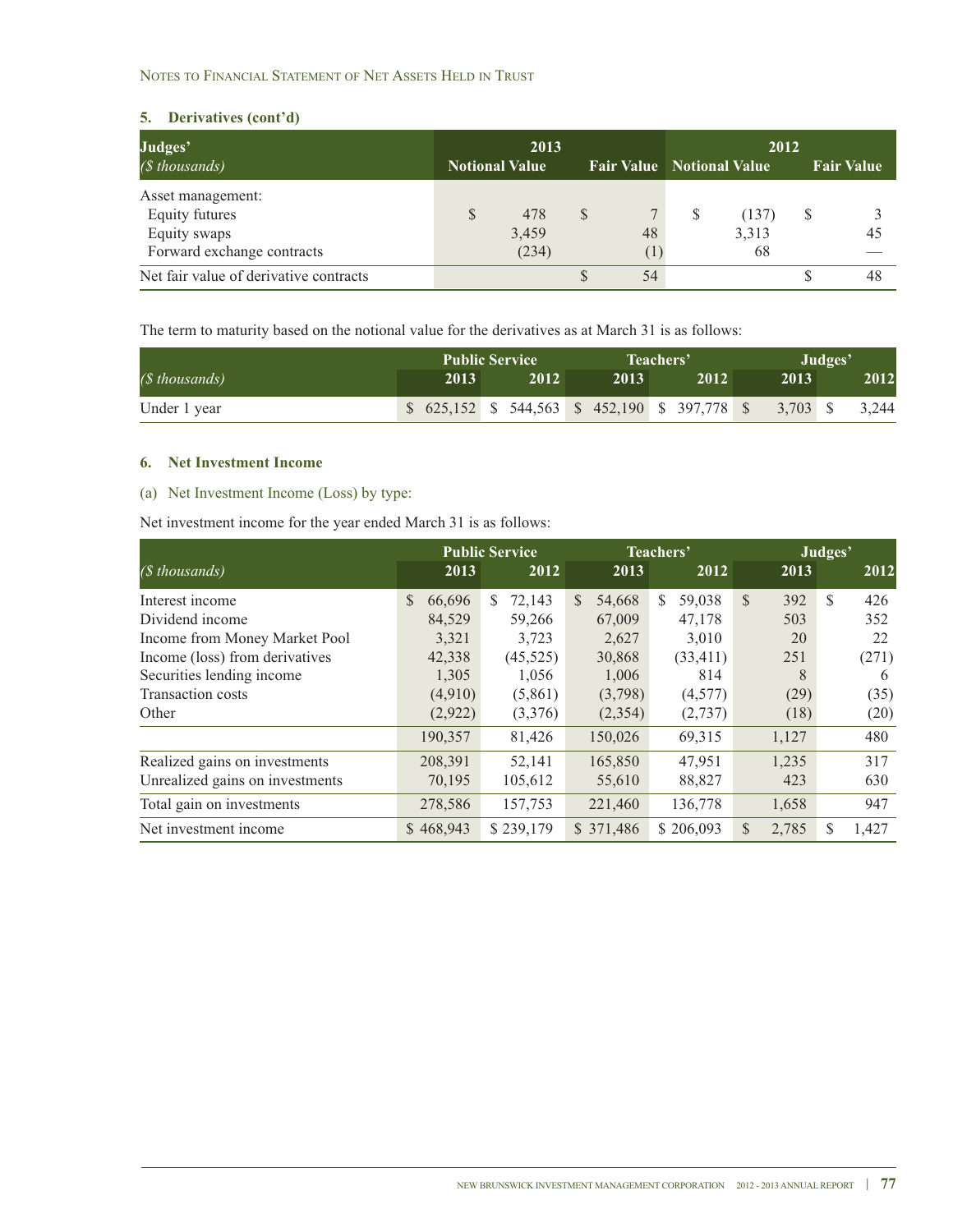### **6. Net Investment Income (cont'd)**

### (b) Net Investment Income (Loss) by unit trust fund:

Net investment income (loss) by unit trust fund for the year ended March 31, after allocating net gains (losses) on investments, is as follows:

| (\$ thousands)                           | 2013                   | <b>Public Service</b><br>2012 | 2013                    | Teachers'<br>2012        | 2013                  | Judges'<br>2012        |
|------------------------------------------|------------------------|-------------------------------|-------------------------|--------------------------|-----------------------|------------------------|
| Fixed Income                             |                        |                               |                         |                          |                       |                        |
| <b>NBIMC</b> Nominal Bond                | $\mathbb{S}$<br>43,570 | \$132,948                     | $\mathbb{S}$<br>35,911  | <sup>\$</sup><br>108,233 | $\mathcal{S}$<br>258  | $\mathbb{S}$<br>782    |
| NBIMC Corporate Bond                     | 15,682                 | 1,406                         | 11,767                  | 1,123                    | 93                    | 8                      |
| <b>NBIMC New Brunswick Fixed</b>         |                        |                               |                         |                          |                       |                        |
| Income Opportunity                       | 477                    | 1,114                         | 378                     | 891                      | 3                     | 7                      |
| <b>NBIMC Money Market</b>                | 585                    | 1,242                         | 452                     | 985                      | 3                     | $\overline{7}$         |
| <b>NBIMC</b> Student Investment          | 67                     | (18)                          | 73                      | (20)                     |                       |                        |
|                                          | 60,381                 | 136,692                       | 48,581                  | 111,212                  | 357                   | 804                    |
| Equities                                 |                        |                               |                         |                          |                       |                        |
| NBIMC Canadian Equity Index              | 48,349                 | (38,987)                      | 35,360                  | (27, 717)                | 286                   | (226)                  |
| NBIMC Low Volatility Canadian            |                        |                               |                         |                          |                       |                        |
| <b>Equity Fund</b>                       | 2,149                  |                               | 1,707                   |                          | 13                    |                        |
| NBIMC External Canadian Equity           | 13,030                 | (16,952)                      | 10,407                  | (13, 544)                | 78                    | (99)                   |
| NBIMC S&P/TSX Completion Index           | 3,950                  | (9, 447)                      | 3,156                   | (7,550)                  | 24                    | (55)                   |
| <b>NBIMC Canadian Equity Active</b>      |                        |                               |                         |                          |                       |                        |
| Long Strategy                            | 10,803                 | (19,910)                      | 8,543                   | (15, 911)                | 66                    | (116)                  |
| NBIMC External International Equity      | 14,963                 | (4, 472)                      | 11,948                  | (3,570)                  | 89                    | (26)                   |
| <b>NBIMC EAFE Equity Index</b>           | 92,033                 | (13, 532)                     | 69,538                  | (10,265)                 | 541                   | (77)                   |
| NBIMC Low Volatility International       | 23,195                 | 3,506                         | 18,443                  | 2,802                    | 138                   | 21                     |
| NBIMC U.S. Equity Index                  | 90,750                 | 61,649                        | 69,405                  | 47,214                   | 536                   | 364                    |
| NBIMC Low Volatility U.S. Equity         | 26,938                 | 3,549                         | 21,421                  | 2,836                    | 160                   | 21                     |
|                                          | 326,160                | (34,596)                      | 249,928                 | (25,705)                 | 1,931                 | (193)                  |
| <b>Inflation Linked Assets</b>           |                        |                               |                         |                          |                       |                        |
| <b>NBIMC</b> Inflation Linked Securities | 11,419                 | 69,958                        | 9,613                   | 59,051                   | 68                    | 413                    |
| <b>NBIMC</b> Canadian Real Estate        | 22,277                 | 12,062                        | 17,737                  | 9,250                    | 133                   | 71                     |
| <b>NBIMC</b> International Real Estate   | 21,651                 | 29,612                        | 23,685                  | 31,176                   | 129                   | 175                    |
| NBIMC Infrastructure Fund                | 2,102                  | 3,758                         | 1,734                   | 3,113                    | 13                    | 22                     |
|                                          | 57,449                 | 115,390                       | 52,769                  | 102,590                  | 343                   | 681                    |
| Alternative Investments                  |                        |                               |                         |                          |                       |                        |
| NBIMC North American Market Neutral      | 535                    | (11, 794)                     | 428                     | (9, 438)                 | 3                     | (69)                   |
| <b>NBIMC</b> Quantitative Strategies     | 5,332                  | 4,586                         | 4,242                   | 3,669                    | 32                    | 27                     |
| <b>NBIMC</b> New Brunswick and Atlantic  |                        |                               |                         |                          |                       |                        |
| Canada Equity Opportunity                | 4,395                  | 13,178                        | 3,577                   | 10,866                   | 27                    | 81                     |
| <b>NBIMC</b> Private Equity              | 14,691                 | 15,723                        | 11,961                  | 12,899                   | 92                    | 96                     |
|                                          | 24,953                 | 21,693                        | 20,208                  | 17,996                   | 154                   | 135                    |
| Net investment income                    | \$468,943              | $\mathbb{S}$<br>239,179       | $\mathbb{S}$<br>371,486 | 206,093<br>\$            | $\mathbb{S}$<br>2,785 | $\mathcal{S}$<br>1,427 |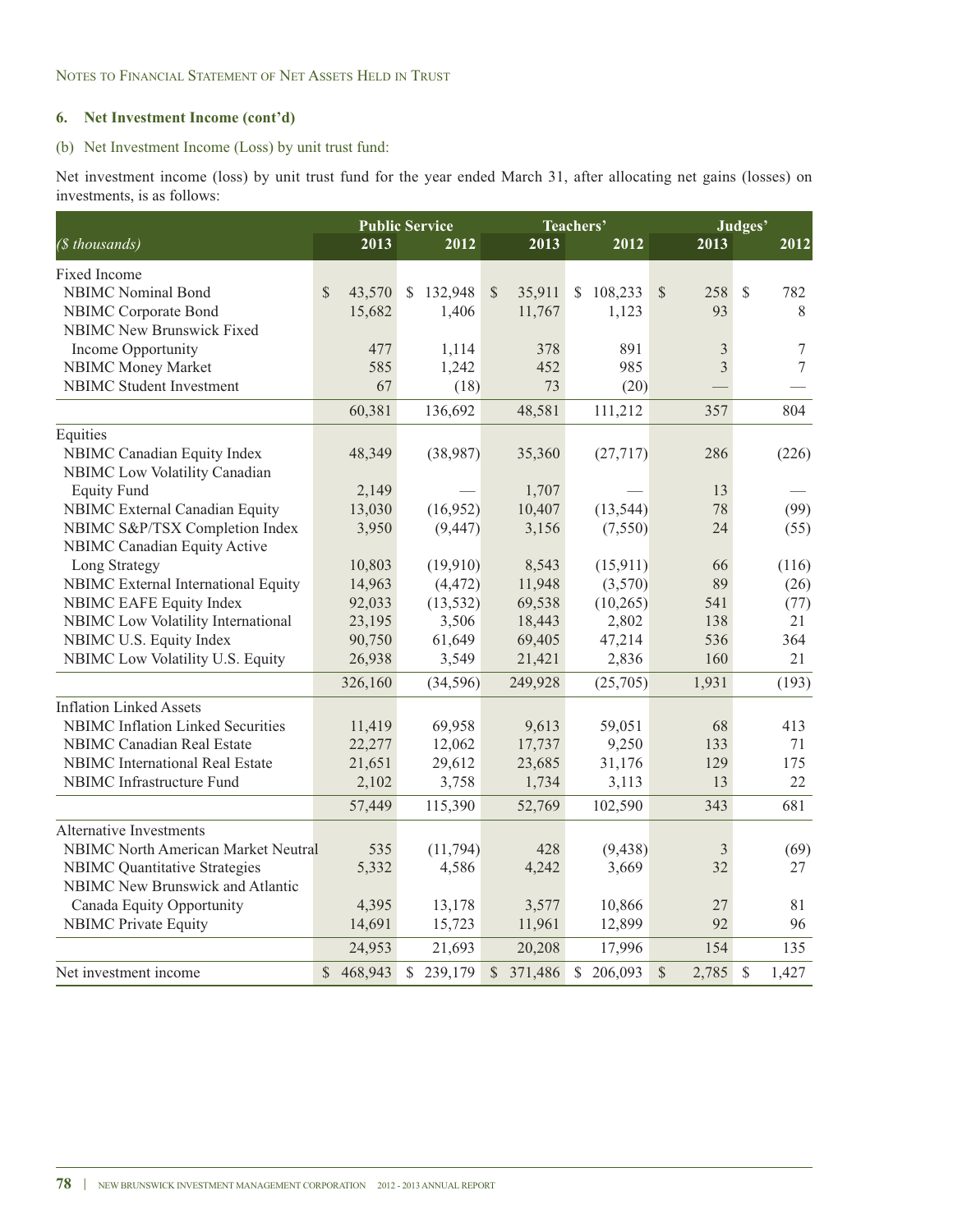### **7. Capital and Annualized Long-Term Returns**

The definition of capital, as it pertains to each of the Funds, is the net assets of each Fund. Net assets do not include the pension liabilities and consequently, these financial statements do not purport to show the adequacy of net assets to meet the pension obligations. Each Fund's objective is to achieve annualized long-term returns that will meet or exceed the investment return assumptions contained in the actuarial valuation for each of the pension plans. Note 3 - Investments, Note 4 - Financial Instrument Risk Management, and Note 5 - Derivatives provide qualitative descriptions of the investment management process and quality of investments.

The most recent actuarial valuation received for each of the Public Service and Teachers'is April 1, 2011 and for the Judges' is April 1, 2010. These valuations provide the long-term nominal and inflation adjusted return assumptions. The target longterm nominal investment return assumptions contained therein and a summary of the four year and ten year annualized long-term nominal returns for each Fund is as follows:

|                | <b>Annualized Nominal Returns</b><br>Actuarial<br><b>Requirement</b> | 2013<br>4 Year | 10 Year  | <b>Annualized Nominal Returns</b><br><b>Actuarial</b><br>Requirement | 2012<br>4 Year | 10 Year  |
|----------------|----------------------------------------------------------------------|----------------|----------|----------------------------------------------------------------------|----------------|----------|
| Public Service | $6.60\%$                                                             | $10.93\%$      | $7.90\%$ | $6.60\%$                                                             | 3.15%          | $6.16\%$ |
| Teachers'      | $6.60\%$                                                             | $11.04\%$      | 7.87%    | $6.60\%$                                                             | $3.32\%$       | $6.22\%$ |
| Judges'        | $6.60\%$                                                             | $10.93\%$      | 8.13%    | $6.60\%$                                                             | $3.14\%$       | $6.19\%$ |

### **8. Related Party Transactions**

The Province of New Brunswick is the Plan Sponsor for the Public Service Superannuation Act ("PSSA"), Teachers'Pension Act ("TPA") and the Provincial Court Judges' Pension Act ("JPA") and therefore is related to the Funds. The amounts of contributions to and payments from the Funds are determined by the Plan Sponsor and are shown in the Statements of Changes in Net Assets Held in Trust. The Plan Sponsor is responsible for the administration of collections from and payments to the pension plan members. The Plan Sponsor and NBIMC charge fees for services to the respective Funds on a cost recovery basis which are also shown in the Statements of Changes in Net Assets Held in Trust.

Included in the Statement of Net Assets Held in Trust are investments in New Brunswick provincial and municipal bonds that are recorded at their fair values as follows:

| ( <i></i> thousands) | 2013                | 2012   |
|----------------------|---------------------|--------|
| Public Service       | $$36,282$ $$51,496$ |        |
| Teachers'            | 30.454              | 41.911 |
| Judges               | 216                 | 307    |

Contributions receivable from the Plan Sponsor as at March 31, 2013 are as shown in the Statement of Net Assets Held in Trust.

Accounts payable and accrued liabilities as at March 31, 2013 as shown in the Statement of Net Assets Held in Trust include the following amounts due to related parties:

| ( <i>§</i> thousands) | 2013     | 2012        |
|-----------------------|----------|-------------|
| Public Service        | 2,313 \$ | 1,798       |
| Teachers'             | 1,666    | 1,537       |
| Judges                | າາ       | $\mathbf Q$ |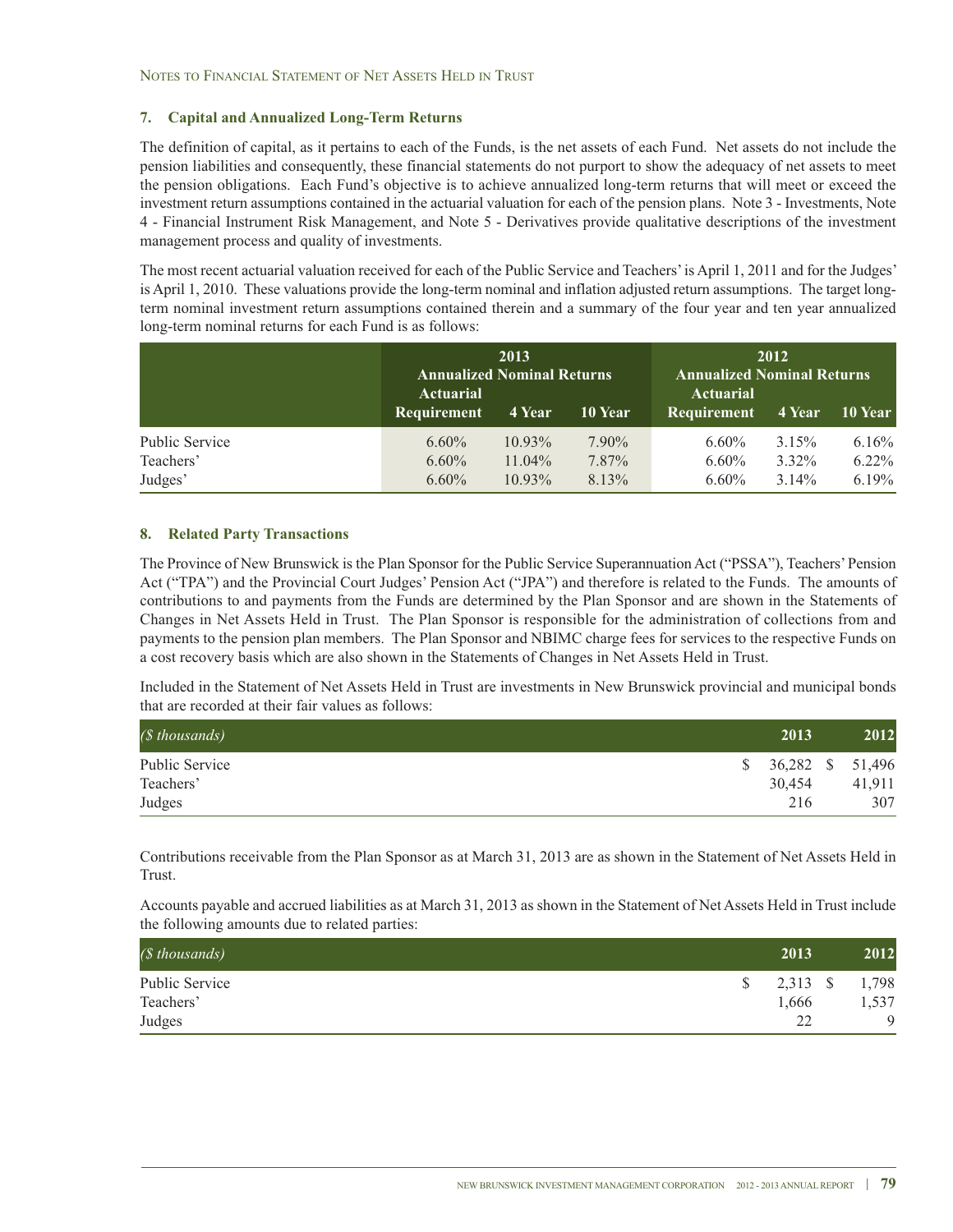### **8. Related Party Transactions (cont'd)**

The Funds have undivided interests in the underlying assets of the Unit Trust Funds. The NBIMC Canadian Real Estate Fund have made certain of its direct and indirect real estate investments using wholly-owned subsidiary company structures.

NBIMC's Board of Directors and key management personnel are related parties by virtue of their collective ability to manage the activities of the Funds.

The cost of the Board function, including per diems, director orientation and Board education, for the year ended March 31, 2013 was \$133 (2012 - \$125) plus travel and accommodation reimbursements of \$14 (2012 - \$15).

Compensation earned by key management personnel is paid by NBIMC. NBIMC recovers this compensation through its investment management fee charged to the Funds. Compensation earned by key management personnel during the year is as follows:

| ( <i>§</i> thousands)     | 2013       | 2012  |
|---------------------------|------------|-------|
| Salary and benefits       | $1,123$ \$ | 1,094 |
| Short-term incentive plan | 322        | 310   |
| Long-term incentive plan  | 487        | 212   |
| Pension contribution      | 122        | 113   |
| Retirement allowance      | 24         | 26    |
|                           |            | .755  |

### **9. Commitments**

The NBIMC Private Equity Fund, the NBIMC Canadian Real Estate Fund and the NBIMC Infrastructure Fund have committed to enter into investments, which may be funded over the next several years in accordance with the terms and conditions agreed to in various partnership agreements. Unfunded commitments as at March 31 are:

|                                                           | <b>Public Service</b>  |                                                |                                         | Teachers' |        |              | Judges' |            |
|-----------------------------------------------------------|------------------------|------------------------------------------------|-----------------------------------------|-----------|--------|--------------|---------|------------|
| (\$ thousands)                                            | 2013                   | 2012                                           | 2013                                    |           | 2012   | 2013         |         | 2012       |
| <b>NBIMC</b> Private Equity<br>NBIMC Canadian Real Estate | $$125.162$ \$<br>8.811 | 19.970                                         | 94,221 \$ 101,204 \$ 77,028 \$<br>6.975 |           | 15.906 | 789 \$<br>52 |         | 593<br>119 |
|                                                           |                        | $$133,973$ $$114,191$ $$108,179$ $$92,934$ $$$ |                                         |           |        | 841 \$       |         | 712        |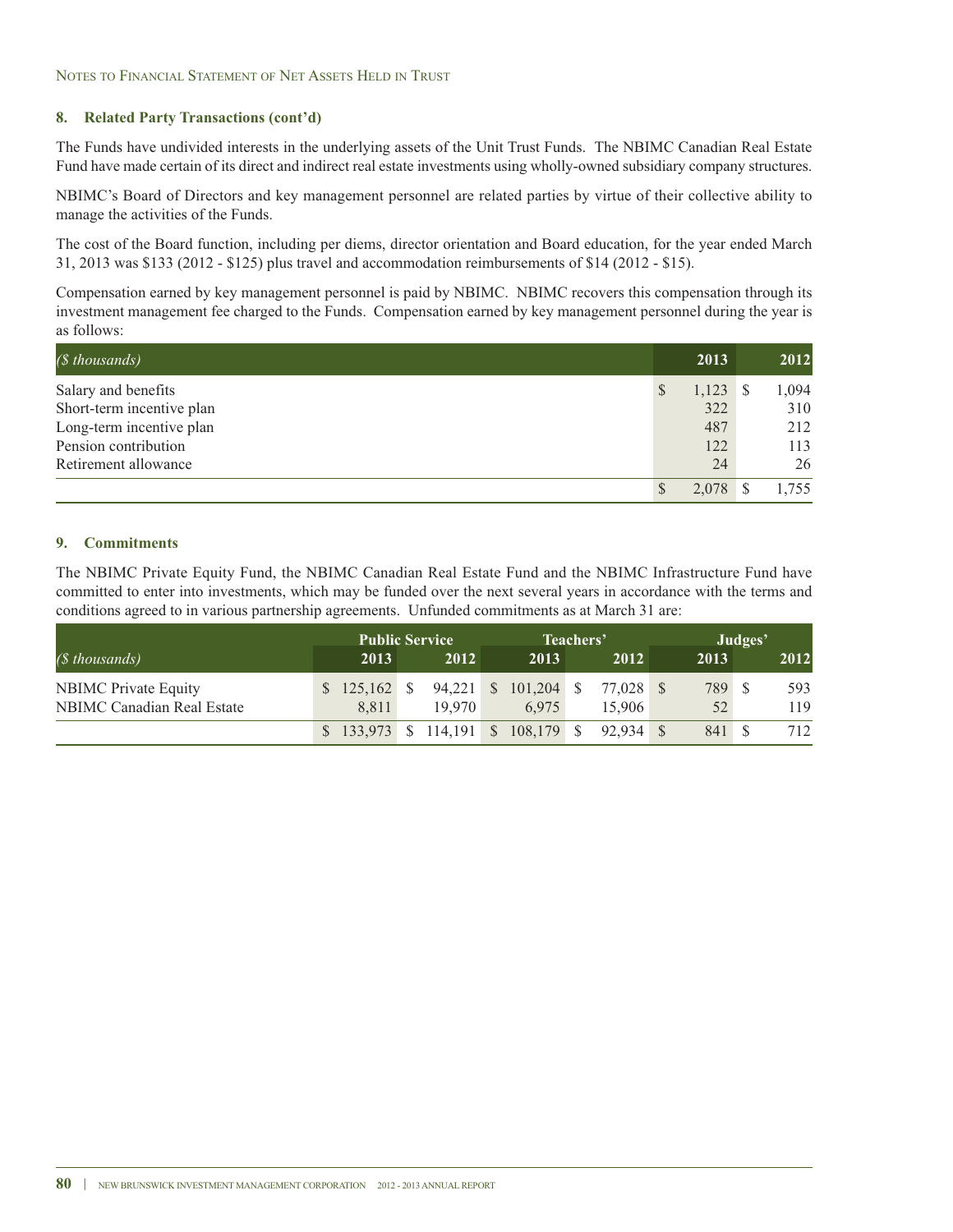# **NEW BRUNSWICK INVESTMENT MANAGEMENT CORPORATION FINANCIALSTATEMENTS March 31, 2013**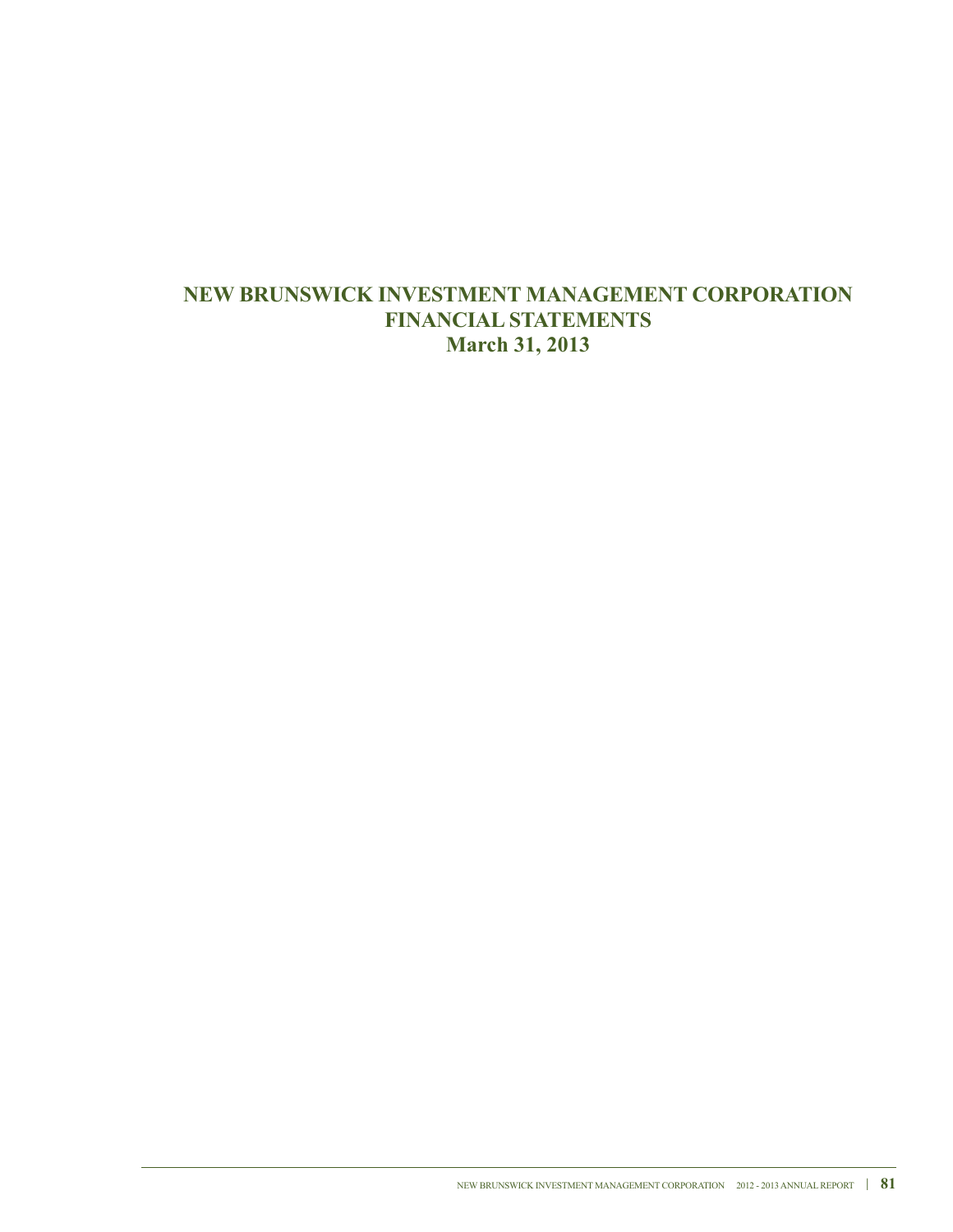# **INDEPENDENT AUDITORS' REPORT**

### To the Directors of New Brunswick Investment Management Corporation

We have audited the accompanying financial statements of New Brunswick Investment Management Corporation, which comprise the statement of financial position as at March 31, 2013, the statement of operations and changes in accumulated deficit, changes in net debt and its cash flow for the year then ended, and notes, comprising a summary of significant accounting policies and other explanatory information.

### *Management's Responsibility for the Financial Statements*

Management is responsible for the preparation and fair presentation of these financial statements in accordance with Canadian public sector accounting standards, and for such internal control as management determines is necessary to enable the preparation of financial statements that are free from material misstatement, whether due to fraud or error.

### *Auditors'Responsibility*

Our responsibility is to express an opinion on these financial statements based on our audit. We conducted our audit in accordance with Canadian generally accepted auditing standards. Those standards require that we comply with ethical requirements and plan and perform the audit to obtain reasonable assurance about whether the financial statements are free from material misstatement.

An audit involves performing procedures to obtain audit evidence about the amounts and disclosures in the financial statements. The procedures selected depend on our judgment, including the assessment of the risks of material misstatement of the financial statements, whether due to fraud or error. In making those risk assessments, we consider internal control relevant to the entity's preparation and fair presentation of the financial statements in order to design audit procedures that are appropriate in the circumstances, but not for the purpose of expressing an opinion on the effectiveness of the entity's internal control. An audit also includes evaluating the appropriateness of accounting policies used and the reasonableness of accounting estimates made by management, as well as evaluating the overall presentation of the financial statements.

We believe that the audit evidence we have obtained is sufficient and appropriate to provide a basis for our audit opinion.

### *Opinion*

In our opinion, the financial statements present fairly, in all material respects, the financial position of New Brunswick Investment Management Corporation as at March 31, 2013, and its results of operations and changes in accumulated deficit, changes in net debt and cash flows for the year then ended in accordance with Canadian public sector accounting standards.

 $\n *l*$ 

Chartered Accountants June 4, 2013 Fredericton, Canada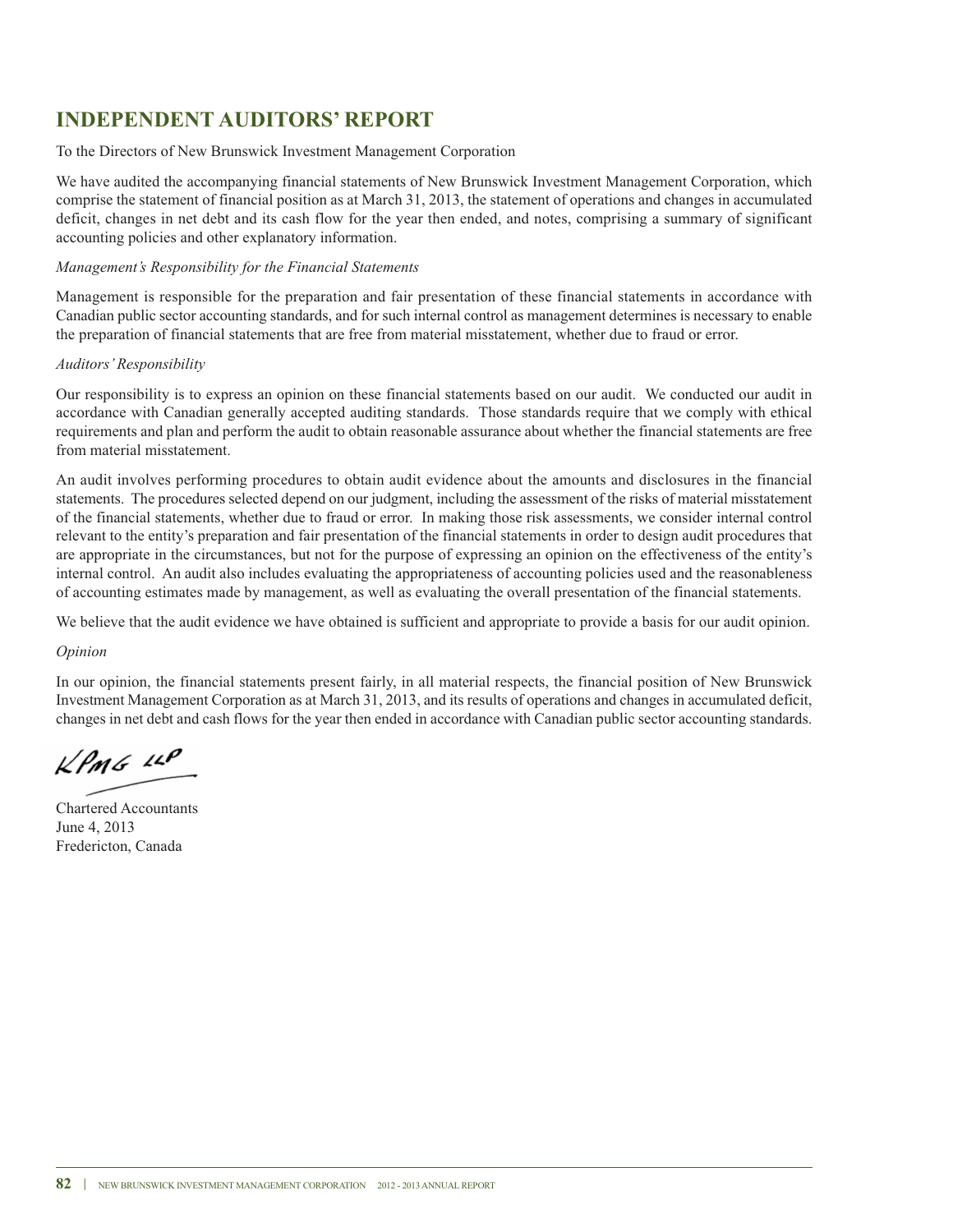### **Statement of Financial Position**

*(in thousands of Canadian dollars)*

|                                          | March 31,<br>2013  | March 31,<br>2012 |
|------------------------------------------|--------------------|-------------------|
| <b>FINANCIAL ASSETS</b>                  |                    |                   |
| Cash                                     | $\mathbb{S}$<br>89 | S<br>55           |
| Accounts receivable – Pension Funds      | 2,522              | 1,745             |
| Other receivables                        | 5                  | 8                 |
| Total financial assets                   | 2,616              | 1,808             |
| <b>FINANCIAL LIABILITIES</b>             |                    |                   |
| Accounts payable and accrued liabilities | 2,191              | 1,529             |
| Supplemental pension (note 5)            | 374                | 379               |
| Employee future benefits (note 6)        | 730                | 642               |
| Total financial liabilities              | 3,295              | 2,550             |
| <b>NET DEBT</b>                          | (679)              | (742)             |
| <b>NON-FINANCIAL ASSETS</b>              |                    |                   |
| Tangible capital assets (note 3)         | 271                | 315               |
| Prepaid expenses                         | 237                | 300               |
| Total non-financial assets               | 508                | 615               |
| <b>ACCUMULATED DEFICIT</b>               | \$<br>(171)        | \$<br>(127)       |

Contractual obligations and contingencies *(note 4)* Subsequent event *(note 6(b))* Indemnifications *(note 9) See accompanying notes to financial statements*

Approved on behalf of the Board:

Michael W. Walton John A. Sinclair

Chairman of the Board President and Chief Executive Officer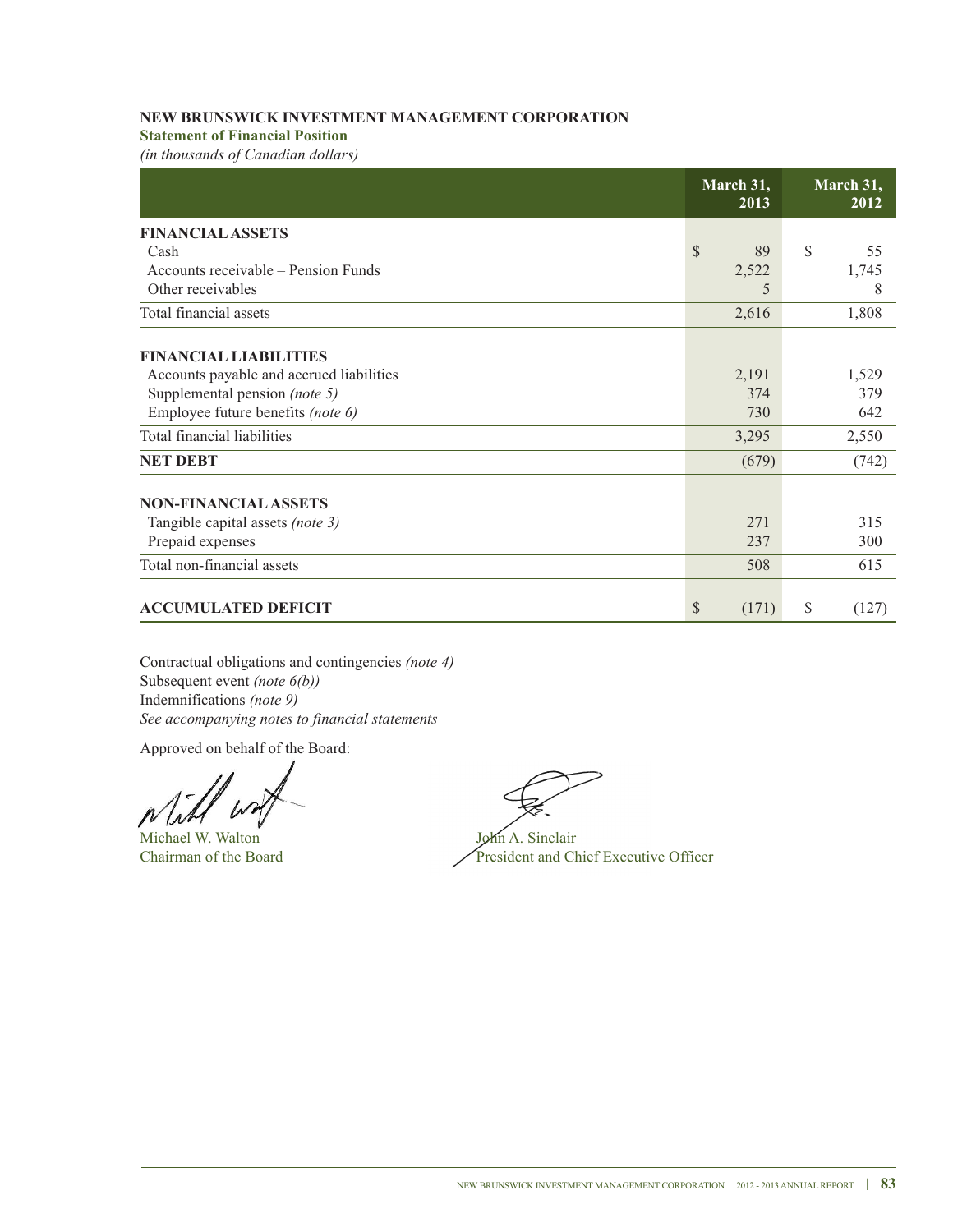**Statement of Operations and Changes in Accumulated Deficit**

For the year ended March 31, 2013 *(in thousands of Canadian dollars)*

|                                               | <b>Budget</b><br>2013<br>(note 8)<br>(unaudited) |               | Actual<br>2013 | Actual<br>2012 |
|-----------------------------------------------|--------------------------------------------------|---------------|----------------|----------------|
| <b>REVENUE</b>                                |                                                  |               |                |                |
| Fees:                                         |                                                  |               |                |                |
| Public Service Superannuation Fund            | $\mathbb{S}$<br>5,182                            | $\mathcal{S}$ | 4,928          | \$<br>4,653    |
| Teachers' Pension Fund                        | 4,128                                            |               | 3,922          | 3,721          |
| Judges' Superannuation Fund                   | 31                                               |               | 29             | 27             |
| Other                                         |                                                  |               | $\overline{2}$ | $\overline{2}$ |
| <b>Total revenue</b>                          | 9,341                                            |               | 8,881          | 8,403          |
| <b>EXPENSES</b>                               |                                                  |               |                |                |
| Salaries and benefits                         | 6,216                                            |               | 6,415          | 5,787          |
| Information systems                           | 1,463                                            |               | 1,409          | 1,362          |
| Office and business                           | 594                                              |               | 351            | 426            |
| Professional services                         | 573                                              |               | 301            | 375            |
| Office rent                                   | 317                                              |               | 309            | 294            |
| Amortization of tangible capital assets       | 140                                              |               | 140            | 143            |
| <b>Total expenses</b>                         | 9,303                                            |               | 8,925          | 8,387          |
| <b>ANNUAL (DEFICIT) / SURPLUS</b>             | \$<br>38                                         | $\mathbb{S}$  | (44)           | \$<br>16       |
|                                               |                                                  |               |                |                |
| <b>ACCUMULATED DEFICIT, beginning of year</b> | \$<br>(127)                                      | \$            | (127)          | \$<br>(143)    |
| Annual (deficit) / surplus                    | 38                                               |               | (44)           | 16             |
| <b>ACCUMULATED DEFICIT, end of year</b>       | \$<br>(89)                                       | \$            | (171)          | \$<br>(127)    |

*See accompanying notes to financial statements*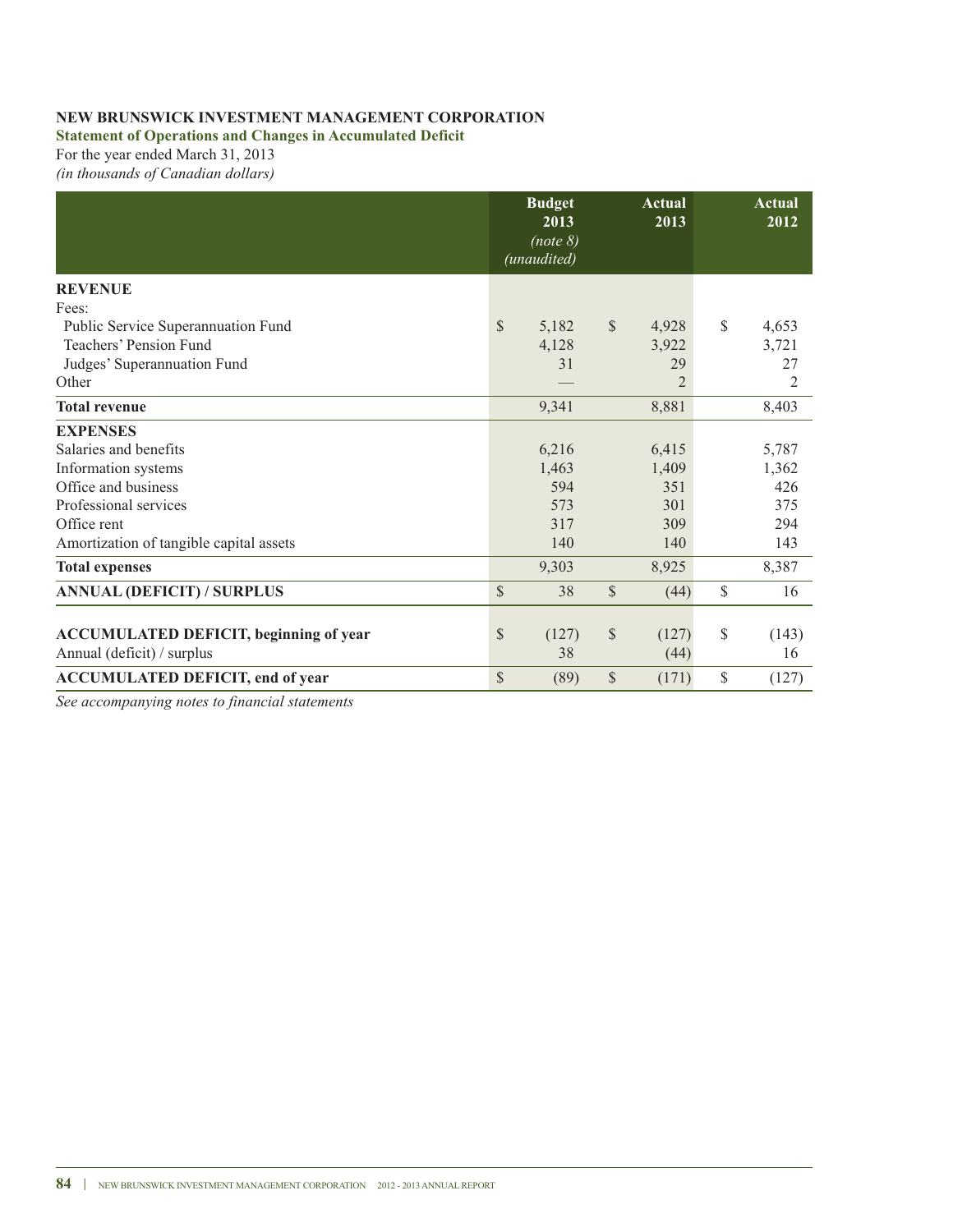**Statement of Changes in Net Debt**

For the year ended March 31, 2013

*(in thousands of Canadian dollars)*

|                                         | <b>Budget</b><br>2013<br>(note 8) |   | Actual<br>2013 | Actual<br>2012 |
|-----------------------------------------|-----------------------------------|---|----------------|----------------|
| NET DEBT, BEGINNING OF YEAR             | \$<br>(742)                       | S | (742)          | \$<br>(725)    |
| <b>CHANGES IN YEAR</b>                  |                                   |   |                |                |
| Annual (deficit) / surplus              | 38                                |   | (44)           | 16             |
| Purchases of tangible capital assets    | (178)                             |   | (96)           | (159)          |
| Amortization of tangible capital assets | 140                               |   | 140            | 143            |
| Net change in prepaid expenses          |                                   |   | 63             | (17)           |
| DECREASE (INCREASE) IN NET DEBT         |                                   |   | 63             | (17)           |
| NET DEBT, END OF YEAR                   | \$<br>(742)                       | S | (679)          | \$<br>(742)    |

*See accompanying notes to financial statements*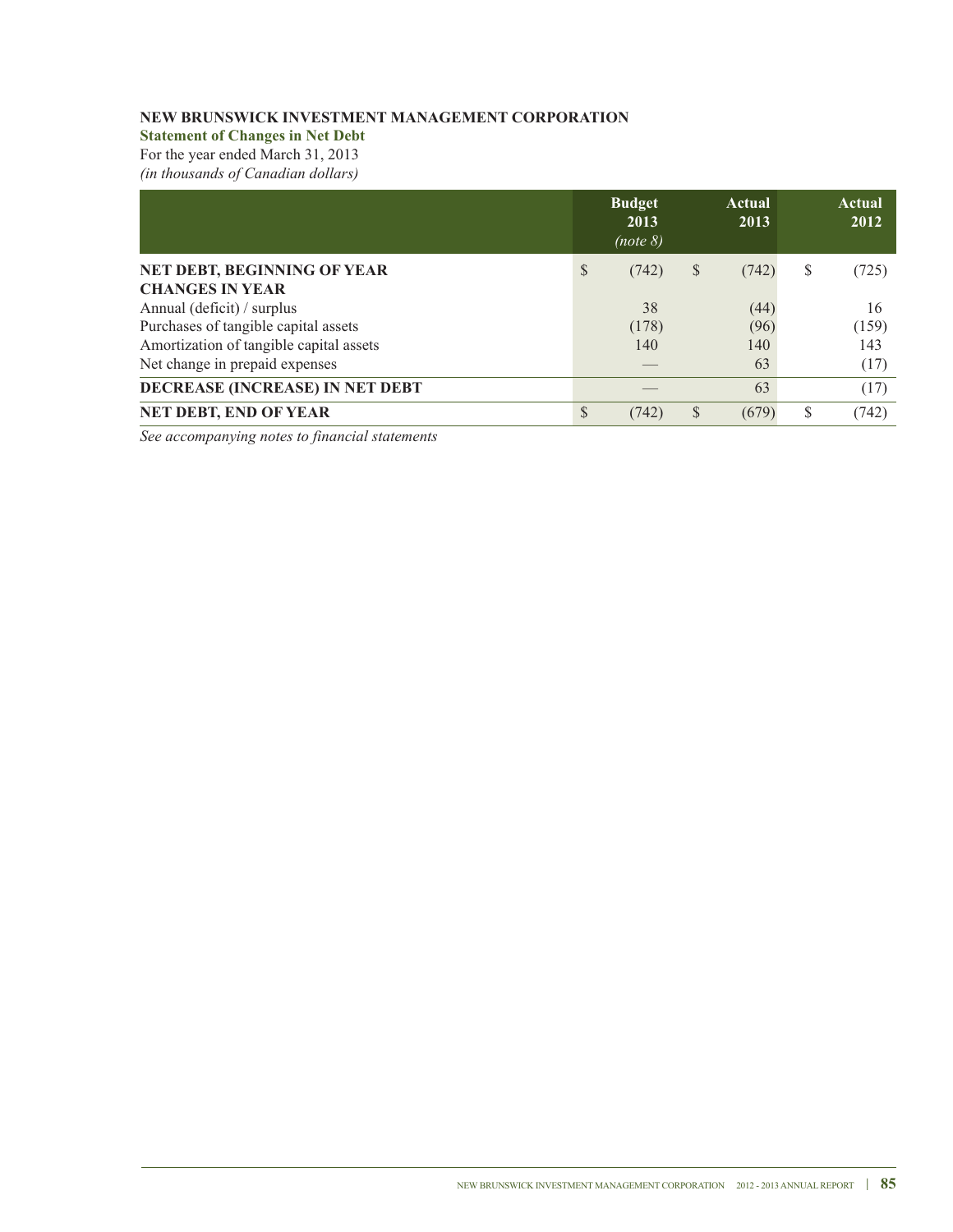#### **Statement of Cash Flow**

For the year ended March 31, 2013 *(in thousands of Canadian dollars)*

|                                                      | Actual<br>2013       | Actual<br>2012 |
|------------------------------------------------------|----------------------|----------------|
| <b>OPERATING ACTIVITIES</b>                          |                      |                |
| Annual (deficit) / surplus                           | <sup>S</sup><br>(44) | \$<br>16       |
| Non cash items:                                      |                      |                |
| Amortization of tangible capital assets              | 140                  | 143            |
| Increase in accounts receivable – Pension Funds      | (777)                | (184)          |
| Decrease in other receivables                        | 3                    | 2              |
| Increase in accounts payable and accrued liabilities | 662                  | 182            |
| Increase in supplemental pension                     | 17                   | 17             |
| Increase in employee future benefits                 | 88                   | 36             |
| Decrease (increase) in prepaid expenses              | 63                   | (17)           |
| Net cash from operating activities                   | 152                  | 195            |
| <b>CAPITAL ACTIVITIES</b>                            |                      |                |
| Purchases of tangible capital assets                 | (96)                 | (159)          |
| Net cash used in capital activities                  | (96)                 | (159)          |
| <b>FINANCING ACTIVITIES</b>                          |                      |                |
| Payment of supplemental pension                      | (22)                 | (22)           |
| Net cash used in financing activities                | (22)                 | (22)           |
| <b>INCREASE IN CASH DURING YEAR</b>                  | 34                   | 14             |
| Cash, beginning of year                              | 55                   | 41             |
| <b>CASH, END OF YEAR</b>                             | $\mathbb{S}$<br>89   | \$<br>55       |

*See accompanying notes to financial statements*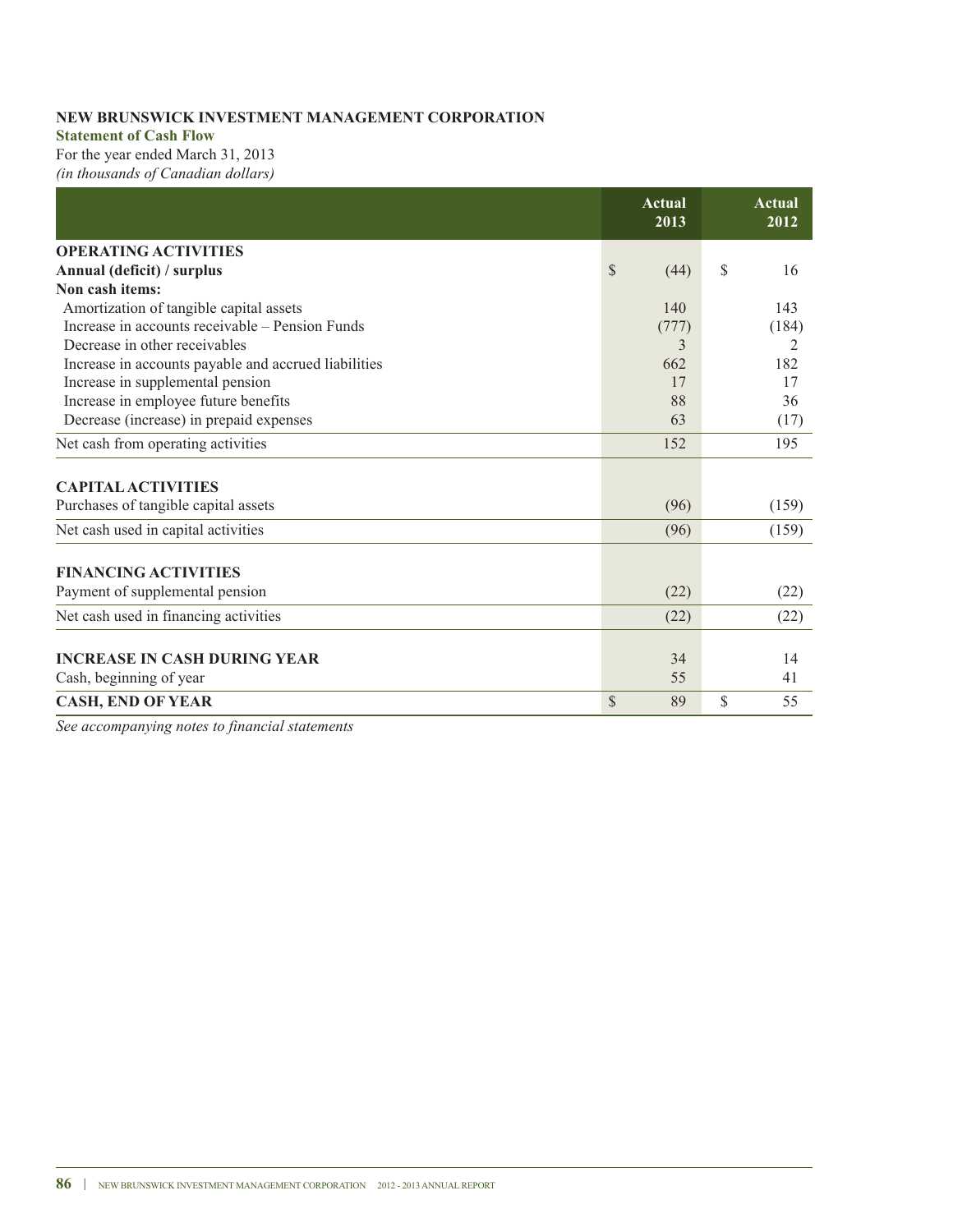### **1. Nature of Operations**

New Brunswick Investment Management Corporation ("NBIMC") was established pursuant to the *New Brunswick Investment Management Corporation Act* which was proclaimed on March 11, 1996.

NBIMC is a non-share capital corporation. NBIMC recovers all operating expenses and capital expenditures on a cost recovery basis. As a crown corporation, NBIMC is exempt from federal and provincial income taxes.

NBIMC's legislated mandate is to:

- Act as trustee for the Public Service Superannuation Fund, the Teachers'Pension Fund and the Judges'Superannuation Fund ("the Funds");
- Provide investment counseling services and other services for certain trust funds;
- Promote the development of the financial services industry and capital markets in the Province;
- Have regard to investment opportunities in the Province in developing its investment policies; and
- Carry out such other activities or duties as may be authorized or required by the Act or as the Lieutenant-Governor in Council may direct.

At March 31, 2013, the estimated market value of assets managed by NBIMC was \$10.1 billion (2012 - \$9.4 billion). These assets are held in separate pooled fund unit trust entities, managed by NBIMC. NBIMC does not consolidate the financial results of the Funds or the pooled funds with these corporate financial statements.

#### **2. Significant Accounting Policies**

These financial statements have been prepared in accordance with Canadian public sector accounting standards for other government organizations. The significant accounting policies used in the preparation of these financial statements are as follows:

#### *(a) Revenue recognition*

Fees for services are recognized in revenue as services are performed and collection is probable.

#### *(b) Tangible capital assets*

Tangible capital assets are recorded at acquisition cost less accumulated amortization. Tangible capital assets are amortized over their estimated useful lives, calculated on a straight-line basis, using the following rates:

| Computer equipment      | - 3 years                       |
|-------------------------|---------------------------------|
| Furniture and equipment | $-5$ to 12.5 years              |
| Leasehold improvements  | - over the remaining lease term |

Tangible capital assets are reviewed for impairment whenever events or changes in circumstances indicate that their value of future economic benefits is less than their carrying amount. Useful lives are assessed annually and revisions to the useful life are made as required.

#### *(c) Employee future benefits*

NBIMC participates in a multi-employer defined benefit pension plan that meets the accounting requirements for treatment as a defined contribution plan. Employer contributions are expensed as incurred.

NBIMC also provides a retirement allowance benefit and a sick leave benefit for eligible employees. These benefits accrue over the estimated service life of the employees and are expensed according to actuarial estimates and assumptions.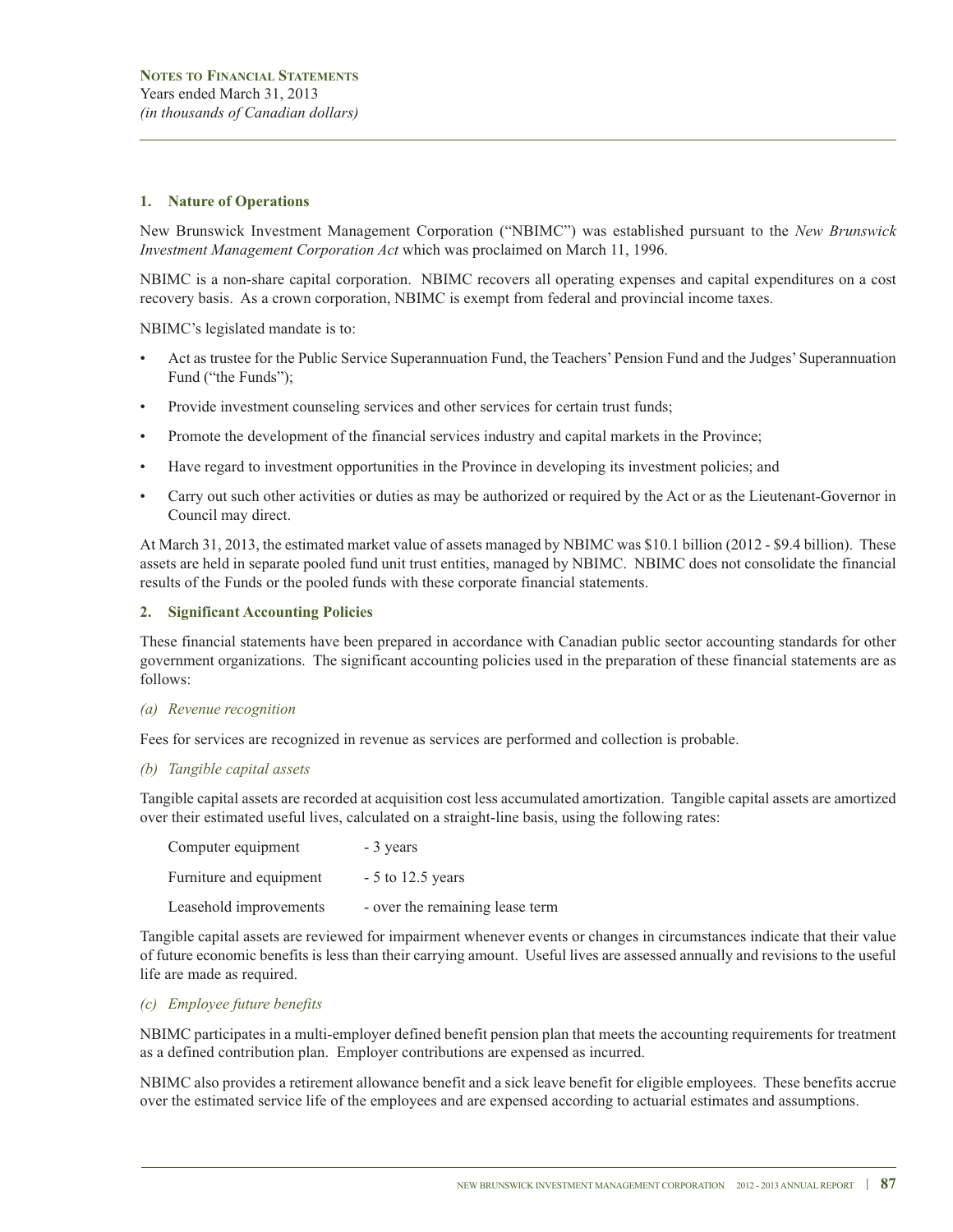### **2. Significant Accounting Policies (cont'd)**

#### *(d) Financial instruments*

Financial instruments are contracts that establish rights and obligations to receive or deliver economic benefits. Financial assets consist of cash and accounts and other receivables. Financial liabilities include accounts payable and accrued liabilities. The determination of fair value is dependent upon the use of measurement inputs with varying degrees of subjectivity. The level of subjectivity can be classified and is referred to as the fair value hierarchy. Cash is recorded at fair value and is grouped into Level 1 fair value hierarchy. Accounts and other receivables are measured at the lower of amortized cost and net recoverable amount. Accounts payable and accrued liabilities are measured at amortized cost.

### *(e) Measurement uncertainty*

Measurement uncertainty is uncertainty in the determination of the amount at which an item is recognized or disclosed in financial statements. Such uncertainty exists when there is a variance between the recognized or disclosed amount and another reasonably possible amount. Examples of such uncertainty include the determination of the estimated useful life and selection of rates of amortization of tangible capital assets (*note 3*), the estimated actuarial liability for supplemental pension (*note 5*) and the actuarial estimates and assumptions used for the valuation of employee future benefits (*note 6*).

### **3. Tangible Capital Assets**

| <b>March 31, 2013</b>            |    | Computer<br>equipment |              | <b>Furniture &amp;</b><br>equipment Improvements |    | Leasehold |               | 2013 Total |
|----------------------------------|----|-----------------------|--------------|--------------------------------------------------|----|-----------|---------------|------------|
| Cost                             |    |                       |              |                                                  |    |           |               |            |
| Opening balance                  | S  | 851                   | $\mathbb{S}$ | 383                                              | S  | 407       | \$            | 1,641      |
| Purchases                        |    | 81                    |              | 15                                               |    |           |               | 96         |
| Closing balance                  |    | 932                   |              | 398                                              |    | 407       |               | 1,737      |
| <b>Accumulated amortization</b>  |    |                       |              |                                                  |    |           |               |            |
| Opening accumulated amortization |    | 672                   |              | 329                                              |    | 325       |               | 1,326      |
| Amortization expense             |    | 121                   |              | 11                                               |    | 8         |               | 140        |
| Closing accumulated amortization |    | 793                   |              | 340                                              |    | 333       |               | 1,466      |
| Net book value                   | \$ | 139                   | \$           | 58                                               | \$ | 74        | $\mathcal{S}$ | 271        |

| <b>March 31, 2012</b>            | Computer<br>equipment |     | <b>Furniture &amp;</b> |      | Leasehold<br>equipment Improvements |     | 2012 Total    |       |
|----------------------------------|-----------------------|-----|------------------------|------|-------------------------------------|-----|---------------|-------|
| Cost                             |                       |     |                        |      |                                     |     |               |       |
| Opening balance                  | \$                    | 799 | \$                     | 387  | S                                   | 322 | $\mathbb{S}$  | 1,508 |
| Purchases                        |                       | 55  |                        | 19   |                                     | 85  |               | 159   |
| Disposals                        |                       | (3) |                        | (23) |                                     |     |               | (26)  |
| Closing balance                  |                       | 851 |                        | 383  |                                     | 407 |               | 1,641 |
| <b>Accumulated amortization</b>  |                       |     |                        |      |                                     |     |               |       |
| Opening accumulated amortization |                       | 556 |                        | 338  |                                     | 315 |               | 1,209 |
| Amortization expense             |                       | 119 |                        | 14   |                                     | 10  |               | 143   |
| Disposals                        |                       | (3) |                        | (23) |                                     |     |               | (26)  |
| Closing accumulated amortization |                       | 672 |                        | 329  |                                     | 325 |               | 1,326 |
| Net book value                   | S                     | 179 | \$                     | 54   | \$                                  | 82  | <sup>\$</sup> | 315   |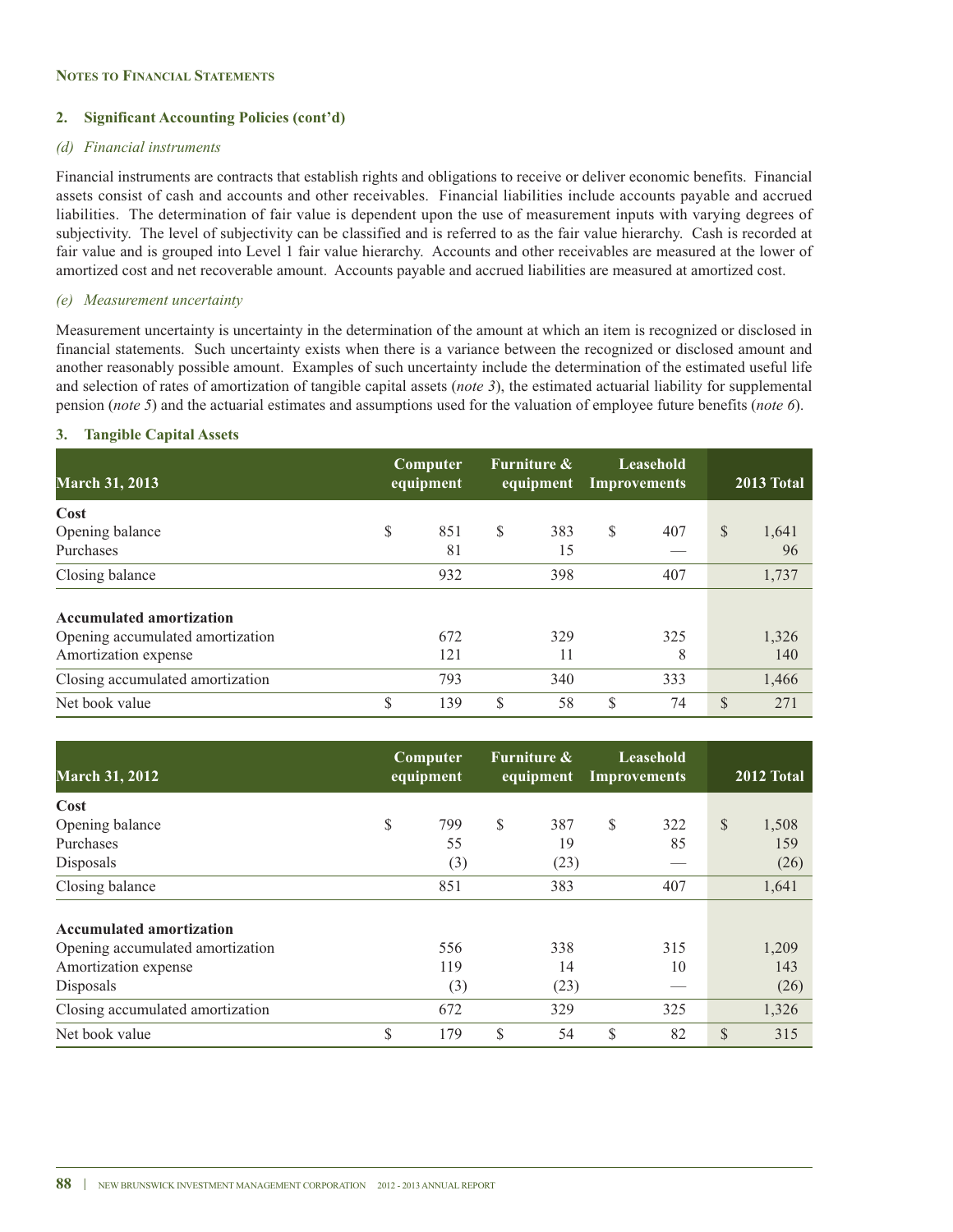### **4. Contractual Obligations and Contingencies**

NBIMC leases its premises under a ten year operating lease which expires on January 31, 2022. The future minimum lease payments are \$256 per annum. Upon signing, NBIMC received a lease inducement in the amount of \$25 which is being amortized to office rent expense in the Statement of Operations on a straight-line basis over the term of the lease. A first charge on the leasehold improvements, furniture and equipment has been pledged to the landlord as collateral for the lease inducement.

The lease contains two possible early termination clauses which would result in a retroactive increase to the minimum lease payments made to reflect the shorter lease term. Early termination would also trigger repayment of the unamortized balance of the lease inducement.

### **5. Supplemental Pension**

NBIMC has an estimated liability of \$374 (2012 - \$379) for special supplemental pension relating to past service awarded during 2003-2004. This amount is equivalent to the commuted value of the expected payments. The ultimate cost to NBIMC will vary based on the rise in the consumer price index and demographic factors. Changes in the expected liability are recorded in the period the change occurs. Payments to date and future payments will be received from an increase in the fees charged to the Funds. NBIMC expects to make payments in the amount of \$24 within the next twelve months.

### **6. Employee Future Benefits**

### *(a) Pension*

Full-time employees of NBIMC are covered by the Public Service Superannuation Act (the "PSSA") of the Province of New Brunswick. The PSSA is a defined benefit multi-employer plan under which contributions are made by both NBIMC and the employees. For the year ended March 31, 2013, NBIMC expensed contributions of \$362 under the terms of the Plan (2012 - \$330). NBIMC has no direct liability or entitlement to any unfunded liability or surplus in the plan related to its current or former employees.

### *(b) Retirement allowance*

Full-time employees of NBIMC hired prior to September 1, 2011 are entitled to be paid a retirement allowance upon their retirement based upon years of service. Over the service life of its employees, NBIMC accrues the estimated future liability based upon actuarial estimates and assumptions. The accrued liability is reduced by actual payments made. This is an unfunded program with no specific assets segregated to meet the obligations when they come due.

|                           | 2013                                       | 2012             |  |  |  |
|---------------------------|--------------------------------------------|------------------|--|--|--|
| Annual discount rate      | $3.4\%$                                    | $3.5\%$          |  |  |  |
| Annual salary increases   | $3.0\%$                                    | $3.0\%$          |  |  |  |
| Mortality                 | None                                       | None             |  |  |  |
| Termination of employment | <b>NBIMC</b> Experience                    | PSSA Experience  |  |  |  |
| Retirement age            | 15% at Age 56-58                           | 15% at Age 56-58 |  |  |  |
|                           | 60% at Age 59-61                           | 60% at Age 59-61 |  |  |  |
|                           | 25% at Age 62-65                           | 25% at Age 62-65 |  |  |  |
| Actuarial cost method     | Projected Unit Credit pro-rated on service |                  |  |  |  |

The significant assumptions are as follows: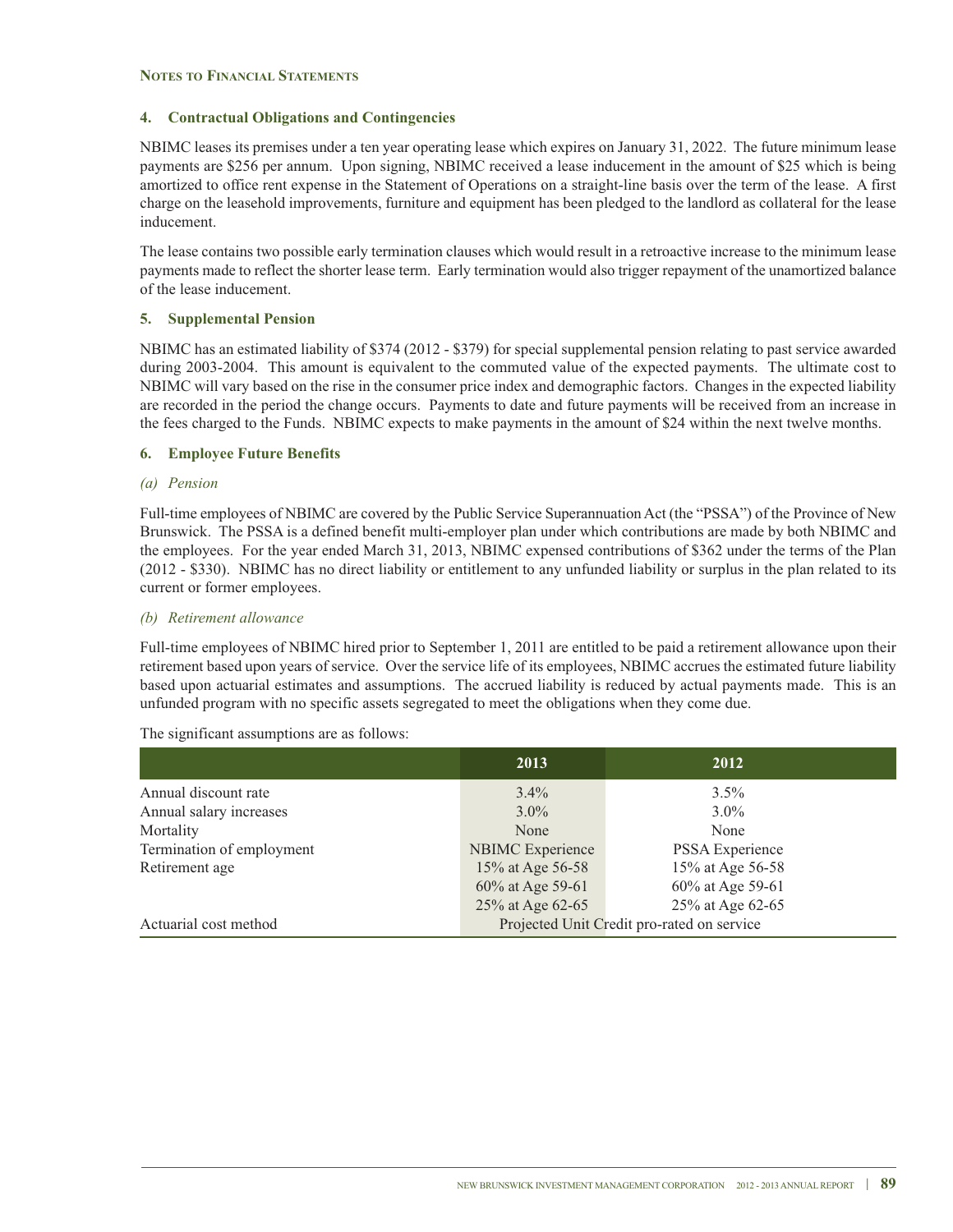### **6. Employee Future Benefits (cont'd)**

Previously NBIMC used a termination assumption developed using termination experience from 2000 -2005 for all employees under the PSSA. For the current fiscal year, NBIMC has adopted a termination assumption developed using historical termination experience for employees of NBIMC from 2000 - 2013. The changes have been applied prospectively. The impact of the assumption change results in a reduction of accrued benefit obligations and an increase in unamortized net actuarial gains as at March 31, 2013 in the amount of \$94.

Information on the retirement allowance obligation is as follows:

|                                        | 2013 |   | 2012 |
|----------------------------------------|------|---|------|
| <b>Accrued benefit plan obligation</b> |      |   |      |
| Balance, beginning of year             | 669  | S | 584  |
| Current service cost                   | 52   |   | 48   |
| Benefit payments                       |      |   | (45) |
| Interest cost                          | 24   |   | 26   |
| Actuarial (gain) loss                  | (94) |   | 56   |
| Balance, end of year (unfunded)        | 651  |   | 669  |
| Unamortized net actuarial gain (loss)  | 24   |   | (75) |
| Accrued benefit liability              | 675  | S | 594  |

Benefit costs recognized in the year is as follows:

|                                  | 2013 | 2012 |
|----------------------------------|------|------|
| Current service cost             | 52   | 48   |
| Interest cost                    | 24   |      |
| Amortization of actuarial losses |      |      |
| Benefit expense                  | 81   |      |

Subsequent to the year end, the Board of Directors approved a discontinuance of the retirement allowance benefit for all eligible employees effective April 30, 2013. Current benefit entitlements of approximately \$842 are expected to be paid no later than October 15, 2013.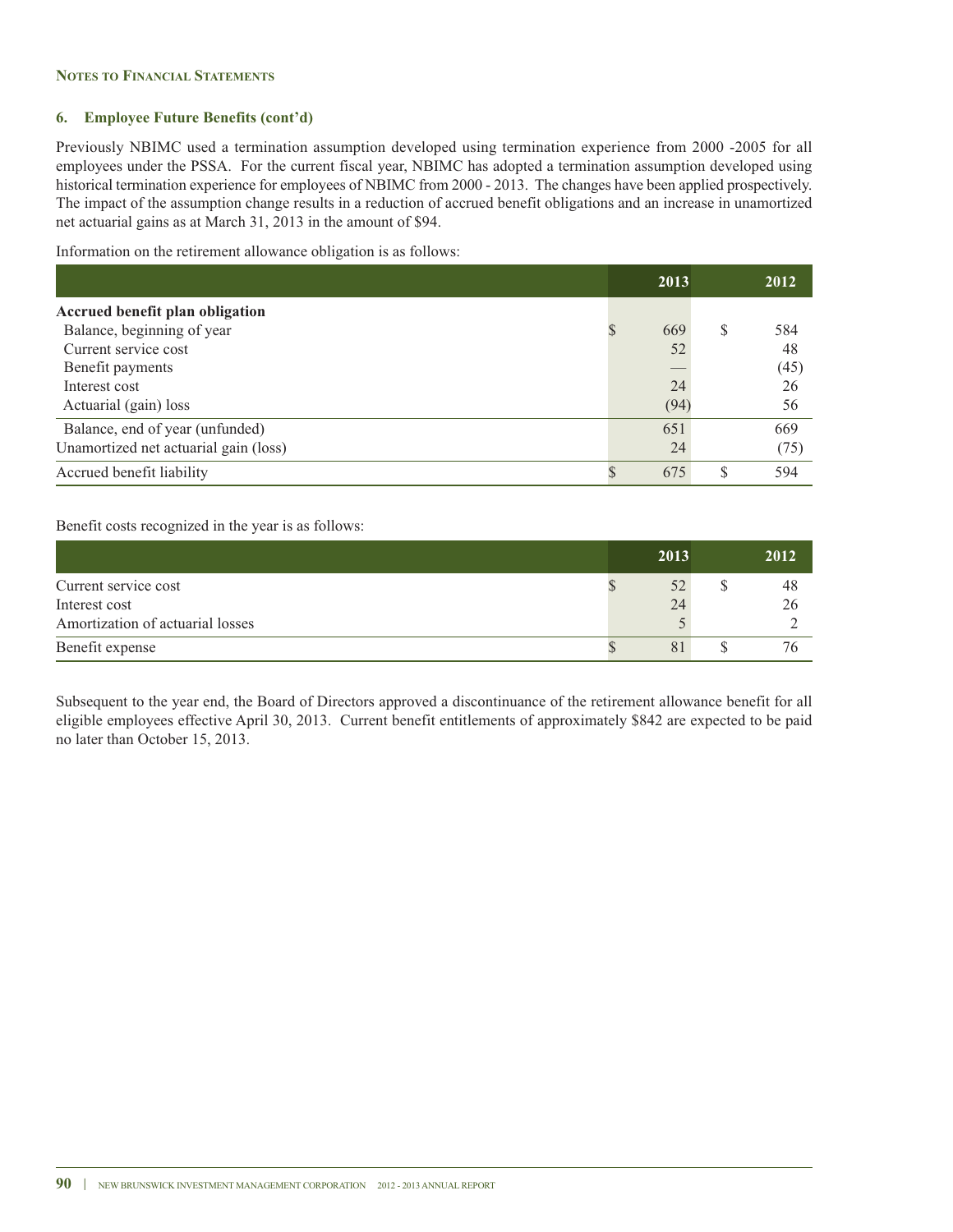### **6. Employee Future Benefits (cont'd)**

### *(c) Sick leave*

Full-time employees are provided a sick leave benefit that accumulates at a rate of 1.25 days per month to a maximum of 240 days. An employee can take a sick leave with pay for an amount of time equal to the accumulated sick leave or can be granted up to a maximum of 15 working days of pay if the employee does not have enough sick leave and is expected to be able to return to work within a short time. This is an unfunded program with no specific assets segregated to meet the obligations when they come due.

The significant assumptions include the same discount rate, annual salary increases, mortality, and retirement age described for the retirement allowance. For purposes of the actuarial valuation, there has been an assumption that no terminations occur. The assumption for the net excess (over 15 days) utilization rate of sick leave is as follows:

| Age       | 2013<br><b>Number of</b><br>Days per year | 2012<br><b>Number of</b><br>Days per year |  |  |
|-----------|-------------------------------------------|-------------------------------------------|--|--|
| $30 - 31$ | 1.3                                       | 1.3                                       |  |  |
| $32 - 34$ | 1.2                                       | 1.2                                       |  |  |
| $35 - 36$ | 1.1                                       | 1.1                                       |  |  |
| $37 - 39$ | 1.0                                       | 1.0                                       |  |  |
| $40 - 41$ | 0.9                                       | 0.9                                       |  |  |
| $42 - 44$ | 0.8                                       | 0.8                                       |  |  |
| $45 - 46$ | 0.7                                       | 0.7                                       |  |  |
| $47 - 48$ | 0.6                                       | 0.6                                       |  |  |
| $49 - 51$ | 0.5                                       | 0.5                                       |  |  |
| $52 - 53$ | 0.4                                       | 0.4                                       |  |  |
| $54 - 56$ | 0.3                                       | 0.3                                       |  |  |
| $57 - 58$ | 0.2                                       | 0.2                                       |  |  |
| $59 - 60$ | 0.1                                       | 0.1                                       |  |  |
|           |                                           |                                           |  |  |

Information on the sick leave liability included in employee future benefits in the Statement of Financial Position is as follows:

|                                      | 2013 |   | 2012 |
|--------------------------------------|------|---|------|
| <b>Accrued sick leave obligation</b> |      |   |      |
| Balance, beginning of year           | 65   | S | 35   |
| Current service cost                 | 10   |   |      |
| Benefit payments                     | (6)  |   |      |
| Interest cost                        |      |   |      |
| Actuarial loss                       |      |   | 24   |
| Balance, end of year (unfunded)      | 72   |   | 65   |
| Unamortized net actuarial gain       | (17) |   | (17) |
| Accrued sick leave liability         | 55   | S | 48   |